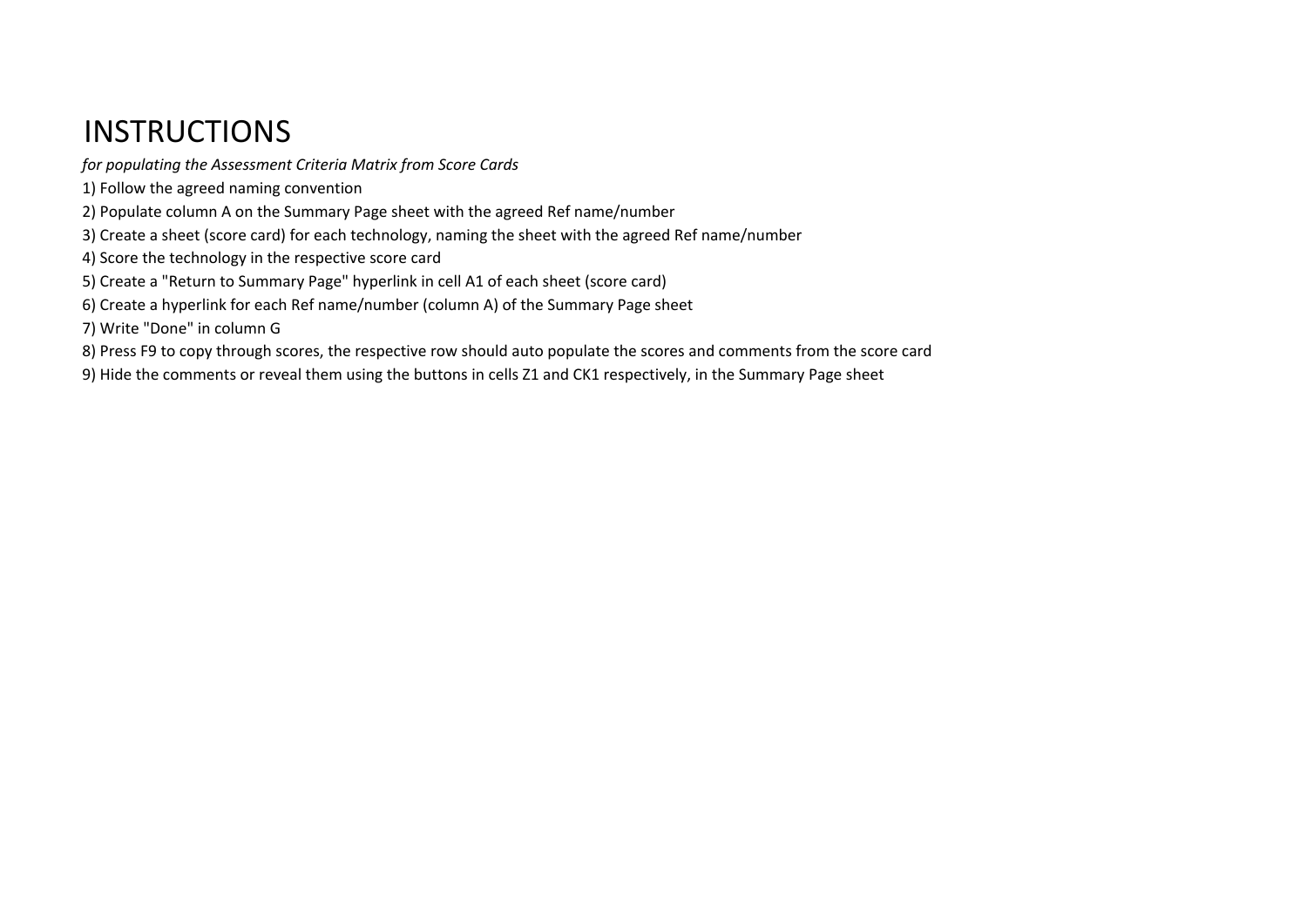|                                                                       |                                               |              |                                                                                                                                                                                               |                                           |              |                        |                   | Application |                                          |                                                      |                                               |                                  |    | Subtotals      |    |  |
|-----------------------------------------------------------------------|-----------------------------------------------|--------------|-----------------------------------------------------------------------------------------------------------------------------------------------------------------------------------------------|-------------------------------------------|--------------|------------------------|-------------------|-------------|------------------------------------------|------------------------------------------------------|-----------------------------------------------|----------------------------------|----|----------------|----|--|
| Ref#                                                                  | <b>Class</b>                                  | Intervention | <b>Technology</b>                                                                                                                                                                             | <b>Min Performance</b><br>Level/Threshold | <b>Notes</b> |                        |                   |             | c<br>ă                                   | <b>Scorecard</b>                                     | <b>Total</b><br>score                         |                                  |    |                |    |  |
|                                                                       | Scoring                                       |              |                                                                                                                                                                                               |                                           |              |                        |                   |             |                                          |                                                      |                                               |                                  |    |                |    |  |
| M2<br><u>M3</u><br>M <sub>4</sub>                                     | Monitoring, Sensors and in-built controls     |              | Smart meters - SMETS2<br>Intelligent thermostat<br>Intelligent lighting<br>Power quality monitoring and intelligence systems                                                                  |                                           |              | $\checkmark$           | ✓                 |             | $\checkmark$                             | Done<br>Done<br>Done<br>Done                         | 102<br>104<br>100<br>81                       | 26<br>28<br>31                   | 12 | 10<br>11<br>15 | 20 |  |
| Cn1                                                                   | <b>Platforms / Analytics</b><br>Communication |              | Customer energy use platforms<br>Gaming of energy saving<br>Peer-to-Peer Energy Matching Platform<br>Whole home communication                                                                 |                                           |              | $\checkmark$<br>✓      | $\checkmark$<br>✓ |             | $\checkmark$                             | Done<br>Done<br>Done<br>Done                         | 88<br>102<br>98<br>44                         | 25<br>28<br>31                   |    |                |    |  |
| Cn2<br>Cn3                                                            | Control                                       |              | Internet of things mesh<br>WiMax<br><b>Smart Plugs</b>                                                                                                                                        |                                           |              | ┙                      | ✓                 |             | ✓<br>$\checkmark$                        | Done<br>Done                                         | 18                                            | 30                               |    |                |    |  |
| CL2<br>C <sub>13</sub><br>C14<br><b>CLS</b><br>C16<br>C <sub>17</sub> |                                               |              | Home Voltage Regulation<br>Home energy management systems<br><b>Building Management System</b><br><b>Active Network Management</b><br>Microgrid Controller<br><b>Generation Router Device</b> |                                           |              |                        | ✓                 |             | $\checkmark$<br>$\overline{\phantom{a}}$ | Done<br>Done<br>Done<br>Done<br>Done<br>Done<br>Done | 111<br>105<br>115<br>113<br>116<br>114<br>113 | 28<br>27<br>27<br>31<br>27<br>27 |    |                |    |  |
|                                                                       | Response                                      |              | <b>Smart Appliances</b><br><b>Demand Response</b><br>Smart Invertor' or 'Virtual Oscillator'<br>DER providing grid services                                                                   |                                           |              | ┙<br>┙<br>$\checkmark$ | ✓<br>$\checkmark$ |             |                                          | Done<br>Done<br>Done<br>Done                         | 115<br>110<br>99<br>111                       | 25<br>28<br>26<br>29             |    |                |    |  |
|                                                                       | <b>Storage</b>                                |              | Electric batteries, domestic<br>Electric batteries - commercial / industrial<br>Heat batteries based on Phase Change Materials (PCMs)<br>smart conventional heat storage<br>Ice batteries     |                                           |              | ✓                      |                   |             |                                          | Done<br>Done<br>Done<br>Done<br>Done                 | 90<br>82<br>91<br>87                          | 26<br>16<br>27<br>25             |    |                |    |  |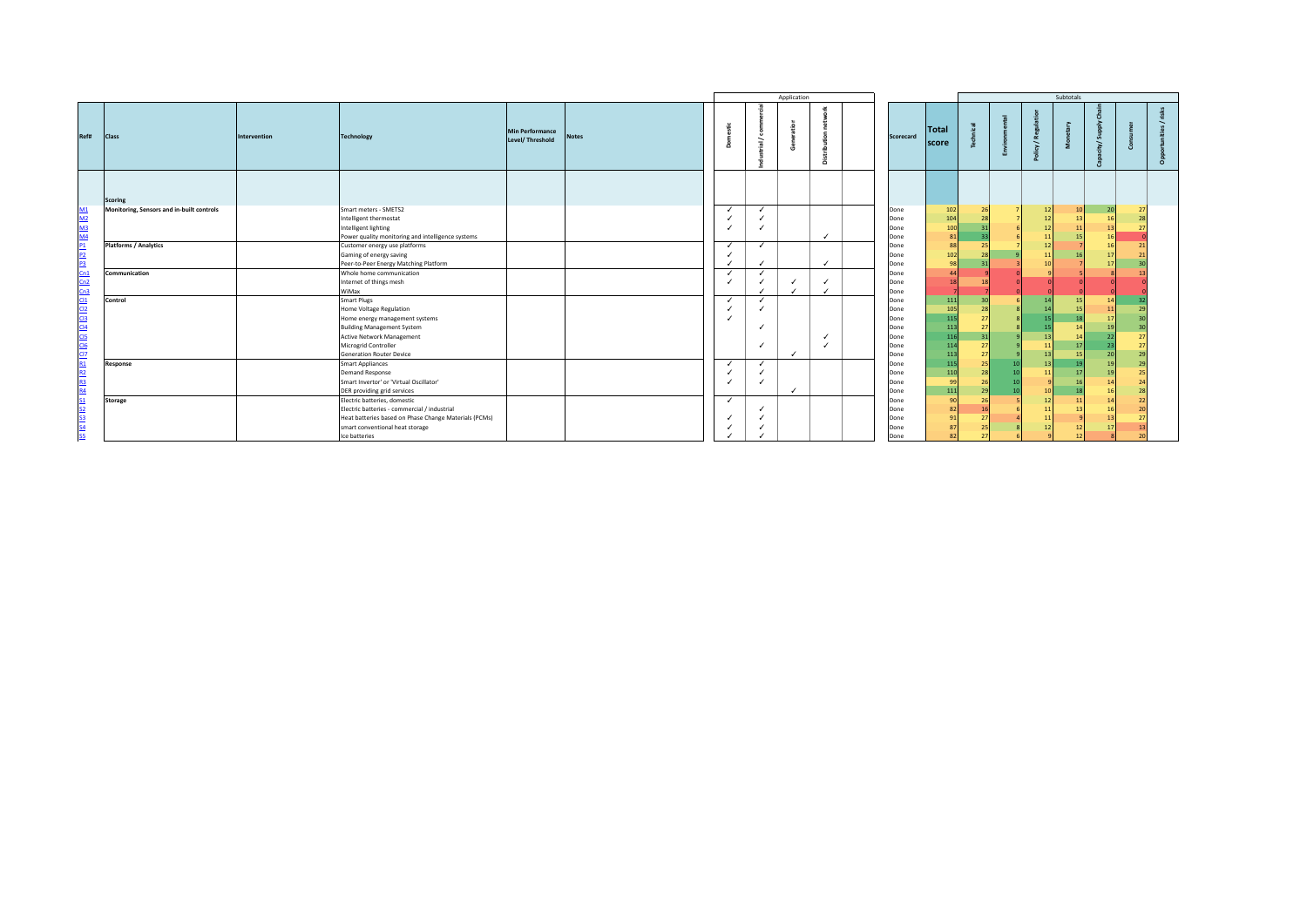**Smart meters - SMETS2**<br>Provide a high level of data for network operators to use for better managing the network, as well as providing consumers with 'live' data on usage and opportunities for greater control

| <b>Technical</b>                               | Scoring                             | Score |  | <b>Comments</b>                                                                                                                                |  |  |
|------------------------------------------------|-------------------------------------|-------|--|------------------------------------------------------------------------------------------------------------------------------------------------|--|--|
| Technology readiness                           | TRL score 1-9                       |       |  | Dedicated smart meter network now live so SMETS2 meters (2nd generation smart meters with full functionality) can be installed                 |  |  |
| Efficiency (product / technology efficiency)   | 1 (low) to 5 (high) score           |       |  | Depends on user interaction; moderate efficiency gains are possible but require user action.                                                   |  |  |
| Reliability                                    | 1 (low) to 5 (high) score           |       |  | Subject to extensive specification and testing but limited experience to date of interactions with Smart Data Communications Company (DCC)     |  |  |
| (level of) Compatibility with existing systems | 1 (low/poor) to 5 (high/good) score |       |  | Requires replacement of dumb meters. Smart DCC now in place. Installation in some properties can be problematic, e.g. solid-walled tenements.  |  |  |
| complexity of systems/ their integration       | 1 (complex) to 5 (simple) score     |       |  | Simple interfaces but system behind them is highly complex. System is now live and SMETS2 meters can be installed, although very few have been |  |  |
|                                                |                                     |       |  | SMETS2 meters should overcome many of the concerns associated with foundation meters, e.g. switchability, security but some concerns regarding |  |  |
| risk/severity of unintended consequences       | 1 (high) to 5 (low) score           |       |  | consequences of those who choose not to switch.                                                                                                |  |  |

| <b>Environmental</b>             | Scoring                   | Score | Comments                                                                                                                                    |  |  |  |  |  |
|----------------------------------|---------------------------|-------|---------------------------------------------------------------------------------------------------------------------------------------------|--|--|--|--|--|
| (in-use) carbon saving potential | 1 (low) to 5 (high) score |       | Moderate projected savings for consumers but network management benefits could be more significant and longer term potential may be higher  |  |  |  |  |  |
|                                  |                           |       | Not addressed in DECC/BEIS Impact Assessment. Unsure of direct environmental impact of meters, no information on this. Must be some impacts |  |  |  |  |  |
| whole life environmental impact  | 1 (high) to 5 (low) score |       | from disposal of old meters, replacing with smart meters.                                                                                   |  |  |  |  |  |
|                                  |                           |       |                                                                                                                                             |  |  |  |  |  |

**26**

| <b>Policy / Regulation</b>                          | Scoring                   | <b>Score</b> |  | Comments                               |  |  |  |
|-----------------------------------------------------|---------------------------|--------------|--|----------------------------------------|--|--|--|
| compatibility with Scottish policy                  | 1 (low) to 5 (high) score |              |  | Currently being rolled out in Scotland |  |  |  |
| compatibility with current regulation               | 1 (low) to 5 (high) score |              |  | Directly compatible                    |  |  |  |
| compatibility with current assessment methodologies | 1 (low) to 5 (high) score |              |  | Smart meters don't feature in RdSAP    |  |  |  |
|                                                     |                           |              |  |                                        |  |  |  |

| Monetary                                               | Scoring                   | Score | <b>Comments</b>                                                                                                                                        |  |  |  |  |  |
|--------------------------------------------------------|---------------------------|-------|--------------------------------------------------------------------------------------------------------------------------------------------------------|--|--|--|--|--|
|                                                        |                           |       | Total cost of the whole smart meter rollout including the new dedicated network and meter installations estimated at £11bn GB-wide but smart           |  |  |  |  |  |
|                                                        |                           |       | meters due to be freely available to all by 2020. Cost score - depends if we are talking about direct cost to consumer or overall costs of smart meter |  |  |  |  |  |
|                                                        |                           |       | network? Consumers don't pay anything up front and in theory suppliers save by not having to pay for meter readers. However, the meters                |  |  |  |  |  |
| capital costs                                          | 1 (high) to 5 (low) score |       | effectively cost around £200 each (£11B cost, 53M to be fitted; NB many households getting 2 meters, gas & electricity)                                |  |  |  |  |  |
|                                                        |                           |       | Not addressed in DECC/BEIS Impact Assessments. Assume relatively low but that depends on level of future proofing and when they might need to          |  |  |  |  |  |
| life cycle costs                                       | 1 (high) to 5 (low) score |       | be replaced.                                                                                                                                           |  |  |  |  |  |
|                                                        |                           |       | Total cost of rollout c£11bn, carbon saving (traded and non-) potential 30mtC02e. Implies carbon cost effectiveness of £367/tCO2e. Carbon cost         |  |  |  |  |  |
|                                                        |                           |       | effectiveness at individual building level has not been calculated. (According to old Guardian, article, building new wind power capacity, which       |  |  |  |  |  |
|                                                        |                           |       | costs £50-£79 for each tonne of carbon saved; https://www.theguardian.com/environment/2008/feb/20/energyefficiency.smartmeters - but same              |  |  |  |  |  |
|                                                        |                           |       | article says smart meters are more cost effective than wind on carbon saving). Combined meter saving forecast to be £11 in 2020; combined              |  |  |  |  |  |
| carbon cost effectiveness (£ per tCO2 saved)           | 1 (low) to 5 (high) score |       | meter costs would be over £400, giving savings of 2.5% of meter costs.                                                                                 |  |  |  |  |  |
|                                                        |                           |       | Economies of scale already being achieved - GB-wide rollout. BUT the lack of area-based approach (supplier-led rather than, e.g. DNO-led) misses       |  |  |  |  |  |
| (potential for) economy of scale (to drive down costs) | 1 (low) to 5 (high) score |       | economy of scale opportunities.                                                                                                                        |  |  |  |  |  |
|                                                        |                           |       |                                                                                                                                                        |  |  |  |  |  |

| Capacity/ Supply Chain                         | <b>Scoring</b>            | Score |  | <b>Comments</b>                                                                                                                                 |
|------------------------------------------------|---------------------------|-------|--|-------------------------------------------------------------------------------------------------------------------------------------------------|
| applicability                                  | 1 (low) to 5 (high) score |       |  | Good applicability, although Scotland does have a higher proportion of problematic properties than the rest of GB                               |
| existing Scottish capacity/skills              | 1 (low) to 5 (high) score |       |  | Already being rolled out by the energy suppliers                                                                                                |
|                                                |                           |       |  | Suspect that no smart meters are being manufactured in Scotland but supply chain for the rollout is extensive, which will benefit many Scottish |
| Scottish content                               | 1 (low) to 5 (high) score |       |  | companies                                                                                                                                       |
| potential for cross-sector involvement/benefit | 1 (low) to 5 (high) score |       |  | Potential for integration with demand-side (network management) and supply-side (greater consumer control)                                      |
| Scottish economic impact potential             | 1 (low) to 5 (high) score |       |  | Implementation of rollout likely to generate significant impact, particularly for installers                                                    |
|                                                |                           |       |  |                                                                                                                                                 |

| <b>Consumer</b>                           | <b>Scoring</b>                               | Score | <b>Comments</b>                                                                                                                                |  |  |  |  |
|-------------------------------------------|----------------------------------------------|-------|------------------------------------------------------------------------------------------------------------------------------------------------|--|--|--|--|
| user friendliness / practicality          | 1 (low) to 5 (high) score                    |       | Smart meters incorporate user-friendly in-home controls but research demonstrates that interaction with these is often short-lived             |  |  |  |  |
| disruption                                | 1 (high) to 5 (low) score                    |       | Little disruption in most cases. Simple meter replacements                                                                                     |  |  |  |  |
| customer acceptance                       | 1 (low) to 5 (high) score                    |       | Benefit from significant promotional campaign but weighed against concerns around privacy of data                                              |  |  |  |  |
|                                           |                                              |       | Projected to reduce the average household energy bill by £11 in 2020 and by £47 in 2030. (= Data from most recent Cost Benefit statement). The |  |  |  |  |
| savings on bills                          | 1 (low) to 5 (high) score                    |       | average dual-fuel non-domestic property is expected to realise bill savings of approximately £128 in 2020 and £147 in 2030                     |  |  |  |  |
| maintenance requirements                  | 1 (high) to 5 (low) score                    |       | None                                                                                                                                           |  |  |  |  |
|                                           | 1 (high negative impact) to 5 (high positive |       | Allow more informed control of energy use but some concerns relating to vulnerable households. Long-term potential is high through greater     |  |  |  |  |
| health/wellbeing/comfort                  | impact) score                                |       | interactivity                                                                                                                                  |  |  |  |  |
|                                           |                                              |       | Being rolled out by the energy companies with extensive consumer protections in place, including code of practice for meter installation that  |  |  |  |  |
| existing consumer protection? (adequacy?) | 1 (low) to 5 (high) score                    |       | all energy suppliers must comply with                                                                                                          |  |  |  |  |
|                                           |                                              |       |                                                                                                                                                |  |  |  |  |

| <b>Opportunities / risks</b>                                                                                                                                                                            | Scoring       | Score | Comments                                                                                                                                              |  |  |  |
|---------------------------------------------------------------------------------------------------------------------------------------------------------------------------------------------------------|---------------|-------|-------------------------------------------------------------------------------------------------------------------------------------------------------|--|--|--|
| Critical success factors/watch points                                                                                                                                                                   |               |       | Level of future proofing and extension of applications to for example voltage limitation, time of use tariffs, real time information for distribution |  |  |  |
|                                                                                                                                                                                                         | List/Describe |       | automation.                                                                                                                                           |  |  |  |
| other relevant considerations/risks/opportunities                                                                                                                                                       | List/Describe |       | Some properties present technical challenges for installation. Smart DCC does not cover whole country                                                 |  |  |  |
| SMETS 2 meters have inbuilt functionality to talk to the DCC. Some concerns nonetheless that they won't be flexible enough for all potential uses.<br>List / Describe<br>adaptability / future proofing |               |       |                                                                                                                                                       |  |  |  |
|                                                                                                                                                                                                         |               |       |                                                                                                                                                       |  |  |  |

References:

BEIS (2016) Smart meter rollout cost benefit analysis

CAG (2016) Smart Move: Taking stock of the smart meter rollout programme in Scotland Consumer Futures Unit Publication Series 2016: 1<br>Ofgem Factsheet - Smart metering - what it means for Britain's homes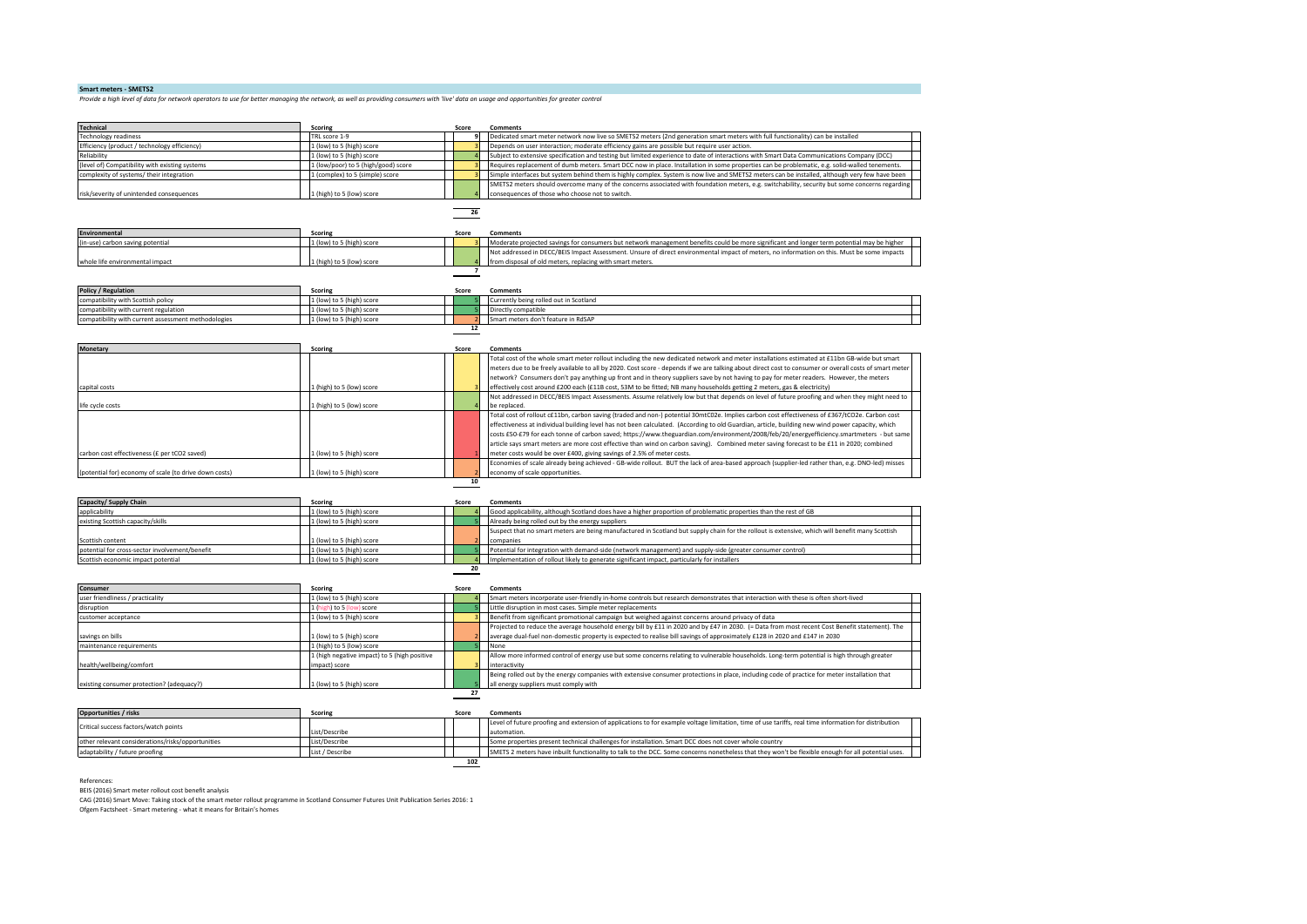#### **Intelligent thermostat**

*Self-learning thermostats, adjust temperatures due to understanding of preferred temperatures, occupancy etc.*

| <b>Technical</b>                               | <b>Scoring</b>                      | Score | <b>Comments</b>                                                                                                                               |
|------------------------------------------------|-------------------------------------|-------|-----------------------------------------------------------------------------------------------------------------------------------------------|
|                                                |                                     |       | Already available, e.g. Nest thermostat gets to know the temperature you like when you're at home. And turns itself down when you're away. It |
|                                                |                                     |       | learns how your home warms up or how draughty it is, so it only uses the energy it needs https://nest.com/uk/thermostat/meet-nest-            |
| Technology readiness                           | TRI score 1-9                       |       | thermostat; and Switchee http://switchee.co designed for social housing                                                                       |
| Efficiency (product / technology efficiency)   | 1 (low) to 5 (high) score           |       | In theory reasonably efficient with savings of >10% achievable.                                                                               |
| Reliability                                    | 1 (low) to 5 (high) score           |       | 60 of 285 reviews on Amazon UK are critical                                                                                                   |
|                                                |                                     |       | Compatible with a wide and expanding range of heating systems. See, for example, https://nest.com/uk/support/article/Which-heating-systems-   |
| (level of) Compatibility with existing systems | 1 (low/poor) to 5 (high/good) score |       | are-compatible-with-the-Nest-Learning-Thermostat                                                                                              |
| complexity of systems/ their integration       | 1 (complex) to 5 (simple) score     |       | Nest recommend professional installation                                                                                                      |
|                                                |                                     |       | Low risk, although Amazon reviews indicate operational problems in some instances with customers reporting control issues and cold homes as   |
| risk/severity of unintended consequences       | 1 (high) to 5 (low) score           |       | a result. Risk of breach of privacy - can indicate when someone is at home.                                                                   |

# **28**

| <b>Environmental</b>             | <b>Scoring</b>            | Score | <b>Comments</b>                                                                                                                              |
|----------------------------------|---------------------------|-------|----------------------------------------------------------------------------------------------------------------------------------------------|
|                                  |                           |       | One manufacturer (Tadoo) claim that consumers can save 27% on their heating bills. Nest trial across 42 US states showed on average the Nest |
|                                  |                           |       | Thermostat saved 10% to 12% on heating and 15% on cooling. Based on typical energy costs, they estimated average savings of \$131 to \$145 a |
|                                  |                           |       | year. However, savings will depend on baseline - CLEAResult report below suggests savings vary from 114kwH p.a. when replacing manual        |
| (in-use) carbon saving potential | 1 (low) to 5 (high) score |       | controller in gas heating system with no cooling, compared with 58kwH p.a. when replacing programmable controller.                           |
| whole life environmental impact  | (high) to 5 (low) score   |       | No data but can infer should be low due to adaptation of an existing function.                                                               |
|                                  |                           |       |                                                                                                                                              |

| <b>Policy / Regulation</b>                          | Scoring                   | Score | Comments                 |
|-----------------------------------------------------|---------------------------|-------|--------------------------|
| compatibility with Scottish policy                  | 1 (low) to 5 (high) score |       | No conflict              |
| compatibility with current regulation               | 1 (low) to 5 (high) score |       | No conflict              |
| compatibility with current assessment methodologies | 1 (low) to 5 (high) score |       | Doesn't feature in RdSAP |
|                                                     |                           |       |                          |

| Monetary                                               | Scoring                   | Score | <b>Comments</b>                                                                     |
|--------------------------------------------------------|---------------------------|-------|-------------------------------------------------------------------------------------|
| capital costs                                          | 1 (high) to 5 (low) score |       | £200-300                                                                            |
| life cycle costs                                       | 1 (high) to 5 (low) score |       | CLEARResult paper below suggests 10 year lifespan                                   |
| carbon cost effectiveness (£ per tCO2 saved)           | 1 (low) to 5 (high) score |       | Relatively high given low capital cost and assuming c.5-15% savings on energy bills |
| (potential for) economy of scale (to drive down costs) | 1 (low) to 5 (high) score |       | There are already an array of manufacturers and suppliers                           |
|                                                        |                           |       |                                                                                     |

| Capacity/ Supply Chain                         | <b>Scoring</b>            | Score | <b>Comments</b>                                                                                                                               |
|------------------------------------------------|---------------------------|-------|-----------------------------------------------------------------------------------------------------------------------------------------------|
|                                                |                           |       | Good applicability - CLEAResult report suggests highest savings likely to be achieved in homes with electric heating, of which Scotland has a |
| applicability                                  | 1 (low) to 5 (high) score |       | disproportionately high number                                                                                                                |
|                                                |                           |       | Installation is not complex and can be carried out by competent plumber or electrician who is familiar with the product. E.g. Nest installer  |
| existing Scottish capacity/skills              | 1 (low) to 5 (high) score |       | directory suggests 109 installers registered in Glasgow area and 8 in Inverness area.                                                         |
| Scottish content                               | 1 (low) to 5 (high) score |       | Monitoring and control has reasonable share of UK market, according to Innovas data                                                           |
| potential for cross-sector involvement/benefit | 1 (low) to 5 (high) score |       | Potential integration with other intelligent controls                                                                                         |
| Scottish economic impact potential             | 1 (low) to 5 (high) score |       | Principal benefit would be to local installers                                                                                                |

# **16**

| <b>Consumer</b>                           | Scoring                                                       | Score | Comments                                                                                                                                                                                                                                                                                   |
|-------------------------------------------|---------------------------------------------------------------|-------|--------------------------------------------------------------------------------------------------------------------------------------------------------------------------------------------------------------------------------------------------------------------------------------------|
| user friendliness / practicality          | 1 (low) to 5 (high) score                                     |       | User-friendly interfaces, most linking to smartphone control                                                                                                                                                                                                                               |
| disruption                                | 1 (high) to 5 (low) score                                     |       | Requires some additional wiring at the boiler but low level of disruption overall                                                                                                                                                                                                          |
| customer acceptance                       | 1 (low) to 5 (high) score                                     |       | Design is a major focus and key to marketing efforts                                                                                                                                                                                                                                       |
| savings on bills                          | 1 (low) to 5 (high) score                                     |       | Moderate. Estimate around 5-15% depending on baseline                                                                                                                                                                                                                                      |
| maintenance requirements                  | 1 (high) to 5 (low) score                                     |       | None                                                                                                                                                                                                                                                                                       |
| health/wellbeing/comfort                  | 1 (high negative impact) to 5 (high positive<br>impact) score |       | Intelligent functionality is intended to help ensure that home heating is adapted to lifestyle and usage, thereby increasing comfort                                                                                                                                                       |
| existing consumer protection? (adequacy?) | 1 (low) to 5 (high) score                                     |       | Would only be covered by standard consumer protections/product warranties. Some systems have installer networks but this is unlikely to<br>provide much additional protection, e.g. terms & conditions of Nest Installation excludes any liability for property damage during installation |
|                                           |                                                               |       |                                                                                                                                                                                                                                                                                            |

| <b>Opportunities / risks</b>                      | Scoring         | <b>Score</b> | Comments                                                         |  |  |
|---------------------------------------------------|-----------------|--------------|------------------------------------------------------------------|--|--|
| Critical success factors/watch points             | List/Describe   |              |                                                                  |  |  |
| other relevant considerations/risks/opportunities | List/Describe   |              | Consumer protection associated with installation appears limited |  |  |
| adaptability / future proofing                    | List / Describe |              |                                                                  |  |  |
| τv                                                |                 |              |                                                                  |  |  |

References:

<u>https://www.uswitch.com/gas-electricity/guides/how-much-can-a-smart.thermostat-save/</u><br>https://nest.com/thermostat/real-savings/<br>http://ilsagfiles.org/SAG\_files/Meeting\_Materials/2015/6-23-15\_Meeting/CLEAResult\_Smart\_Therm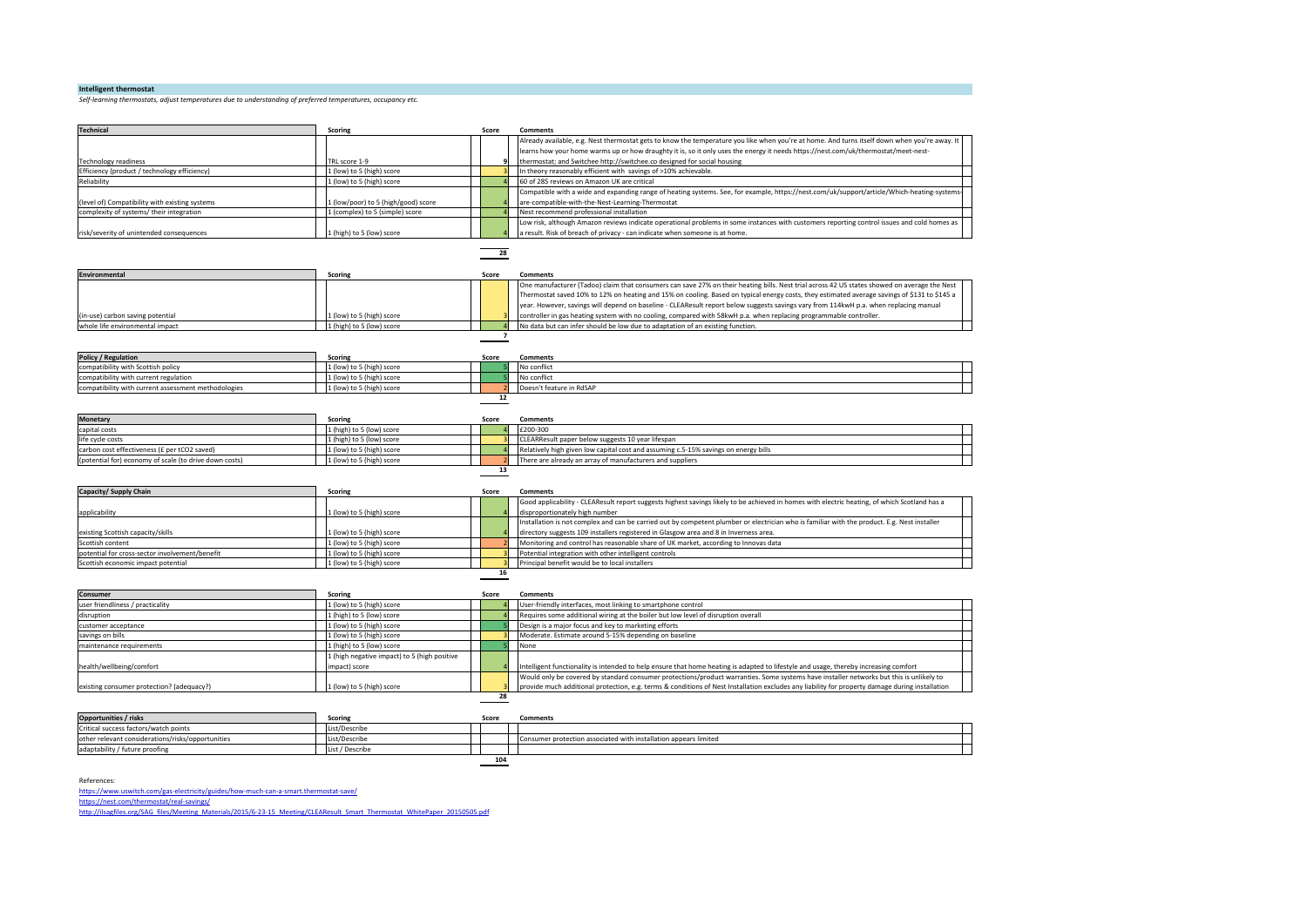#### **Intelligent lighting**

Daylight and motion sensors connected into lighting controls, often combined with personal remote control from mobile phone / tablet

| <b>Technical</b>                                                                    | <b>Scoring</b>                                               | Score | <b>Comments</b>                                                                                                                                 |  |
|-------------------------------------------------------------------------------------|--------------------------------------------------------------|-------|-------------------------------------------------------------------------------------------------------------------------------------------------|--|
| Fechnology readiness                                                                | TRL score 1-9                                                | 9     | Commercially available, e.g. Phillips Hue                                                                                                       |  |
|                                                                                     |                                                              |       | Efficiency will presumably depend on user interaction and correct initial configuration. Marketing data refers to the potential for saving      |  |
| Efficiency (product / technology efficiency)                                        | L (low) to 5 (high) score                                    |       | electricity through automatic dimming schedules.                                                                                                |  |
| Reliability                                                                         | 1 (low) to 5 (high) score                                    |       | The Phillips Hue Starter Kit attracts 13 critical reviews of 153 total reviews on Amazon UK. Small number of these refer to reliability issues  |  |
| (level of) Compatibility with existing systems                                      | 1 (low/poor) to 5 (high/good) score                          |       | Can be installed anywhere with electric lighting and wi-fi                                                                                      |  |
| complexity of systems/their integration                                             | 1 (complex) to 5 (simple) score                              |       | Straightforward DIY installation                                                                                                                |  |
| risk/severity of unintended consequences                                            | 1 (high) to 5 (low) score                                    |       | No obvious potential unintended consequences                                                                                                    |  |
|                                                                                     |                                                              | 31    |                                                                                                                                                 |  |
|                                                                                     |                                                              |       |                                                                                                                                                 |  |
| <b>Environmental</b>                                                                | <b>Scoring</b>                                               | Score | <b>Comments</b>                                                                                                                                 |  |
|                                                                                     |                                                              |       | Not really part of the marketing of these products. As lighting becomes more efficient anyway, this diminishes the potential savings associated |  |
|                                                                                     |                                                              |       | with smart controls. Ease of control and variety of settings available may also lead to increased use. However, an interview with Todd          |  |
|                                                                                     |                                                              |       | Manegold, senior director of Hue product marketing, by 'Slashgear' states that there is potential to reduce electricity use/carbon by           |  |
|                                                                                     |                                                              |       | automatically adjusting lighting depending on ambient light, avoiding unnecessary over-illumination, or tweaking the settings according to peak |  |
|                                                                                     |                                                              |       | and off-peak energy periods. Research Philips has cited earlier even suggested that, by making the lighting temperature warmer, residents       |  |
| (in-use) carbon saving potential                                                    | 1 (low) to 5 (high) score                                    |       | delayed turning up their physical thermostat.                                                                                                   |  |
| whole life environmental impact                                                     | 1 (high) to 5 (low) score                                    | 6     | No data but can infer should be low due to adaptation of an existing function.                                                                  |  |
|                                                                                     |                                                              |       |                                                                                                                                                 |  |
| <b>Policy / Regulation</b>                                                          | <b>Scoring</b>                                               | Score | <b>Comments</b>                                                                                                                                 |  |
| compatibility with Scottish policy                                                  | 1 (low) to 5 (high) score                                    |       | No conflict                                                                                                                                     |  |
| compatibility with current regulation                                               | 1 (low) to 5 (high) score                                    |       | No conflict                                                                                                                                     |  |
| compatibility with current assessment methodologies                                 | 1 (low) to 5 (high) score                                    |       | Don't feature in RdSAP                                                                                                                          |  |
|                                                                                     |                                                              | 12    |                                                                                                                                                 |  |
|                                                                                     |                                                              |       |                                                                                                                                                 |  |
| <b>Monetary</b>                                                                     | <b>Scoring</b>                                               | Score | <b>Comments</b>                                                                                                                                 |  |
| capital costs                                                                       | 1 (high) to 5 (low) score                                    |       | Starter pack, including three bulbs retails at c£250                                                                                            |  |
| life cycle costs                                                                    | 1 (high) to 5 (low) score                                    |       | Bulbs have limited lifespan (15,000 hours) compared to other LED products                                                                       |  |
| carbon cost effectiveness (£ per tCO2 saved)                                        | L (low) to 5 (high) score                                    |       | No data available but likely to be fairly small in most cases.                                                                                  |  |
| (potential for) economy of scale (to drive down costs)                              | 1 (low) to 5 (high) score                                    |       | Likely to be potential for economies of scale as this appears to be still an emerging market in the domestic sector                             |  |
|                                                                                     |                                                              | 11    |                                                                                                                                                 |  |
| Capacity/ Supply Chain                                                              | <b>Scoring</b>                                               | Score | <b>Comments</b>                                                                                                                                 |  |
| applicability                                                                       | 1 (low) to 5 (high) score                                    |       | Applicable in all buildings with electricity and wifi                                                                                           |  |
| existing Scottish capacity/skills                                                   | 1 (low) to 5 (high) score                                    |       | As per intelligent thermostat, assume there are Scottish installers                                                                             |  |
| Scottish content                                                                    | 1 (low) to 5 (high) score                                    |       | Monitoring and control has reasonable share of UK market, according to Innovas data                                                             |  |
| potential for cross-sector involvement/benefit                                      | 1 (low) to 5 (high) score                                    |       | Potential integration with other intelligent controls                                                                                           |  |
| Scottish economic impact potential                                                  | 1 (low) to 5 (high) score                                    |       | No data but unlikely, particularly given no professional installation required in domestic context                                              |  |
|                                                                                     |                                                              | 13    |                                                                                                                                                 |  |
| Consumer                                                                            | <b>Scoring</b>                                               | Score | <b>Comments</b>                                                                                                                                 |  |
| user friendliness / practicality                                                    | 1 (low) to 5 (high) score                                    |       | Controlled via smartphone or other device                                                                                                       |  |
| disruption                                                                          | 1 (high) to 5 (low) score                                    |       | No disruption for basic system in domestic setting                                                                                              |  |
| customer acceptance                                                                 | L (low) to 5 (high) score                                    |       |                                                                                                                                                 |  |
|                                                                                     |                                                              |       | As lighting becomes more efficient anyway, this diminishes the potential savings associated with smart controls. Ease of control and variety of |  |
|                                                                                     |                                                              |       | settings available may also lead to increased use. However, an interview with Todd Manegold, senior director of Hue product marketing, by       |  |
|                                                                                     |                                                              |       | 'Slashgear' states that there is potential to reduce electricity use/carbon by automatically adjusting lighting depending on ambient light,     |  |
|                                                                                     |                                                              |       | avoiding unnecessary over-illumination, or tweaking the settings according to peak and off-peak energy periods. Research Philips has cited      |  |
|                                                                                     |                                                              |       |                                                                                                                                                 |  |
| avings on bills<br>maintenance requirements                                         |                                                              |       |                                                                                                                                                 |  |
|                                                                                     | (low) to 5 (high) score                                      |       | earlier even suggested that, by making the lighting temperature warmer, residents delayed turning up their physical thermostat.                 |  |
|                                                                                     | L (high) to 5 (low) score                                    |       | None                                                                                                                                            |  |
| health/wellbeing/comfort                                                            | 1 (high negative impact) to 5 (high positive<br>mpact) score |       | May be limited benefits in terms of security and comfort                                                                                        |  |
| existing consumer protection? (adequacy?)                                           | 1 (low) to 5 (high) score                                    |       | Would only be covered by standard consumer protections and warranties on individual products                                                    |  |
|                                                                                     |                                                              | 27    |                                                                                                                                                 |  |
|                                                                                     |                                                              |       |                                                                                                                                                 |  |
| <b>Opportunities / risks</b>                                                        | <b>Scoring</b>                                               | Score | <b>Comments</b>                                                                                                                                 |  |
| Critical success factors/watch points                                               | List/Describe                                                |       |                                                                                                                                                 |  |
| other relevant considerations/risks/opportunities<br>adaptability / future proofing | List/Describe<br>List / Describe                             |       |                                                                                                                                                 |  |

https://www.slashgear.com/with-energy-star-nod-philips-hue-unlocks-smart-bulb-rebates-24461314/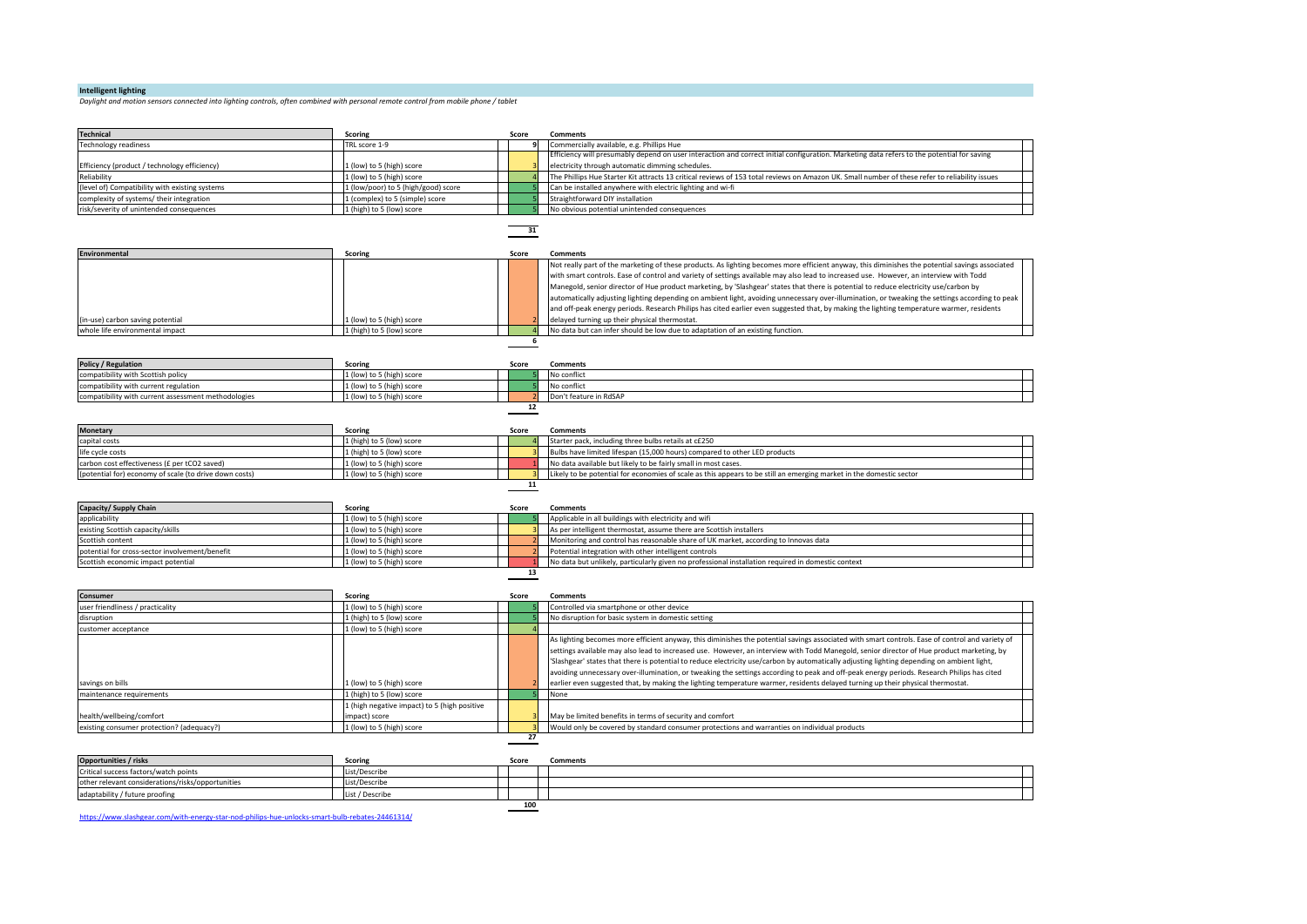#### **Power quality monitoring and intelligence systems**

Distributed monitoring systems to measure consumption at the local level and monitor the impact of low carbon technologies, allows higher integration of smart technologies as part of active management of networks

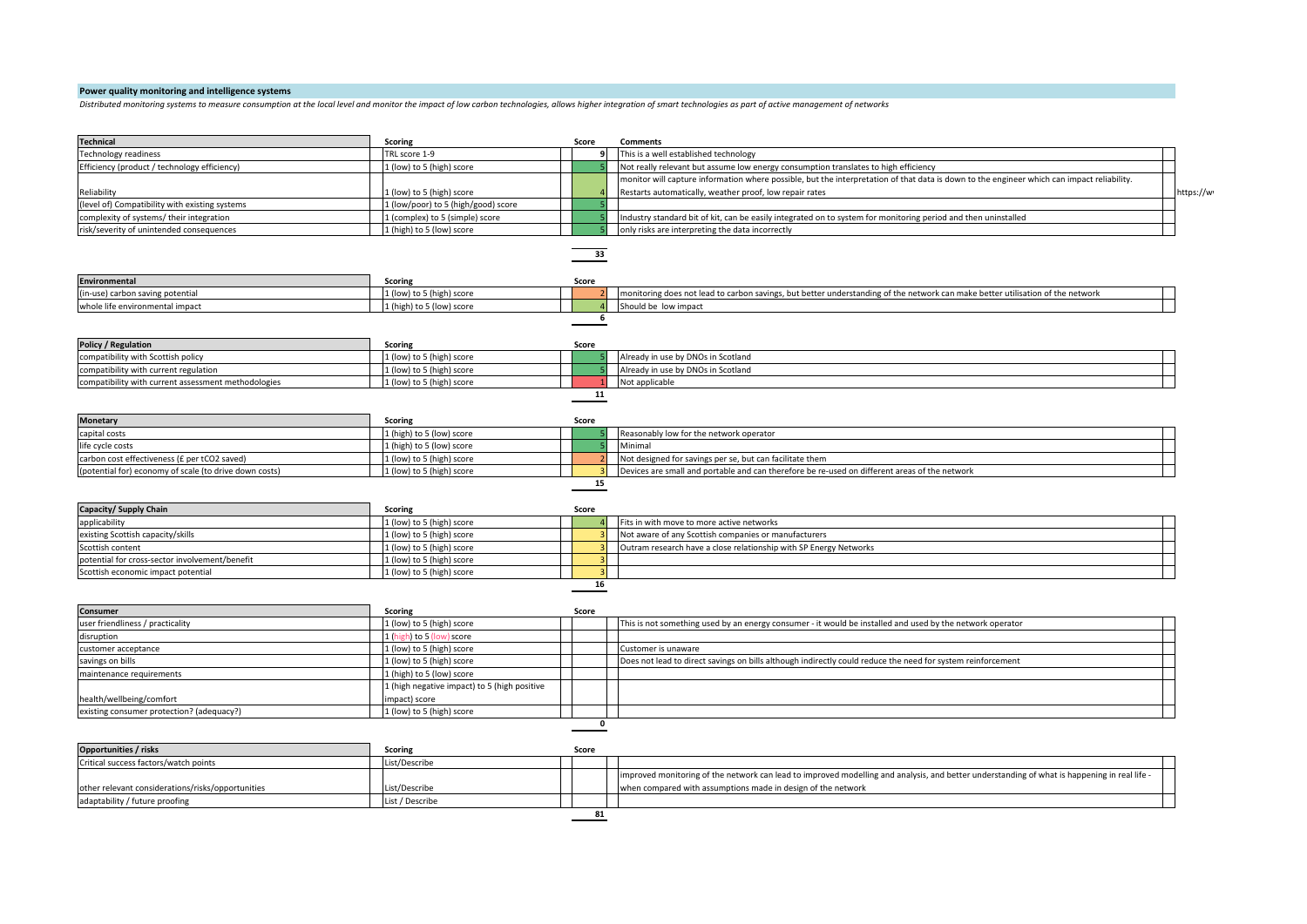# **Customer energy use platforms**

#### **Provide information on energy use and bills, make energy use suggestions**

*Used in conjunction with Smart Meters*

| <b>Technical</b>                                       | Scoring                                    | Score                    | <b>Comments</b>                                                                                                                    |  |
|--------------------------------------------------------|--------------------------------------------|--------------------------|------------------------------------------------------------------------------------------------------------------------------------|--|
| Technology readiness                                   | TRL score 1-9                              |                          | the most basic platforms are at 9, but the full potential is yet to be reached                                                     |  |
| Efficiency (product / technology efficiency)           | (low) to 5 (high) score                    |                          | Not particularly relevant but low consumption                                                                                      |  |
| Reliability                                            | (low) to 5 (high) score                    |                          | Not reported, assume average                                                                                                       |  |
| level of) Compatibility with existing systems          | (low/poor) to 5 (high/good) score          |                          | Needs to be compatible with smart meters, may need add-ons to do so                                                                |  |
| complexity of systems/their integration                | (complex) to 5 (simple) score              |                          | Not complex                                                                                                                        |  |
| risk/severity of unintended consequences               | (high) to 5 (low) score                    |                          | Too early to understand any unintended consequences. Main risk is that platforms are under-used.                                   |  |
|                                                        |                                            |                          |                                                                                                                                    |  |
|                                                        |                                            | 25                       |                                                                                                                                    |  |
| <b>Environmental</b>                                   | Scoring                                    | Score                    |                                                                                                                                    |  |
| (in-use) carbon saving potential                       | 1 (low) to 5 (high) score                  |                          | Could help to provide users with better understanding of energy use                                                                |  |
| whole life environmental impact                        | (high) to 5 (low) score                    |                          | indirect savings over lifetime of use                                                                                              |  |
|                                                        |                                            | $\overline{\phantom{a}}$ |                                                                                                                                    |  |
|                                                        |                                            |                          |                                                                                                                                    |  |
| <b>Policy / Regulation</b>                             | Scoring                                    | Score                    |                                                                                                                                    |  |
| compatibility with Scottish policy                     | 1 (low) to 5 (high) score                  |                          |                                                                                                                                    |  |
| compatibility with current regulation                  | 1 (low) to 5 (high) score                  |                          |                                                                                                                                    |  |
| compatibility with current assessment methodologies    | 1 (low) to 5 (high) score                  |                          | Assessment methodologies do not take into account behavioural effects                                                              |  |
|                                                        |                                            | 12                       |                                                                                                                                    |  |
|                                                        |                                            |                          |                                                                                                                                    |  |
| <b>Monetary</b>                                        | Scoring                                    | Score                    |                                                                                                                                    |  |
| capital costs                                          | (high) to 5 (low) score                    |                          |                                                                                                                                    |  |
| life cycle costs                                       | (high) to 5 (low) score                    |                          |                                                                                                                                    |  |
| carbon cost effectiveness (£ per tCO2 saved)           | (low) to 5 (high) score                    |                          |                                                                                                                                    |  |
| (potential for) economy of scale (to drive down costs) | (low) to 5 (high) score                    |                          | One device per user                                                                                                                |  |
|                                                        |                                            | $\overline{\phantom{a}}$ |                                                                                                                                    |  |
|                                                        |                                            |                          |                                                                                                                                    |  |
| Capacity/ Supply Chain                                 | Scoring                                    | Score                    |                                                                                                                                    |  |
| applicability                                          | 1 (low) to 5 (high) score                  |                          | would be applicable to Scottish energy consumers                                                                                   |  |
| existing Scottish capacity/skills                      | 1 (low) to 5 (high) score                  |                          | not aware of specific existing Scottish capacity or skills but strong ICT sector so potential for transferability                  |  |
| Scottish content                                       | (low) to 5 (high) score                    |                          |                                                                                                                                    |  |
| potential for cross-sector involvement/benefit         | 1 (low) to 5 (high) score                  |                          |                                                                                                                                    |  |
| Scottish economic impact potential                     | 1 (low) to 5 (high) score                  |                          | Good, Scotland has a lead in ICT                                                                                                   |  |
|                                                        |                                            | 16                       |                                                                                                                                    |  |
|                                                        |                                            |                          |                                                                                                                                    |  |
| Consumer                                               | Scoring                                    | Score                    |                                                                                                                                    |  |
| user friendliness / practicality                       | (low) to 5 (high) score                    |                          | Specific to brands, evolving                                                                                                       |  |
| disruption                                             | (high) to 5 (low) score                    |                          | Low                                                                                                                                |  |
| customer acceptance                                    | (low) to 5 (high) score                    |                          | like demand response or other smart technologies, those who want to be more proactive will be more accepting that those who do not |  |
| savings on bills                                       | (low) to 5 (high) score                    |                          | can provide savings if consumers are more aware of energy use when, would integrate better with time of use tariffs                |  |
| maintenance requirements                               | (high) to 5 (low) score                    |                          | unknown                                                                                                                            |  |
|                                                        | (high negative impact) to 5 (high positive |                          |                                                                                                                                    |  |
| health/wellbeing/comfort                               | impact) score                              |                          | unknown                                                                                                                            |  |
| existing consumer protection? (adequacy?)              | (low) to 5 (high) score                    |                          | unknown                                                                                                                            |  |
|                                                        |                                            | 21                       |                                                                                                                                    |  |
|                                                        |                                            |                          |                                                                                                                                    |  |
| Opportunities / risks                                  | Scoring                                    | Score                    |                                                                                                                                    |  |
| Critical success factors/watch points                  | List/Describe                              |                          |                                                                                                                                    |  |

other relevant considerations/risks/opportunities <br>adaptability / future proofing list / Describe list / Describe П adaptability / future proofing **88**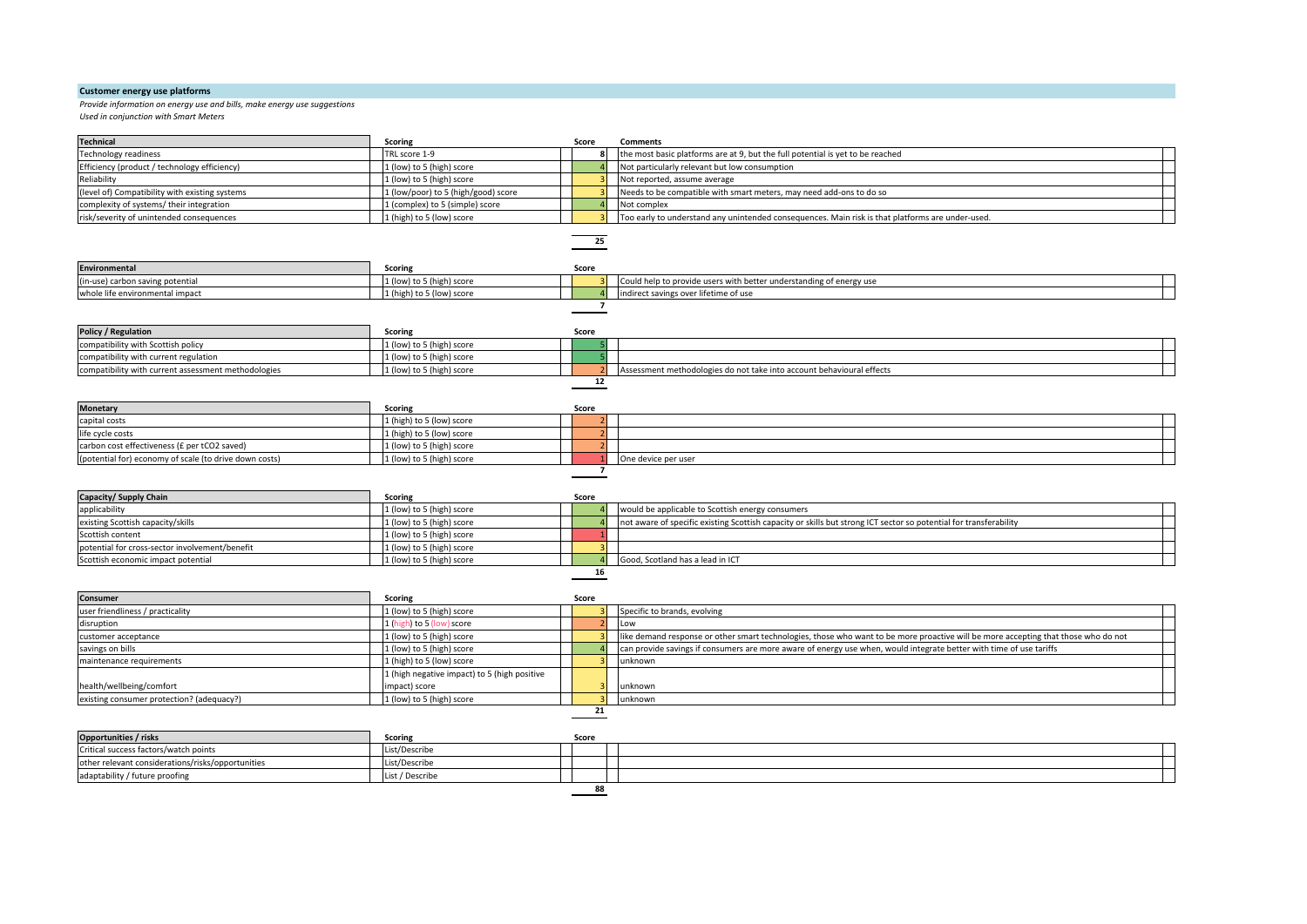#### **Gaming of energy saving**

*Offering* up household appliances for central network control, in the form of a "game". Win points and prizes for making in-use appliances (energy) available for reduction

| <b>Technical</b>                                       | <b>Scoring</b>                               | Score | <b>Comments</b>                                                                                                                                 |
|--------------------------------------------------------|----------------------------------------------|-------|-------------------------------------------------------------------------------------------------------------------------------------------------|
| Technology readiness                                   | TRL score 1-9                                | 8     | Northern Powergrid currently running a feasibility trial, which has had difficulties recruiting participants                                    |
| Efficiency (product / technology efficiency)           | 1 (low) to 5 (high) score                    |       | Given that it's an app, the efficiency should be high.                                                                                          |
| Reliability                                            | 1 (low) to 5 (high) score                    |       | No data, but given nature of the app, unlikely to be problems with reliability                                                                  |
| level of) Compatibility with existing systems          | 1 (low/poor) to 5 (high/good) score          |       | Just requires smart plug and smartphone app to participate                                                                                      |
| complexity of systems/ their integration               | (complex) to 5 (simple) score                |       | Smart plug allows integration with all electronic devices                                                                                       |
|                                                        |                                              |       | Hard to imagine any unintended consequences; users respond to notifications that encourage them to reduce energy use. Potential for             |
| risk/severity of unintended consequences               | 1 (high) to 5 (low) score                    |       | vulnerable customers to be encouraged to reduce energy consumption in a way that may impact on their wellbeing                                  |
|                                                        |                                              | 28    |                                                                                                                                                 |
|                                                        |                                              |       |                                                                                                                                                 |
| <b>Environmental</b>                                   | <b>Scoring</b>                               | Score | <b>Comments</b>                                                                                                                                 |
|                                                        |                                              |       | Could be considerable; according to those involved in Northern PowerGrid/Open Energi's 'The GenGame', if the same number of people played       |
|                                                        |                                              |       | GenGame as Pokemon GO, it would free up 500MW of capacity, enough to power more than a million homes. The DNO's website states that,            |
|                                                        |                                              |       | "With over 100 homes signing up within the first three days of going live across the electricity distributor's patch and surprising levels of   |
|                                                        |                                              |       | engagement in order to win, with people allowing their games consoles, TVs, and even hot tubs to be turned off whilst in use, the project is on |
| (in-use) carbon saving potential                       | 1 (low) to 5 (high) score                    |       | track to be a maior success."                                                                                                                   |
| whole life environmental impact                        | 1 (high) to 5 (low) score                    |       | Minimal; the games are usually apps.                                                                                                            |
|                                                        |                                              | 9     |                                                                                                                                                 |
|                                                        |                                              |       |                                                                                                                                                 |
| <b>Policy / Regulation</b>                             | <b>Scoring</b>                               | Score | Comments                                                                                                                                        |
| compatibility with Scottish policy                     | 1 (low) to 5 (high) score                    |       | No conflict                                                                                                                                     |
| compatibility with current regulation                  | 1 (low) to 5 (high) score                    |       | No conflict                                                                                                                                     |
| compatibility with current assessment methodologies    | 1 (low) to 5 (high) score                    |       | Buildings assessment does not take into account behavioural change                                                                              |
|                                                        |                                              | 11    |                                                                                                                                                 |
|                                                        |                                              |       |                                                                                                                                                 |
|                                                        |                                              |       |                                                                                                                                                 |
| Monetary                                               | <b>Scoring</b>                               | Score | <b>Comments</b>                                                                                                                                 |
| capital costs                                          | 1 (high) to 5 (low) score                    |       | Total project costs for the GenGame feasibility trial is £1.75m. Aim was to get up to 2,000 households                                          |
| life cycle costs                                       | L (high) to 5 (low) score                    |       | No data but likely low                                                                                                                          |
|                                                        |                                              |       | ACE project as a whole estimated to save 346,000tCO2. Total cost of project is £7m, costing a reasonable £20/tCO2. (NB Not all of this would    |
| carbon cost effectiveness (£ per tCO2 saved)           | 1 (low) to 5 (high) score                    |       | be through games; these form a key part of the project but it also involves other interventions)                                                |
| (potential for) economy of scale (to drive down costs) | 1 (low) to 5 (high) score                    |       | If trial is successful there could be very significant economies of scale from a large-scale rollout                                            |
|                                                        |                                              | 16    |                                                                                                                                                 |
|                                                        |                                              |       |                                                                                                                                                 |
| Capacity/ Supply Chain                                 | <b>Scoring</b>                               | Score | <b>Comments</b>                                                                                                                                 |
| applicability                                          | 1 (low) to 5 (high) score                    |       | Wide applicability                                                                                                                              |
| existing Scottish capacity/skills                      | 1 (low) to 5 (high) score                    |       | Strong ICT sector                                                                                                                               |
| Scottish content                                       | 1 (low) to 5 (high) score                    |       | No known Scottish content to-date but good link in with Scottish gaming sector re IP and design.                                                |
| potential for cross-sector involvement/benefit         | I (low) to 5 (high) score                    |       | Link to smart plugs which are installed to make appliances available to the grid operator and to allow self-control by customers.               |
|                                                        |                                              |       | Scotland has a lead in ICT and a thriving gaming sector. Gross value may not be high compared to other sectors with more manufacturing and      |
| Scottish economic impact potential                     | 1 (low) to 5 (high) score                    |       | more uptake.                                                                                                                                    |
|                                                        |                                              | 17    |                                                                                                                                                 |
|                                                        |                                              |       |                                                                                                                                                 |
| Consumer                                               | <b>Scoring</b>                               | Score | <b>Comments</b>                                                                                                                                 |
| user friendliness / practicality                       | 1 (low) to 5 (high) score                    |       | Engagement via smartphone app                                                                                                                   |
| disruption                                             | 1 (high) to 5 (low) score                    |       | No disruption involved                                                                                                                          |
| customer acceptance                                    | 1 (low) to 5 (high) score                    |       | Northern Powergrid trial suggests intensive recruitment efforts needed. Open Energi website suggests 400 households recruited                   |
| savings on bills                                       | 1 (low) to 5 (high) score                    |       | Estimated £33/year for participating households according to Northern Powergrid's LCNF submission for ACE, the successor to the GenGame         |
| maintenance requirements                               | 1 (high) to 5 (low) score                    |       | No data but once an app is established, maintenance should be minimal                                                                           |
|                                                        | 1 (high negative impact) to 5 (high positive |       |                                                                                                                                                 |
| health/wellbeing/comfort                               | impact) score                                |       | Vo obvious benefits in terms of health, wellbeing or comfort                                                                                    |

| <b>Opportunities / risks</b>                      | <b>Scoring</b>  | Score | Comments |
|---------------------------------------------------|-----------------|-------|----------|
| Critical success factors/watch points             | List/Describe   |       |          |
| other relevant considerations/risks/opportunities | List/Describe   |       |          |
| adaptability / future proofing                    | List / Describe |       |          |
|                                                   |                 | 102   |          |

References:

Norther Powergrid (2015) NIA Project Registration and PEA Document - http://www.smarternetworks.org/NIA\_PEA\_PDF/NIA\_NPG\_005\_3137.pdf

Northern Powergrid (2016) Network Innovation Allowance Progress Report - http://www.smarternetworks.org/NIA\_PEA\_PDF/NIA\_NPG\_005\_PR\_5245.pdf

http://www.openenergi.com/news-posts/gengame-partnership-demonstrates-power-gamification-drive-domestic-dsr-suc

https://www.thegengame.com/

httos://www.theenergycheck.co.uk/single-post/2016/11/25/New-mobile-game-%E2%80%98helping-manage-UK-power-demand%E2%80%99<br>Low Carbon Network Fund full submission proforma; activating customer engagement, Norther Power Grid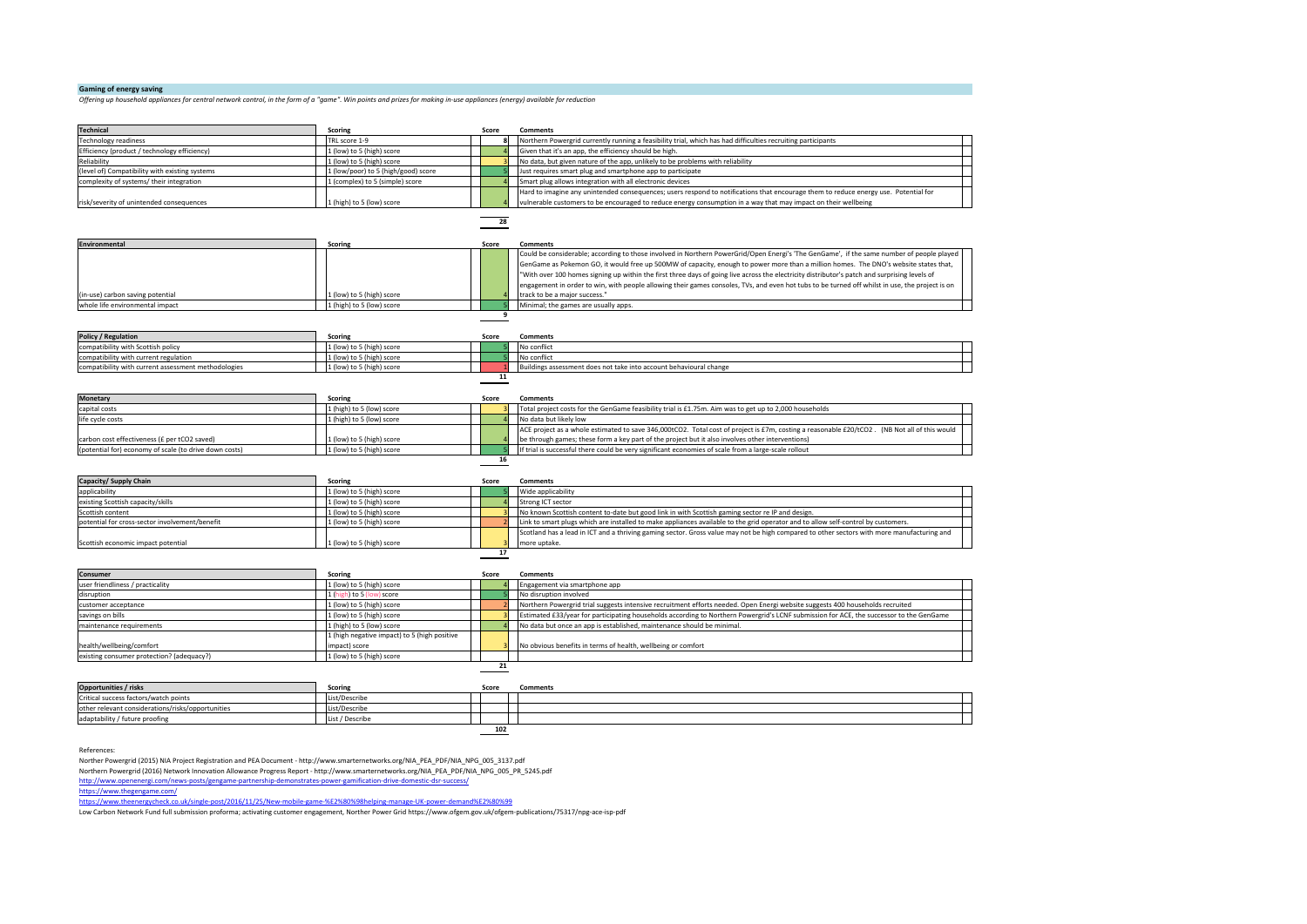# **Peer-to-Peer Energy Matching Platform**

*Cloud-based data platform to match business energy demand with local renewable energy resources*

|                                                        | <b>Scoring</b>                               | Score          | <b>Comments</b>                                                                                                                                |
|--------------------------------------------------------|----------------------------------------------|----------------|------------------------------------------------------------------------------------------------------------------------------------------------|
| Fechnology readiness                                   | TRL score 1-9                                |                | Currently available via Open Utility's Piclo product, in partnership with Good Energy. Available to business consumers only<br>٩               |
| Efficiency (product / technology efficiency)           | 1 (low) to 5 (high) score                    |                |                                                                                                                                                |
| Reliability                                            | 1 (low) to 5 (high) score                    |                | No data, although this is a matching service so shouldn't be subject to any major reliability issues                                           |
| level of) Compatibility with existing systems          | 1 (low/poor) to 5 (high/good) score          |                | Simply requires signing up with a partner electricity retailer                                                                                 |
| complexity of systems/their integration                | 1 (complex) to 5 (simple) score              |                | Little data on this but appears to be a straightforward energy matching service                                                                |
| isk/severity of unintended consequences                | 1 (high) to 5 (low) score                    |                | No unintended consequences envisaged                                                                                                           |
|                                                        |                                              | 31             |                                                                                                                                                |
|                                                        |                                              |                |                                                                                                                                                |
| Environmental                                          | Scoring                                      | Score          | <b>Comments</b>                                                                                                                                |
| in-use) carbon saving potential                        | 1 (low) to 5 (high) score                    |                | Allows individual business consumers to reduce their carbon footprint but does not reduce emissions from the network overall                   |
| whole life environmental impact                        | 1 (high) to 5 (low) score                    |                | As a trading service this would presumably be low                                                                                              |
|                                                        |                                              |                | 3                                                                                                                                              |
| Policy / Regulation                                    | <b>Scoring</b>                               | Score          | <b>Comments</b>                                                                                                                                |
| compatibility with Scottish policy                     | 1 (low) to 5 (high) score                    |                | No conflict                                                                                                                                    |
| compatibility with current regulation                  | 1 (low) to 5 (high) score                    |                | No conflict                                                                                                                                    |
| compatibility with current assessment methodologies    | 1 (low) to 5 (high) score                    |                | N/A                                                                                                                                            |
|                                                        |                                              | 10             |                                                                                                                                                |
|                                                        |                                              |                |                                                                                                                                                |
| <b>Monetary</b>                                        | <b>Scoring</b>                               | Score          | <b>Comments</b>                                                                                                                                |
| apital costs                                           | 1 (high) to 5 (low) score                    |                | No direct to consumers other than potentially higher tariff when switching to a partner retailer                                               |
| life cycle costs                                       | 1 (high) to 5 (low) score                    |                | N/A                                                                                                                                            |
| carbon cost effectiveness (£ per tCO2 saved)           | 1 (low) to 5 (high) score                    |                | Allows individual business consumers to reduce their carbon footprint but does not reduce emissions from the network overall                   |
| (potential for) economy of scale (to drive down costs) | 1 (low) to 5 (high) score                    |                | Having a higher number of generators signed up could enable a wider range of tariffs to be offered but savings likely to be marginal           |
|                                                        |                                              | $\overline{z}$ |                                                                                                                                                |
|                                                        |                                              |                |                                                                                                                                                |
| Capacity/ Supply Chain                                 | <b>Scoring</b>                               | Score          | <b>Comments</b>                                                                                                                                |
| applicability                                          | 1 (low) to 5 (high) score                    |                | applicable only to businesses currently                                                                                                        |
| existing Scottish capacity/skills                      | 1 (low) to 5 (high) score                    |                | The high levels of renewable generation in Scotland make it particularly relevant to the Scottish context                                      |
| Scottish content                                       | 1 (low) to 5 (high) score                    |                | inks to strong ICT sector.                                                                                                                     |
|                                                        | 1 (low) to 5 (high) score                    |                | Links formed between generation and demand sectors                                                                                             |
| potential for cross-sector involvement/benefit         |                                              |                |                                                                                                                                                |
| Scottish economic impact potential                     | 1 (low) to 5 (high) score                    |                | Scotland has a lead in ICT. Gross value may not be high compared to other sectors with more manufacturing and more uptake.                     |
|                                                        |                                              | 17             |                                                                                                                                                |
|                                                        |                                              |                |                                                                                                                                                |
| Consumer                                               | <b>Scoring</b>                               | Score          | <b>Comments</b>                                                                                                                                |
| ser friendliness / practicality                        | 1 (low) to 5 (high) score                    |                | Simply requires signing up with a registered energy retailer and specifying required energy mix                                                |
| disruption                                             | 1 (high) to 5 (low) score                    |                | No disruption                                                                                                                                  |
|                                                        |                                              |                | A May 2016 article refers to 37 different participants from across the country buying and selling renewable-generated electricity between      |
|                                                        |                                              |                | themselves. Rosie Frankland, commercial manager at the National Trust, said that the pilot had been a "great experience". "It has provided a   |
| customer acceptance                                    | 1 (low) to 5 (high) score                    |                | transparent, easy to use mechanism for the Trust to offer its renewable energy to consumers wanting to source from a renewable generator.      |
|                                                        |                                              |                | The Eden Project said that initial analysis of the project's results had shown that the site could save as much as £20,000 each year through   |
|                                                        |                                              |                | reduced Distribution Use of System (DUoS) charges by prioritising locally-generated electricity. These kind of savings will be highly variable |
| savings on bills                                       | 1 (low) to 5 (high) score                    |                | depending on location, but generally energy matching should save on peak demand related charges.                                               |
| maintenance requirements                               | 1 (high) to 5 (low) score                    |                | None required                                                                                                                                  |
|                                                        | 1 (high negative impact) to 5 (high positive |                |                                                                                                                                                |
| ealth/wellbeing/comfort                                | impact) score                                |                | No impact                                                                                                                                      |
| existing consumer protection? (adequacy?)              | 1 (low) to 5 (high) score                    |                | Energy still provided by retailer so covered by energy market protections                                                                      |
|                                                        |                                              | 30             |                                                                                                                                                |
| <b>Opportunities / risks</b>                           | <b>Scoring</b>                               | Score          | <b>Comments</b>                                                                                                                                |
| Critical success factors/watch points                  | List/Describe                                |                |                                                                                                                                                |
| other relevant considerations/risks/opportunities      | List/Describe                                |                |                                                                                                                                                |
| adaptability / future proofing                         | List / Describe                              |                |                                                                                                                                                |

http://www.solarpowerportal.co.uk/news/good\_energy\_and\_open\_utility\_piclo\_trial\_brings\_renewable\_tariffs\_to\_583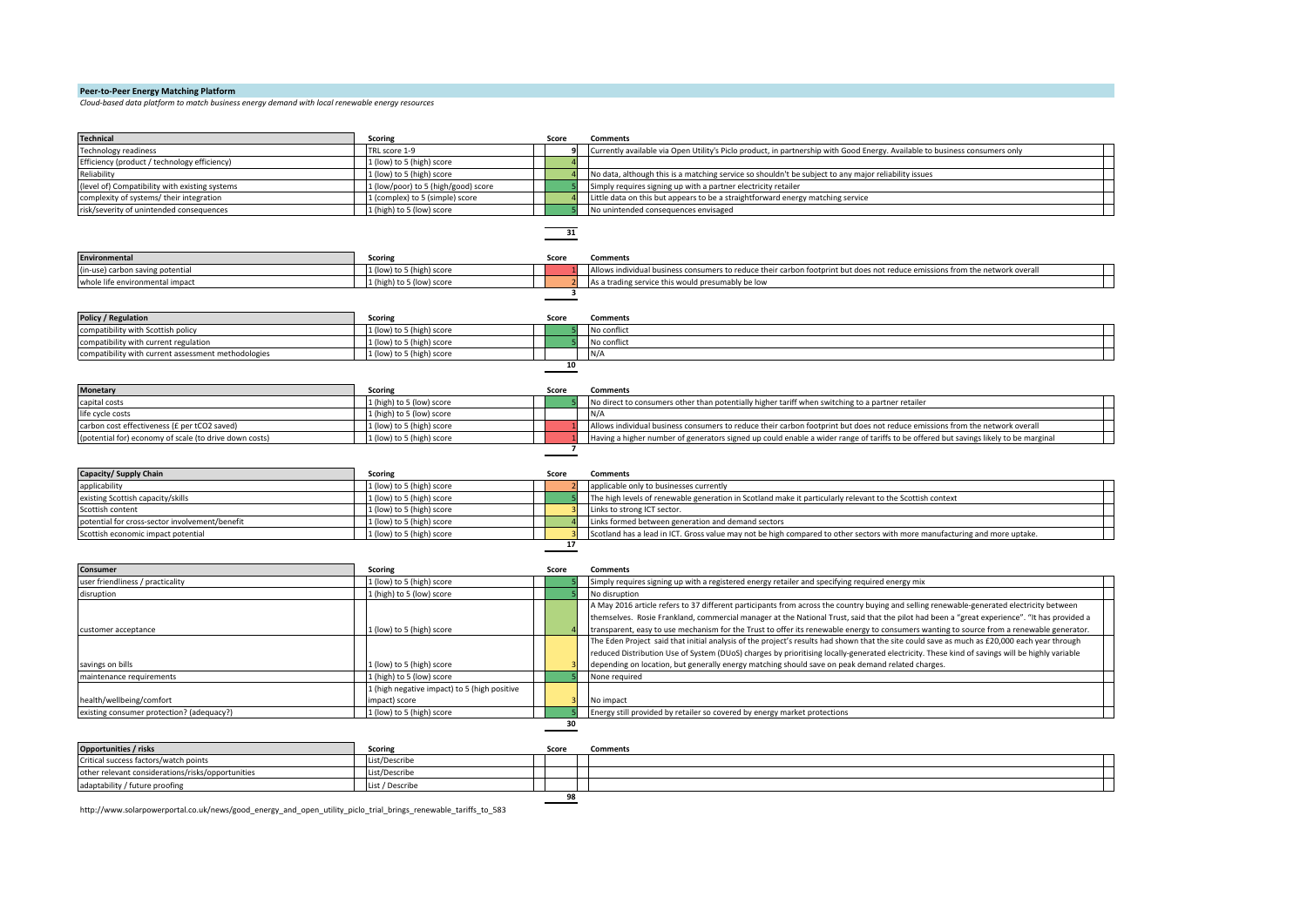#### **Whole home communication**

Home Area Networks for machine to machine communication. The Xsilon solution uses power lines in the home as the conduit.

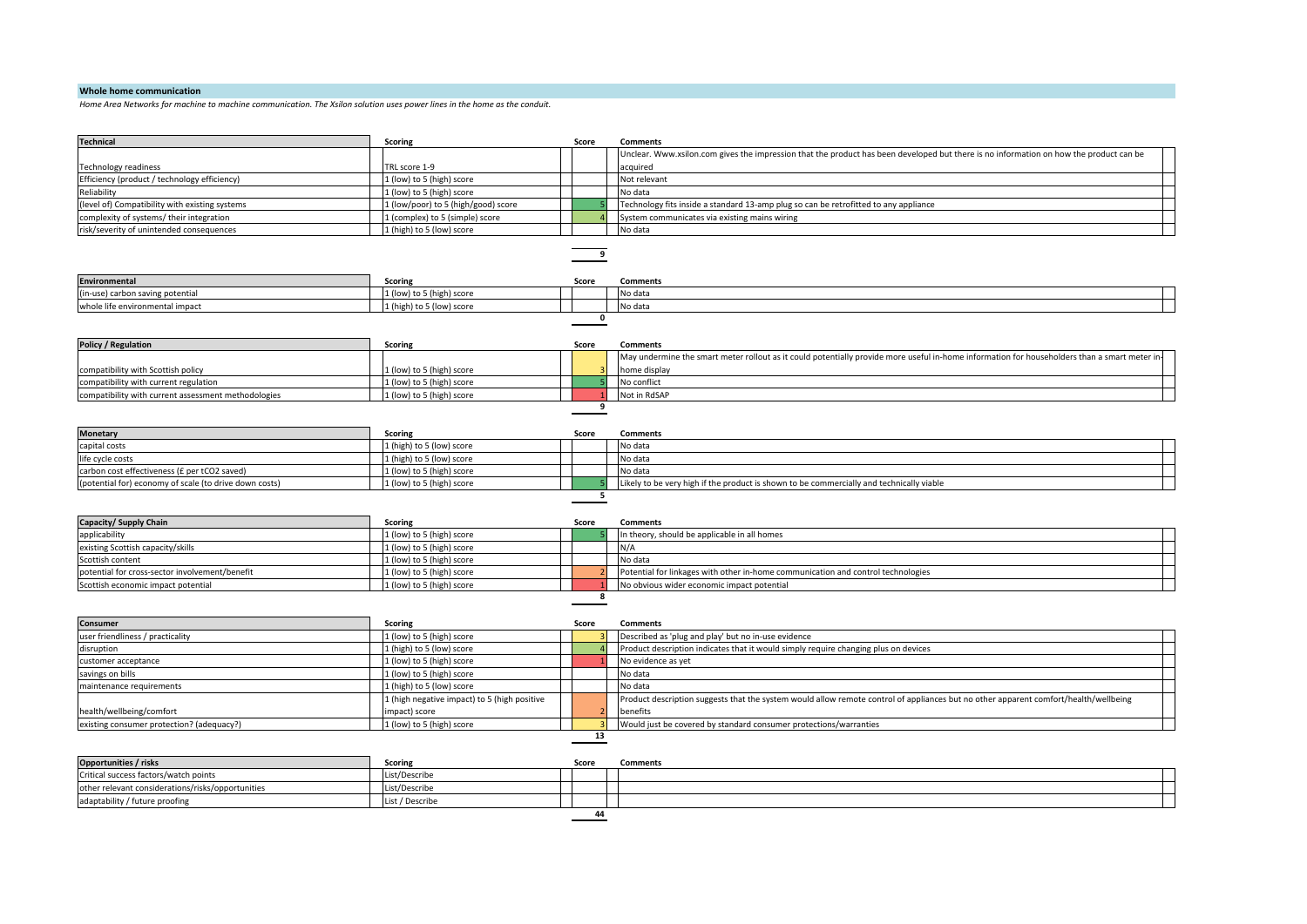# **Internet of things mesh**

allow different people, cities and councils to share data from smart devices and allow them to link to existing information networks as easily as possible

| <b>Technical</b>                                       | <b>Scoring</b>                                         | Score       | <b>Comments</b>                                                                                                                                     |
|--------------------------------------------------------|--------------------------------------------------------|-------------|-----------------------------------------------------------------------------------------------------------------------------------------------------|
|                                                        |                                                        |             | London, Bristol and Milton Keynes have acted as testbeds for the application of the IoT at City level - HyperCat City. At a more local level, Moixa |
|                                                        |                                                        |             | Gridshare allows households and businesses with smart batteries installed to share their battery energy. The latter is a commercially available     |
| <b>Technology readiness</b>                            | TRL score 1-9                                          | 5           | product                                                                                                                                             |
| Efficiency (product / technology efficiency)           | 1 (low) to 5 (high) score                              |             | No data                                                                                                                                             |
|                                                        |                                                        |             | No published evaluation of HyperCat City but British Standards have issued a PAS specification - PAS2012. Moixa Gridshare products have 5 year      |
| Reliability                                            | 1 (low) to 5 (high) score                              |             | warranty.                                                                                                                                           |
|                                                        |                                                        |             | No data on this but the publication of the PAS specification should help to enable better integration in future. Moixa Gridshare requires           |
| (level of) Compatibility with existing systems         | 1 (low/poor) to 5 (high/good) score                    |             | households and businesses to have smart batteries installed first.                                                                                  |
|                                                        |                                                        |             | At a basic level (individual or groups of businesses/households), relatively simple, particularly once smart meters have been installed but         |
| complexity of systems/their integration                | 1 (complex) to 5 (simple) score                        |             | complex at a wider level                                                                                                                            |
| risk/severity of unintended consequences               | 1 (high) to 5 (low) score                              |             | Obvious risks in terms of cyber crime                                                                                                               |
|                                                        |                                                        |             |                                                                                                                                                     |
|                                                        |                                                        | 18          |                                                                                                                                                     |
|                                                        |                                                        |             |                                                                                                                                                     |
| <b>Environmental</b>                                   | Scoring                                                | Score       | <b>Comments</b>                                                                                                                                     |
| (in-use) carbon saving potential                       | 1 (low) to 5 (high) score                              |             |                                                                                                                                                     |
| whole life environmental impact                        | 1 (high) to 5 (low) score                              |             |                                                                                                                                                     |
|                                                        |                                                        | 0           |                                                                                                                                                     |
|                                                        |                                                        |             |                                                                                                                                                     |
| <b>Policy / Regulation</b>                             | Scoring                                                | Score       | <b>Comments</b>                                                                                                                                     |
| compatibility with Scottish policy                     | 1 (low) to 5 (high) score                              |             |                                                                                                                                                     |
| compatibility with current regulation                  | 1 (low) to 5 (high) score                              |             |                                                                                                                                                     |
| compatibility with current assessment methodologies    | 1 (low) to 5 (high) score                              | 0           |                                                                                                                                                     |
|                                                        |                                                        |             |                                                                                                                                                     |
|                                                        |                                                        |             |                                                                                                                                                     |
| <b>Monetary</b>                                        | <b>Scoring</b>                                         | Score       | <b>Comments</b>                                                                                                                                     |
| capital costs<br>life cycle costs                      | 1 (high) to 5 (low) score<br>1 (high) to 5 (low) score |             |                                                                                                                                                     |
| carbon cost effectiveness (£ per tCO2 saved)           | 1 (low) to 5 (high) score                              |             |                                                                                                                                                     |
| (potential for) economy of scale (to drive down costs) | 1 (low) to 5 (high) score                              |             |                                                                                                                                                     |
|                                                        |                                                        | $\mathbf 0$ |                                                                                                                                                     |
|                                                        |                                                        |             |                                                                                                                                                     |
| Capacity/ Supply Chain                                 | Scoring                                                | Score       | <b>Comments</b>                                                                                                                                     |
| applicability                                          | 1 (low) to 5 (high) score                              |             |                                                                                                                                                     |
| existing Scottish capacity/skills                      | 1 (low) to 5 (high) score                              |             |                                                                                                                                                     |
| Scottish content                                       | 1 (low) to 5 (high) score                              |             |                                                                                                                                                     |
| potential for cross-sector involvement/benefit         | 1 (low) to 5 (high) score                              |             |                                                                                                                                                     |
| Scottish economic impact potential                     | 1 (low) to 5 (high) score                              |             |                                                                                                                                                     |
|                                                        |                                                        | $\mathbf 0$ |                                                                                                                                                     |
|                                                        |                                                        |             |                                                                                                                                                     |
| <b>Consumer</b>                                        | <b>Scoring</b>                                         | Score       | <b>Comments</b>                                                                                                                                     |
| user friendliness / practicality                       | 1 (low) to 5 (high) score                              |             |                                                                                                                                                     |
| disruption                                             | 1 (high) to 5 (low) score                              |             |                                                                                                                                                     |
| customer acceptance                                    | 1 (low) to 5 (high) score                              |             |                                                                                                                                                     |
| savings on bills                                       | 1 (low) to 5 (high) score                              |             |                                                                                                                                                     |
| maintenance requirements                               | 1 (high) to 5 (low) score                              |             |                                                                                                                                                     |
|                                                        | 1 (high negative impact) to 5 (high positive           |             |                                                                                                                                                     |
| health/wellbeing/comfort                               | impact) score                                          |             |                                                                                                                                                     |
| existing consumer protection? (adequacy?)              | 1 (low) to 5 (high) score                              |             |                                                                                                                                                     |
|                                                        |                                                        | $\mathbf 0$ |                                                                                                                                                     |
|                                                        |                                                        |             |                                                                                                                                                     |
| <b>Opportunities / risks</b>                           | <b>Scoring</b>                                         | Score       | <b>Comments</b>                                                                                                                                     |
| Critical success factors/watch points                  | List/Describe                                          |             |                                                                                                                                                     |
| other relevant considerations/risks/opportunities      | List/Describe                                          |             |                                                                                                                                                     |
| adaptability / future proofing                         | List / Describe                                        |             |                                                                                                                                                     |
|                                                        |                                                        | 18          |                                                                                                                                                     |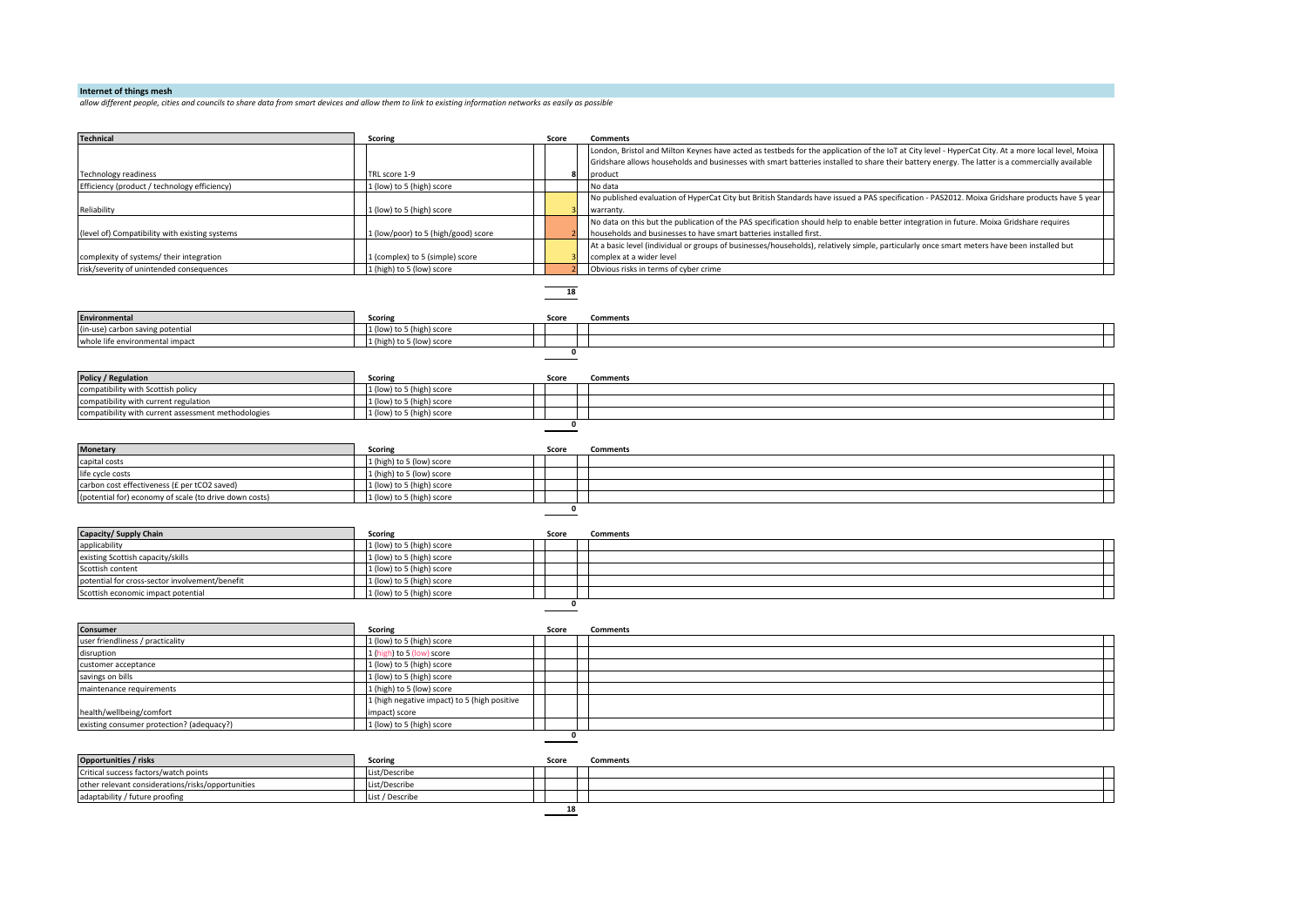#### **WiMax**

*Radio-based telecommunications for relaying data required as part of a smart network*

| <b>Technical</b>                                       | <b>Scoring</b>                               | Score          | <b>Comments</b>                                                                                                                                |
|--------------------------------------------------------|----------------------------------------------|----------------|------------------------------------------------------------------------------------------------------------------------------------------------|
| Technology readiness                                   | TRL score 1-9                                |                | Subject of a broadly successful trial by Western Power Distribution in 2015                                                                    |
| Efficiency (product / technology efficiency)           | 1 (low) to 5 (high) score                    |                | No data                                                                                                                                        |
|                                                        |                                              |                | In the Western Power Distribution Falcon project, the network is said to have had a 'reasonably reliable level' throughout the project. States |
| Reliability                                            | 1 (low) to 5 (high) score                    |                | that 'the network broadly 100% available throughout'.                                                                                          |
| level of) Compatibility with existing systems          | 1 (low/poor) to 5 (high/good) score          |                | FALCON project demonstrated integration with existing network architecture but requires clear line of sight between installations              |
| complexity of systems/their integration                | 1 (complex) to 5 (simple) score              |                |                                                                                                                                                |
| isk/severity of unintended consequences                | 1 (high) to 5 (low) score                    |                |                                                                                                                                                |
|                                                        |                                              |                |                                                                                                                                                |
|                                                        |                                              | $\overline{7}$ |                                                                                                                                                |
| <b>Environmental</b>                                   | <b>Scoring</b>                               | Score          | <b>Comments</b>                                                                                                                                |
| in-use) carbon saving potential                        | 1 (low) to 5 (high) score                    |                |                                                                                                                                                |
| whole life environmental impact                        | 1 (high) to 5 (low) score                    |                |                                                                                                                                                |
|                                                        |                                              | $\pmb{0}$      |                                                                                                                                                |
|                                                        |                                              |                |                                                                                                                                                |
| <b>Policy / Regulation</b>                             | <b>Scoring</b>                               | Score          | <b>Comments</b>                                                                                                                                |
| compatibility with Scottish policy                     | 1 (low) to 5 (high) score                    |                |                                                                                                                                                |
| compatibility with current regulation                  | 1 (low) to 5 (high) score                    |                |                                                                                                                                                |
| compatibility with current assessment methodologies    | 1 (low) to 5 (high) score                    |                |                                                                                                                                                |
|                                                        |                                              | 0              |                                                                                                                                                |
|                                                        |                                              |                |                                                                                                                                                |
| <b>Monetary</b>                                        | <b>Scoring</b>                               | Score          | <b>Comments</b>                                                                                                                                |
|                                                        |                                              |                | FALCON report suggests that 'WiMAX has proved to be a suitable radio technology for this application yielding a low overall installation and   |
| capital costs                                          | L (high) to 5 (low) score                    |                | operational cost solution'                                                                                                                     |
| ife cycle costs                                        | 1 (high) to 5 (low) score                    |                |                                                                                                                                                |
| carbon cost effectiveness (£ per tCO2 saved)           | 1 (low) to 5 (high) score                    |                |                                                                                                                                                |
|                                                        |                                              |                |                                                                                                                                                |
| (potential for) economy of scale (to drive down costs) | 1 (low) to 5 (high) score                    |                |                                                                                                                                                |
|                                                        |                                              | $\mathbf{0}$   |                                                                                                                                                |
|                                                        |                                              |                |                                                                                                                                                |
| Capacity/ Supply Chain                                 | <b>Scoring</b>                               | Score          | <b>Comments</b>                                                                                                                                |
| applicability                                          | 1 (low) to 5 (high) score                    |                |                                                                                                                                                |
| existing Scottish capacity/skills                      | 1 (low) to 5 (high) score                    |                |                                                                                                                                                |
| Scottish content                                       | 1 (low) to 5 (high) score                    |                |                                                                                                                                                |
| potential for cross-sector involvement/benefit         | 1 (low) to 5 (high) score                    |                |                                                                                                                                                |
| Scottish economic impact potential                     | 1 (low) to 5 (high) score                    | $\pmb{0}$      |                                                                                                                                                |
|                                                        |                                              |                |                                                                                                                                                |
| Consumer                                               | <b>Scoring</b>                               | Score          | <b>Comments</b>                                                                                                                                |
| user friendliness / practicality                       | 1 (low) to 5 (high) score                    |                |                                                                                                                                                |
| disruption                                             | 1 (high) to 5 (low) score                    |                |                                                                                                                                                |
| customer acceptance                                    | 1 (low) to 5 (high) score                    |                |                                                                                                                                                |
| savings on bills                                       | 1 (low) to 5 (high) score                    |                |                                                                                                                                                |
| maintenance requirements                               | 1 (high) to 5 (low) score                    |                |                                                                                                                                                |
|                                                        | 1 (high negative impact) to 5 (high positive |                |                                                                                                                                                |
| health/wellbeing/comfort                               | impact) score                                |                |                                                                                                                                                |
| existing consumer protection? (adequacy?)              | 1 (low) to 5 (high) score                    |                |                                                                                                                                                |
|                                                        |                                              | $\pmb{0}$      |                                                                                                                                                |
|                                                        |                                              |                |                                                                                                                                                |
| Opportunities / risks                                  | <b>Scoring</b>                               | Score          | <b>Comments</b>                                                                                                                                |
| Critical success factors/watch points                  | List/Describe                                |                |                                                                                                                                                |
| other relevant considerations/risks/opportunities      | List/Describe                                |                |                                                                                                                                                |
| adaptability / future proofing                         | List / Describe                              | $\overline{7}$ |                                                                                                                                                |

Only info available is from WPD Falcon project. This included new telecomms systems but other components too; information not really broken down. http://www.smarternetworks.org/Files/FALCON\_160503095823.pdf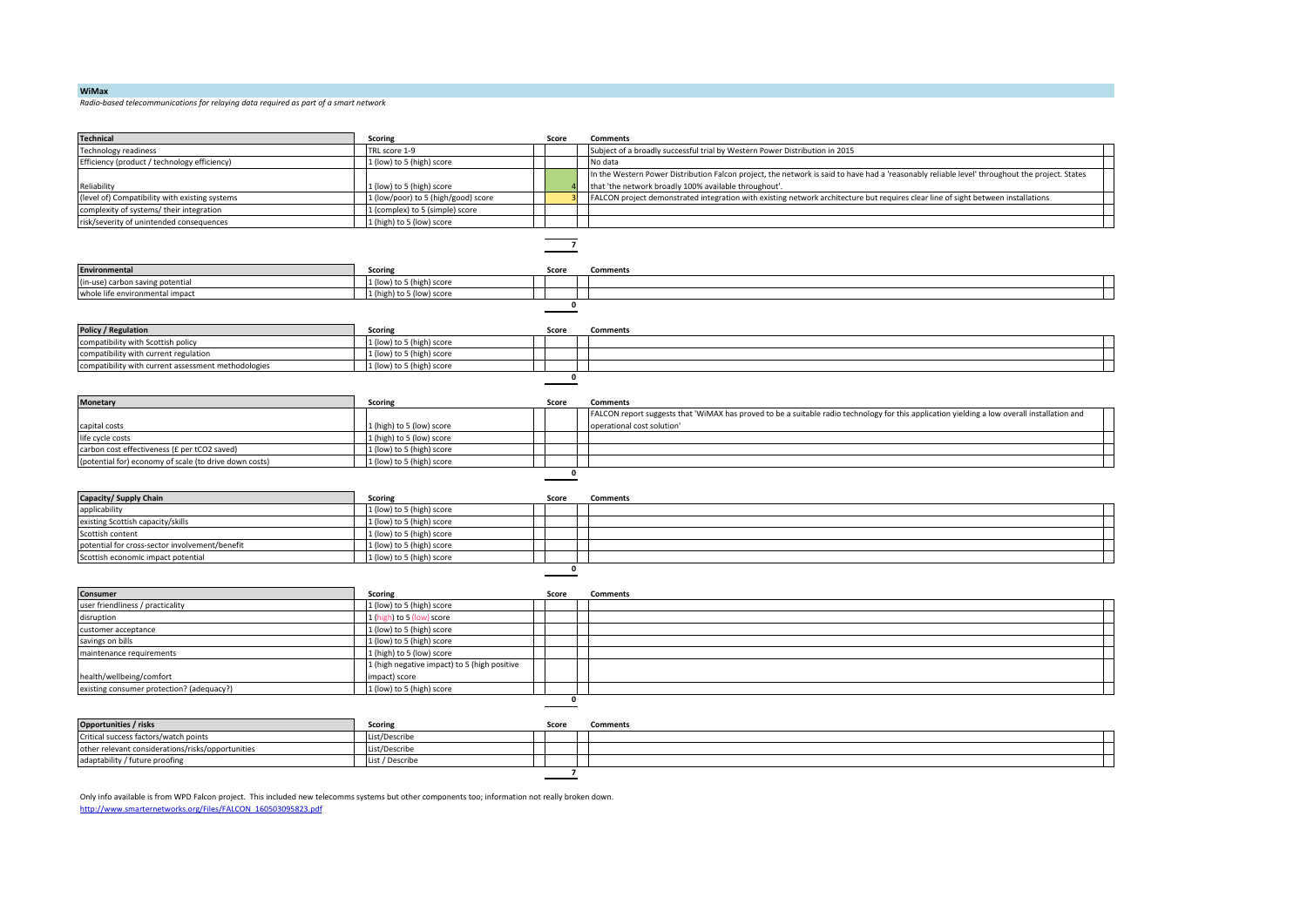# **Smart Plugs**

 $\overline{\phantom{0}}$ 

Plugs for appliances that facilitate control either or by both of grid operator and customer

| <b>Technical</b>                                       | <b>Scoring</b>                               | Score | <b>Comments</b>                                                                                                                                 |
|--------------------------------------------------------|----------------------------------------------|-------|-------------------------------------------------------------------------------------------------------------------------------------------------|
| Technology readiness                                   | TRL score 1-9                                | 9     | Commercially available in many forms and from multiple vendors                                                                                  |
|                                                        |                                              |       | Smart plug has no efficiency penalty and the device can lead to more energy efficient connected appliance use but depends on user and method    |
| Efficiency (product / technology efficiency)           | 1 (low) to 5 (high) score                    |       | of control                                                                                                                                      |
| Reliability                                            | 1 (low) to 5 (high) score                    |       | High reliability assumed from highly tested and matured products in marketplace                                                                 |
|                                                        |                                              |       | Very high compatibility with electrical appliance connections and low power wireless comms to 'control hub points' - wider system compatibility |
| level of) Compatability with existing systems          | L (low/poor) to 5 (high/good) score          |       | varies                                                                                                                                          |
| complexity of systems/ their integration               | 1 (complex) to 5 (simple) score              |       | Can buy off the shelf for some devices and use with smart phone apps                                                                            |
| risk/severity of unintended consequences               | 1 (high) to 5 (low) score                    |       | Fairly low risk associated with the device other than controlling any critical appliances inappropriately                                       |
|                                                        |                                              |       |                                                                                                                                                 |
|                                                        |                                              | 30    |                                                                                                                                                 |
|                                                        |                                              |       |                                                                                                                                                 |
|                                                        |                                              |       |                                                                                                                                                 |
| <b>Environmental</b>                                   | <b>Scoring</b>                               | Score | <b>Comments</b>                                                                                                                                 |
| in-use) carbon saving potential                        | 1 (low) to 5 (high) score                    |       | Unknown: some vendors claim significant energy (and so carbon) savings on decently robust but no independent evidence                           |
| whole life environmental impact                        | 1 (high) to 5 (low) score                    |       | unknown: little published information on through life impacts - most information is on annualised savings                                       |
|                                                        |                                              | 6     |                                                                                                                                                 |
|                                                        |                                              |       |                                                                                                                                                 |
| <b>Policy / Regulation</b>                             | <b>Scoring</b>                               | Score | <b>Comments</b>                                                                                                                                 |
| compatibility with Scottish policy                     | 1 (low) to 5 (high) score                    |       | An important part of the flexibility and demand side agenda                                                                                     |
| compatibility with current regulation                  | 1 (low) to 5 (high) score                    |       | All appears to be aligned or straightforward from regulation perspective                                                                        |
|                                                        |                                              |       | Most likely to come under auspices of general Building Energy Management Systems standards for automated and manual supervisory control         |
| compatibility with current assessment methodologies    | L (low) to 5 (high) score                    |       | of energy consumption                                                                                                                           |
|                                                        |                                              | 14    |                                                                                                                                                 |
|                                                        |                                              |       |                                                                                                                                                 |
| Monetary                                               | <b>Scoring</b>                               | Score | <b>Comments</b>                                                                                                                                 |
| capital costs                                          | 1 (high) to 5 (low) score                    |       | Low costs per device and relative to appliance costs and energy costs for end users                                                             |
|                                                        |                                              |       |                                                                                                                                                 |
| ife cycle costs                                        | 1 (high) to 5 (low) score                    |       | No ongoing lifecycle costs for devices or services                                                                                              |
| carbon cost effectiveness (£ per tCO2 saved)           | 1 (low) to 5 (high) score                    |       | Unknown: linked to energy saving and marginal carbon intensity of energy consumption reduction                                                  |
| (potential for) economy of scale (to drive down costs) | 1 (low) to 5 (high) score                    |       | Can buy smart hub type kits, but savings are marginal because the cost is reasonably low already                                                |
|                                                        |                                              | 15    |                                                                                                                                                 |
|                                                        |                                              |       |                                                                                                                                                 |
| Capacity/ Supply Chain                                 | <b>Scoring</b>                               | Score | <b>Comments</b>                                                                                                                                 |
| applicability                                          | 1 (low) to 5 (high) score                    |       | wide opportunity for applicability at the majority Low Voltage energy consumption locations (residential, public estate and commercial)         |
| existing Scottish capacity/skills                      | 1 (low) to 5 (high) score                    |       | Some research in universities, not aware of any Scottish companies                                                                              |
| Scottish content                                       | 1 (low) to 5 (high) score                    |       | Unknown but assumed low: not clear from evidence if any supply chain components or final assemblies are sourced in Scotland                     |
| ootential for cross-sector involvement/benefit         | 1 (low) to 5 (high) score                    |       | Opportunity for cross-sector participation/benefit similar to recent CF/LED lighting programmes                                                 |
| Scottish economic impact potential                     | 1 (low) to 5 (high) score                    |       | Low opportunity for wholesale/retail activity from any wider roll-out campaign/programme                                                        |
|                                                        |                                              | 14    |                                                                                                                                                 |
|                                                        |                                              |       |                                                                                                                                                 |
| Consumer                                               | <b>Scoring</b>                               | Score | <b>Comments</b>                                                                                                                                 |
| user friendliness / practicality                       | 1 (low) to 5 (high) score                    |       | plug and play with smartphone devices                                                                                                           |
| disruption                                             | 1 (high) to 5 (low) score                    |       | very low impact on energy amenity at point of use                                                                                               |
|                                                        |                                              |       |                                                                                                                                                 |
| customer acceptance                                    | 1 (low) to 5 (high) score                    |       | Similarly to other demand response programmes, clear customer benefits and ease of use are essential for wide take up                           |
| savings on bills                                       | 1 (low) to 5 (high) score                    |       | Moderate overall savings but potential significant savings for applications where appliances are left in service unnecessarily                  |
| maintenance requirements                               | 1 (high) to 5 (low) score                    |       | Low maintenance expected                                                                                                                        |
|                                                        | 1 (high negative impact) to 5 (high positive |       |                                                                                                                                                 |
| health/wellbeing/comfort                               | impact) score                                |       | More user control of energy appliances and use in both local and remote applications                                                            |
| existing consumer protection? (adequacy?)              | 1 (low) to 5 (high) score                    |       | Basic electrical safety certification in place but few standards cover user features and operation                                              |
|                                                        |                                              | 32    |                                                                                                                                                 |
|                                                        |                                              |       |                                                                                                                                                 |
| <b>Opportunities / risks</b>                           | <b>Scoring</b>                               | Score | <b>Comments</b>                                                                                                                                 |
| Critical success factors/watch points                  | List/Describe                                |       | Wider consumer focused campaigns and application by building energy managers are likely to enhance uptake and successful use                    |
|                                                        |                                              |       | Further development of the devices and their integration into wider building management systems and beyond could lead to providing services     |
| other relevant considerations/risks/opportunities      | .ist/Describe                                |       | to the system and DNOs e.g. peak reduction, voltage regulation etc.                                                                             |
| adaptability / future proofing                         | List / Describe                              |       | Low cost, therefore upgrades or new models easily replaced. Could be superseded by devices with in-built controllability.                       |
|                                                        |                                              |       |                                                                                                                                                 |
|                                                        |                                              | 111   |                                                                                                                                                 |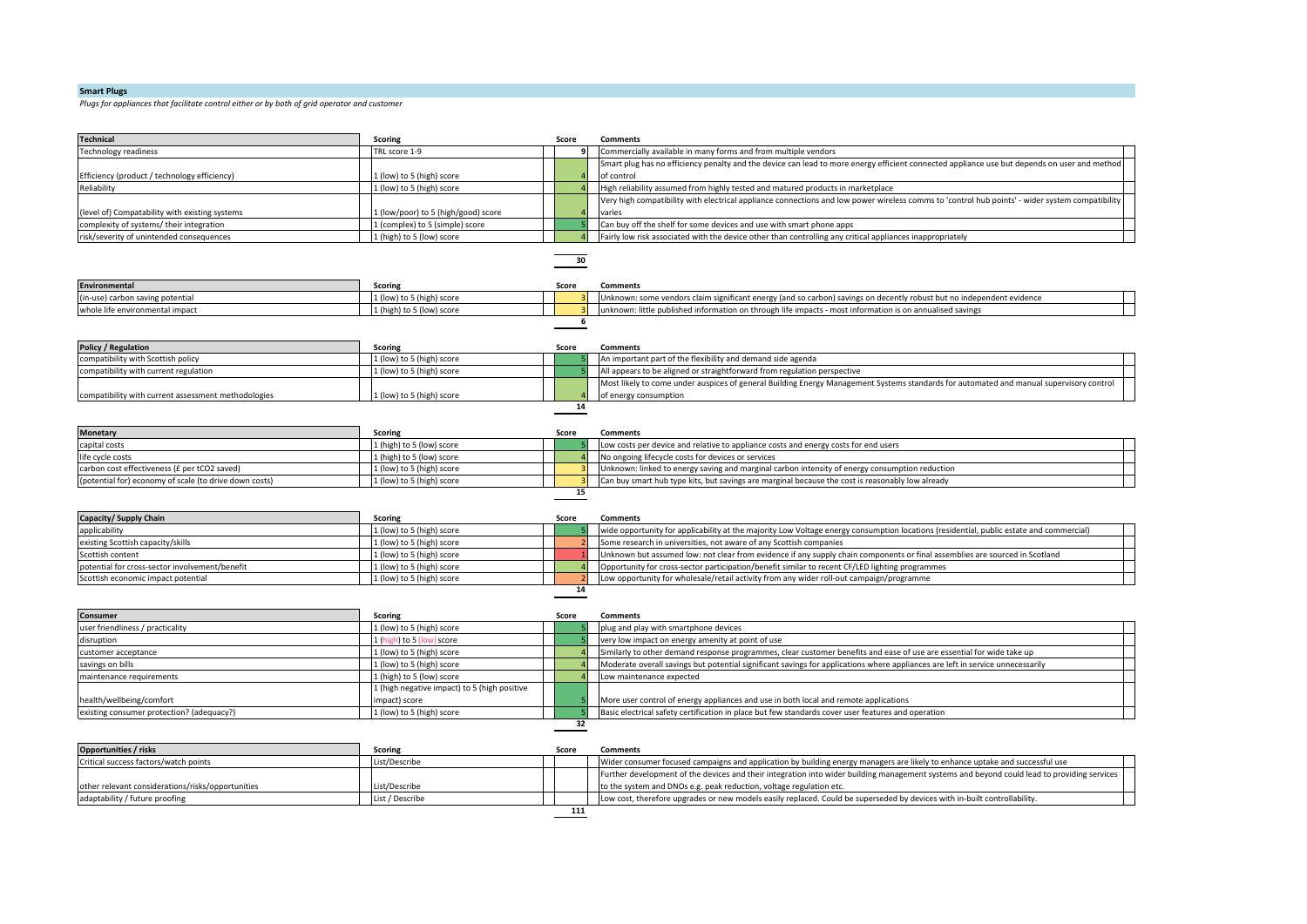# **Home Voltage Regulation**

Maintains voltage at set point in the home, saving energy and extending life of appliances and light bulbs - average incoming voltage is 245V but appliances generally use 220V, excess lost as heat.

| <b>Technical</b>                                       | <b>Scoring</b>                               | Score        | <b>Comments</b>                                                                                                                                                                                                                                                                    |
|--------------------------------------------------------|----------------------------------------------|--------------|------------------------------------------------------------------------------------------------------------------------------------------------------------------------------------------------------------------------------------------------------------------------------------|
| Technology readiness                                   | TRL score 1-9                                | $\mathbf{q}$ | Products commercially available in marketplace                                                                                                                                                                                                                                     |
| Efficiency (product / technology efficiency)           | 1 (low) to 5 (high) score                    |              | Expected gains to consumer and wider system efficiency but more robust evidence required                                                                                                                                                                                           |
| Reliability                                            | 1 (low) to 5 (high) score                    |              | Unknown on a large scale and while a mature technology it still seems in the early stages of deployment and utilisation                                                                                                                                                            |
| (level of) Compatibility with existing systems         | 1 (low/poor) to 5 (high/good) score          |              | Plug and play, similar to smart plug devices                                                                                                                                                                                                                                       |
| complexity of systems/their integration                | 1 (complex) to 5 (simple) score              |              | Plug and play, similar to smart plug devices                                                                                                                                                                                                                                       |
|                                                        |                                              |              | More stable and lower consumption voltage is potentially useful but this may lead to some higher losses from higher currents in constant power                                                                                                                                     |
| risk/severity of unintended consequences               | 1 (high) to 5 (low) score                    |              | load types and potential additional losses in the voltage regulator itself                                                                                                                                                                                                         |
|                                                        |                                              |              |                                                                                                                                                                                                                                                                                    |
|                                                        |                                              | 28           |                                                                                                                                                                                                                                                                                    |
|                                                        |                                              |              |                                                                                                                                                                                                                                                                                    |
| Environmental                                          | <b>Scoring</b>                               | Score        | <b>Comments</b>                                                                                                                                                                                                                                                                    |
| (in-use) carbon saving potential                       | 1 (low) to 5 (high) score                    |              | 6 - 18 tonnes of CO2 equivalent savings over 20 years                                                                                                                                                                                                                              |
| whole life environmental impact                        | 1 (high) to 5 (low) score                    |              | Expect this to be minimal as it is a small device                                                                                                                                                                                                                                  |
|                                                        |                                              | 8            |                                                                                                                                                                                                                                                                                    |
|                                                        |                                              |              |                                                                                                                                                                                                                                                                                    |
| <b>Policy / Regulation</b>                             | <b>Scoring</b>                               | Score        | <b>Comments</b>                                                                                                                                                                                                                                                                    |
| compatibility with Scottish policy                     | 1 (low) to 5 (high) score                    |              | Energy saving and promotes smart grid technology                                                                                                                                                                                                                                   |
| compatibility with current regulation                  | 1 (low) to 5 (high) score                    |              | No reason why it couldn't be installed today                                                                                                                                                                                                                                       |
|                                                        |                                              |              |                                                                                                                                                                                                                                                                                    |
| compatibility with current assessment methodologies    |                                              |              | the ND NCM already recognises and makes allowance for voltage regulation (power correction factor) and AMT (automatic monitoring and<br>targeting) - see para 168 at: http://www.gov.scot/Resource/0048/00486061.pdf. Not common in domestic context so not currently part of SAP. |
|                                                        | 1 (low) to 5 (high) score                    | 14           |                                                                                                                                                                                                                                                                                    |
|                                                        |                                              |              |                                                                                                                                                                                                                                                                                    |
|                                                        |                                              |              |                                                                                                                                                                                                                                                                                    |
| <b>Monetary</b>                                        | <b>Scoring</b>                               | Score        | Comments                                                                                                                                                                                                                                                                           |
| capital costs                                          | 1 (high) to 5 (low) score                    |              | £549 including installation                                                                                                                                                                                                                                                        |
| life cycle costs                                       | 1 (high) to 5 (low) score                    |              | Potential low parasitic loss of additional interposing electrical equipment                                                                                                                                                                                                        |
| carbon cost effectiveness (£ per tCO2 saved)           | 1 (low) to 5 (high) score                    |              | No data, need to convert energy savings to carbon savings                                                                                                                                                                                                                          |
| (potential for) economy of scale (to drive down costs) | 1 (low) to 5 (high) score                    |              | Higher savings from larger deployments and lower costs expected if relatively simple devices gain mass market scale                                                                                                                                                                |
|                                                        |                                              | 15           |                                                                                                                                                                                                                                                                                    |
|                                                        |                                              |              |                                                                                                                                                                                                                                                                                    |
| Capacity/ Supply Chain                                 | <b>Scoring</b>                               | Score        | <b>Comments</b>                                                                                                                                                                                                                                                                    |
|                                                        |                                              |              | At current costs, most likely to benefit commercial office spaces- larger commercial and industrial facilities may already have such power                                                                                                                                         |
| applicability                                          | 1 (low) to 5 (high) score                    |              | conditioning equipment for power factor correction or voltage regulation                                                                                                                                                                                                           |
| existing Scottish capacity/skills                      | 1 (low) to 5 (high) score                    |              | No information on development or deployment in Scotland                                                                                                                                                                                                                            |
| Scottish content                                       | 1 (low) to 5 (high) score                    |              | current manufacturer based on Bristol                                                                                                                                                                                                                                              |
| potential for cross-sector involvement/benefit         | 1 (low) to 5 (high) score                    |              | Part of building management systems and energy services sector                                                                                                                                                                                                                     |
|                                                        |                                              |              | Expected moderate energy efficiency gains (and some avoided equipment damage) per customer uptake but not expected to be a major                                                                                                                                                   |
| Scottish economic impact potential                     | l (low) to 5 (high) score                    |              | economic driver at a wider scale                                                                                                                                                                                                                                                   |
|                                                        |                                              | 11           |                                                                                                                                                                                                                                                                                    |
|                                                        |                                              |              |                                                                                                                                                                                                                                                                                    |
| <b>Consumer</b>                                        | <b>Scoring</b>                               | Score        | <b>Comments</b>                                                                                                                                                                                                                                                                    |
| user friendliness / practicality                       | 1 (low) to 5 (high) score                    |              | No user interaction required                                                                                                                                                                                                                                                       |
| disruption                                             | 1 (high) to 5 (low) score                    |              | Minimal beyond initial installation                                                                                                                                                                                                                                                |
| customer acceptance                                    | 1 (low) to 5 (high) score                    |              | Early adoption profile at present, but could pick up depending on incentives                                                                                                                                                                                                       |
| savings on bills                                       | 1 (low) to 5 (high) score                    |              | £75-£135 saving on annual energy bill                                                                                                                                                                                                                                              |
| maintenance requirements                               | 1 (high) to 5 (low) score                    |              | Minimal                                                                                                                                                                                                                                                                            |
|                                                        | 1 (high negative impact) to 5 (high positive |              |                                                                                                                                                                                                                                                                                    |
| health/wellbeing/comfort                               | impact) score                                |              | No impact                                                                                                                                                                                                                                                                          |
| existing consumer protection? (adequacy?)              | 1 (low) to 5 (high) score                    |              | Similar to other electrical on-site equipment                                                                                                                                                                                                                                      |
|                                                        |                                              | 29           |                                                                                                                                                                                                                                                                                    |
|                                                        |                                              |              |                                                                                                                                                                                                                                                                                    |
| <b>Opportunities / risks</b>                           | <b>Scoring</b>                               | Score        | <b>Comments</b>                                                                                                                                                                                                                                                                    |
|                                                        |                                              |              |                                                                                                                                                                                                                                                                                    |
| Critical success factors/watch points                  | List/Describe                                |              | Campaigns targeted to facilities managers for commercial sector deployments or large cost reduction and residential uptake                                                                                                                                                         |
|                                                        |                                              |              | Potential to be included as part of larger building management systems, or connected to a service which would provide voltage support to                                                                                                                                           |
| other relevant considerations/risks/opportunities      | ist/Describe                                 |              | DNO?                                                                                                                                                                                                                                                                               |
| adaptability / future proofing                         | List / Describe                              |              | Can it communicate with wider network through comms? Could interact with grid services in future?                                                                                                                                                                                  |
|                                                        |                                              | 105          |                                                                                                                                                                                                                                                                                    |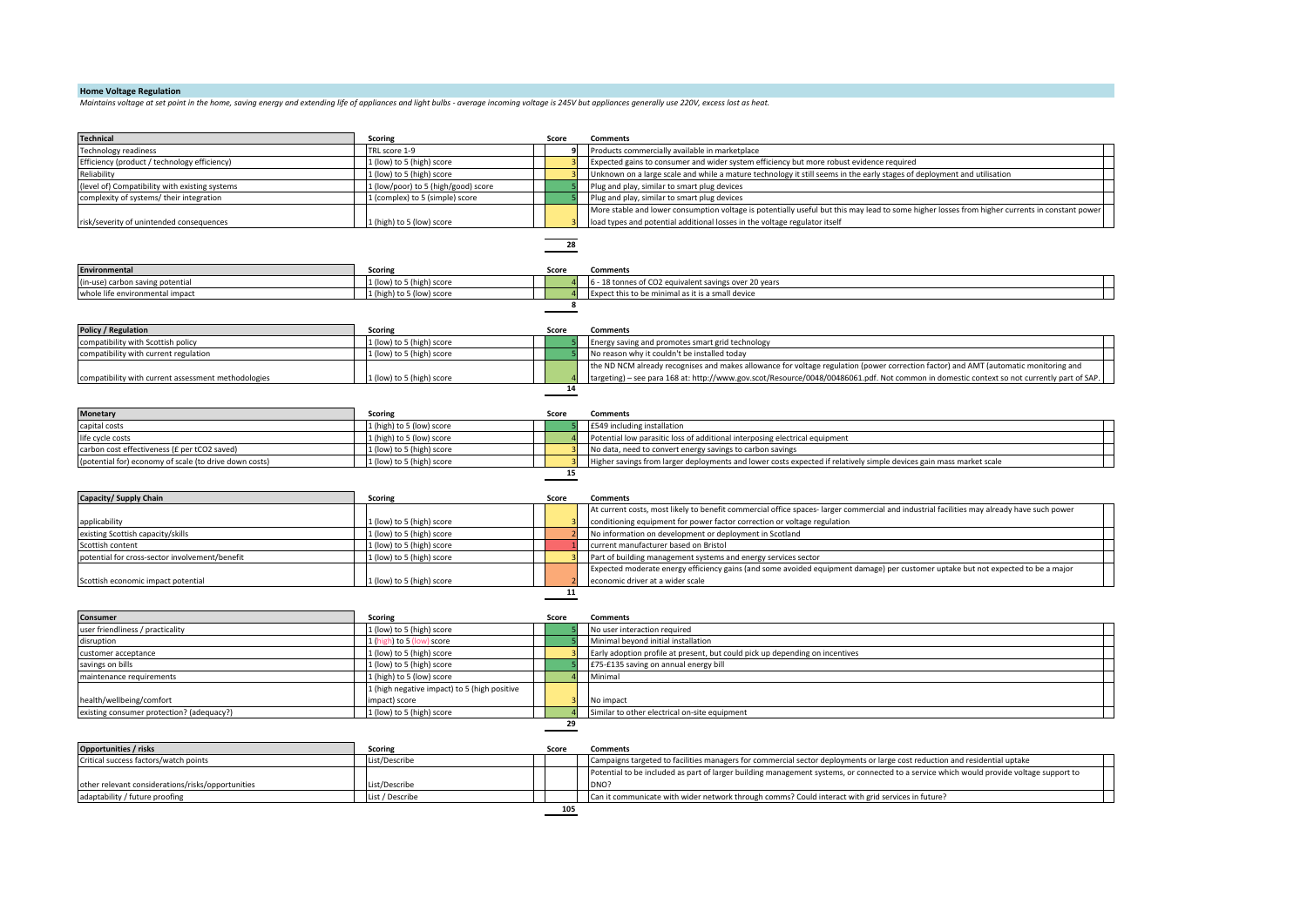#### **Home energy management systems**

*starting at remote controls e.g.* thermostats, light and other appliance remote controls, and ranging to whole home controls

| Technical                                                        | <b>Scoring</b>                               | Score          | <b>Comments</b>                                                                                                                                |  |
|------------------------------------------------------------------|----------------------------------------------|----------------|------------------------------------------------------------------------------------------------------------------------------------------------|--|
| Technology readiness                                             | TRL score 1-9                                | او             |                                                                                                                                                |  |
| Efficiency (product / technology efficiency)                     | 1 (low) to 5 (high) score                    |                | Efficiency depends on system configuration or user interaction                                                                                 |  |
| Reliability                                                      | 1 (low) to 5 (high) score                    |                | Depends on the particular tool, but no significant problems noted                                                                              |  |
|                                                                  |                                              |                |                                                                                                                                                |  |
| level of) Compatibility with existing systems                    | 1 (low/poor) to 5 (high/good) score          |                | If using multiple types of control device, there may be interoperability issues combining different brands                                     |  |
| complexity of systems/ their integration                         | 1 (complex) to 5 (simple) score              |                | If using multiple types of control device, there may be interoperability issues combining different brands                                     |  |
| risk/severity of unintended consequences                         | 1 (high) to 5 (low) score                    |                | Low risk other than possible cyber security vulnerabilities to internet and wireless based technologies                                        |  |
|                                                                  |                                              | 27             |                                                                                                                                                |  |
|                                                                  |                                              |                |                                                                                                                                                |  |
| Environmental                                                    | <b>Scoring</b>                               | Score          | <b>Comments</b>                                                                                                                                |  |
| in-use) carbon saving potential                                  | 1 (low) to 5 (high) score                    |                | Energy savings of around 30% quoted in reference sources                                                                                       |  |
| whole life environmental impact                                  | 1 (high) to 5 (low) score                    |                | Minimal                                                                                                                                        |  |
|                                                                  |                                              | 8              |                                                                                                                                                |  |
|                                                                  |                                              |                |                                                                                                                                                |  |
| <b>Policy / Regulation</b><br>compatibility with Scottish policy | <b>Scoring</b><br>1 (low) to 5 (high) score  | Score          | <b>Comments</b><br>Energy saving and promotes smart grid technology while empowering customers                                                 |  |
| compatibility with current regulation                            | 1 (low) to 5 (high) score                    |                | No reason why it could not be installed today                                                                                                  |  |
|                                                                  |                                              |                |                                                                                                                                                |  |
| compatibility with current assessment methodologies              | 1 (low) to 5 (high) score                    | 15             | Yes - can improve home energy efficiency                                                                                                       |  |
|                                                                  |                                              |                |                                                                                                                                                |  |
| <b>Monetary</b>                                                  | <b>Scoring</b>                               | Score          | <b>Comments</b>                                                                                                                                |  |
| capital costs                                                    | 1 (high) to 5 (low) score                    |                | Starts at £150 for individual device, options for subscription solutions (£60 per year)                                                        |  |
| life cycle costs                                                 | 1 (high) to 5 (low) score                    |                | Depends on scale of solution. Ongoing subscription costs are low, minimal maintenance costs                                                    |  |
| carbon cost effectiveness (£ per tCO2 saved)                     | 1 (low) to 5 (high) score                    |                | 30% savings on energy use, and relatively low cost so relatively high carbon saving projected                                                  |  |
|                                                                  |                                              |                | The more energy there is to manage, the more there is to gain from this solution. It is not expected that costs will reduce significantly with |  |
|                                                                  |                                              |                | market scale but there will likely be some moderate gains on Internet of things/wireless adapters and competitive pressure on the energy       |  |
| (potential for) economy of scale (to drive down costs)           | 1 (low) to 5 (high) score                    |                | management application software and hardware.                                                                                                  |  |
|                                                                  |                                              | 18             |                                                                                                                                                |  |
|                                                                  |                                              |                |                                                                                                                                                |  |
| Capacity/ Supply Chain                                           | <b>Scoring</b>                               | Score          | <b>Comments</b>                                                                                                                                |  |
| applicability                                                    | 1 (low) to 5 (high) score                    |                | promotes energy saving and smart grid technologies to wide spectrum of home energy users                                                       |  |
| existing Scottish capacity/skills                                | 1 (low) to 5 (high) score                    |                | No record of numbers deployed (are likely already some homes in Scotland) or Scottish supply chain participation in deployments                |  |
| Scottish content                                                 | 1 (low) to 5 (high) score                    |                | Not aware of any Scottish technology developers in this area but generally strong sector identified by Innovas                                 |  |
|                                                                  |                                              |                | Works with smart plugs and combines other types of smart controls to increase efficiency of home system. Good potential for wider energy       |  |
| potential for cross-sector involvement/benefit                   | (low) to 5 (high) score                      |                | services, on-site generation and grid/market interaction.                                                                                      |  |
|                                                                  |                                              |                | Good potential for altering the energy and financial flows as consumers become more efficient and also procure and provide services related to |  |
| Scottish economic impact potential                               | 1 (low) to 5 (high) score                    |                | home energy management                                                                                                                         |  |
|                                                                  |                                              | 17             |                                                                                                                                                |  |
|                                                                  |                                              |                |                                                                                                                                                |  |
| Consumer                                                         | <b>Scoring</b>                               | Score          | <b>Comments</b>                                                                                                                                |  |
| user friendliness / practicality                                 | 1 (low) to 5 (high) score                    |                | Varies per vendor system                                                                                                                       |  |
| disruption                                                       | 1 (high) to 5 (low) score                    |                | Little disruption other than behaviour and user up-skilling required in some cases                                                             |  |
| customer acceptance                                              | 1 (low) to 5 (high) score                    |                | Likely high acceptance based on the growth of apps and smart technology                                                                        |  |
| savings on bills                                                 | 1 (low) to 5 (high) score                    |                | No figures report but savings in the region of 30% on total energy use                                                                         |  |
| maintenance requirements                                         | 1 (high) to 5 (low) score                    |                | Likely negligible maintenance required as per consumer electronic devices and applications                                                     |  |
|                                                                  | 1 (high negative impact) to 5 (high positive |                |                                                                                                                                                |  |
| health/wellbeing/comfort                                         | impact) score                                |                | likely to enhance overall wellbeing and comfort by more carefully controlling energy use in homes                                              |  |
| existing consumer protection? (adequacy?)                        | 1 (low) to 5 (high) score                    | $\overline{3}$ | Some potential for uncertainty with sophisticated combination of data, privacy, multiple devices, international vendors                        |  |
|                                                                  |                                              | 30             |                                                                                                                                                |  |
|                                                                  |                                              |                |                                                                                                                                                |  |
|                                                                  |                                              |                |                                                                                                                                                |  |

| <b>Opportunities / risks</b>                      | Scoring         | Score | <b>Comments</b>                                                                                                                               |  |
|---------------------------------------------------|-----------------|-------|-----------------------------------------------------------------------------------------------------------------------------------------------|--|
| Critical success factors/watch points             |                 |       | annual review of energy use before and after installation, reduction in energy bills assessed for specific users and also widely reported and |  |
|                                                   | List/Describe   |       | tested to build confidence.                                                                                                                   |  |
|                                                   |                 |       | potential to link to renewable resources e.g. pv panels on house. Cyber threats and suspicions over data privacy are likely to be a factor in |  |
| other relevant considerations/risks/opportunities | List/Describe   |       | luptake.                                                                                                                                      |  |
| adaptability / future proofing                    | List / Describe |       | modular so it can be expanded and changed in future and with opportunity to update software relatively easily.                                |  |
|                                                   |                 | 115   |                                                                                                                                               |  |

https://www.greentechmedia.com/articles/read/hems-the-nuts-and-bolts-of-the-subscription-model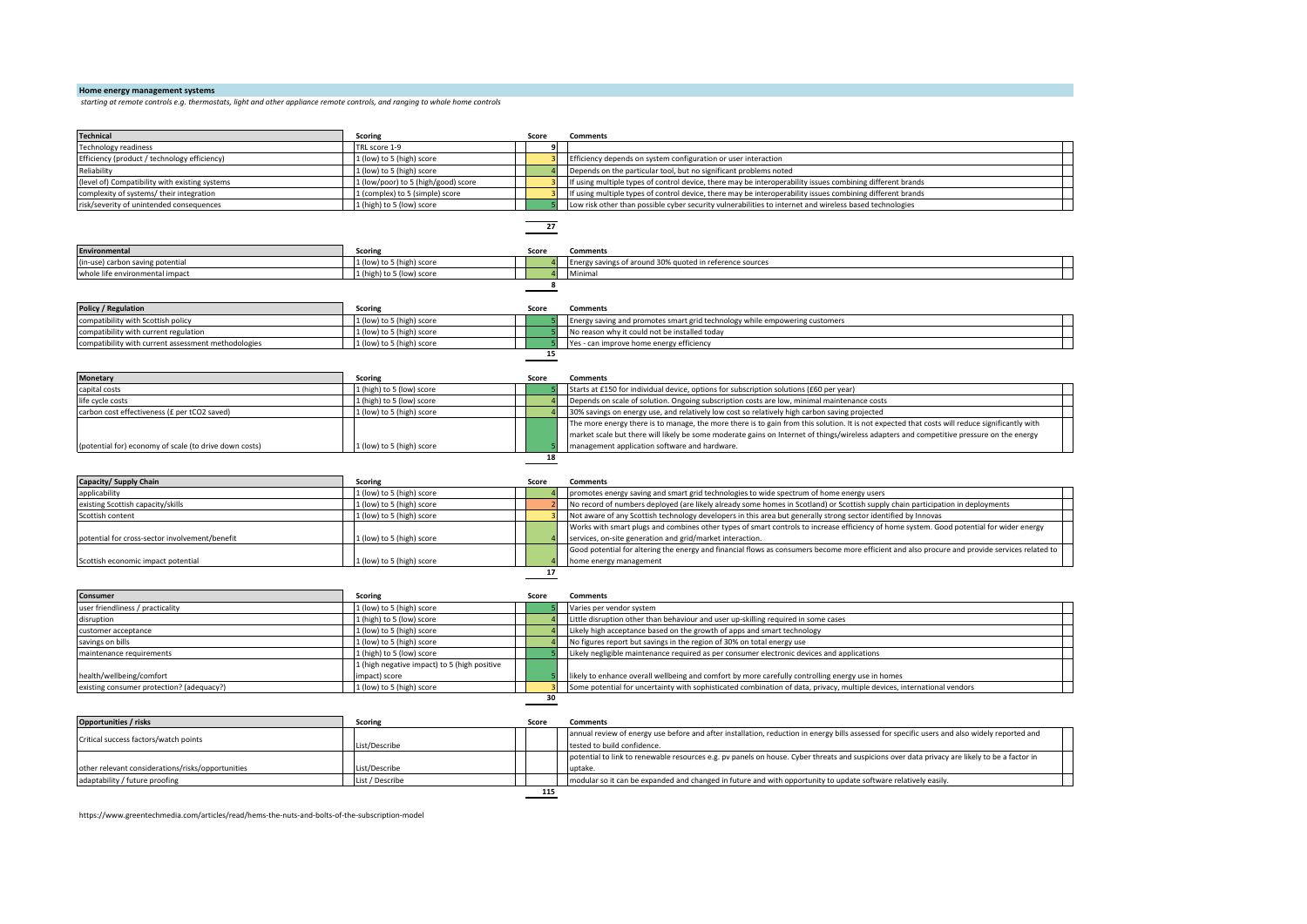# **Building Management System**

**Commercial, industrial** 

| Technical                                              | Scoring                                    | Score           | <b>Comments</b>                                                                                                                             |  |
|--------------------------------------------------------|--------------------------------------------|-----------------|---------------------------------------------------------------------------------------------------------------------------------------------|--|
| Technology readiness                                   | TRL score 1-9                              | 9               | Mature technology widely available from multiple vendors and widely deployed                                                                |  |
|                                                        |                                            |                 | Efficiency depends on user interaction, correct initial configuration and interactions across management system components and energy       |  |
| Efficiency (product / technology efficiency)           | (low) to 5 (high) score                    |                 | equipment                                                                                                                                   |  |
| Reliability                                            | L (low) to 5 (high) score                  |                 | Depends on the particular tool, but no significant problems noted (other than misconfiguration so efficiencies not forthcoming as expected) |  |
| level of) Compatibility with existing systems          | L (low/poor) to 5 (high/good) score        |                 | Most BMS products are mature and come with integration, interface and interoperability options.                                             |  |
| complexity of systems/ their integration               | 1 (complex) to 5 (simple) score            |                 | As above                                                                                                                                    |  |
| risk/severity of unintended consequences               | 1 (high) to 5 (low) score                  |                 | Low risk but there are many reported cases of underperforming BMS                                                                           |  |
|                                                        |                                            |                 |                                                                                                                                             |  |
|                                                        |                                            | $\overline{27}$ |                                                                                                                                             |  |
| Environmental                                          | <b>Scoring</b>                             | Score           | <b>Comments</b>                                                                                                                             |  |
| in-use) carbon saving potential                        | L (low) to 5 (high) score                  |                 | Can reduce operating costs by up to 20% so energy reduction and better management can contribute to carbon emission reduction               |  |
| whole life environmental impact                        | (high) to 5 (low) score                    |                 | Minimal                                                                                                                                     |  |
|                                                        |                                            | 8               |                                                                                                                                             |  |
| <b>Policy / Regulation</b>                             | <b>Scoring</b>                             | Score           | <b>Comments</b>                                                                                                                             |  |
| compatibility with Scottish policy                     | 1 (low) to 5 (high) score                  |                 | Energy saving and promotes smart grid technology                                                                                            |  |
| compatibility with current regulation                  | 1 (low) to 5 (high) score                  |                 | No obvious barriers or reasons why it could not be installed today                                                                          |  |
| compatibility with current assessment methodologies    | 1 (low) to 5 (high) score                  |                 | t can help improve the efficiencies of devices installed on or around the home                                                              |  |
|                                                        |                                            | 15              |                                                                                                                                             |  |
|                                                        |                                            |                 |                                                                                                                                             |  |
| <b>Monetary</b>                                        | <b>Scoring</b>                             | Score           | <b>Comments</b>                                                                                                                             |  |
| capital costs                                          | 1 (high) to 5 (low) score                  |                 | £2-5 PER SQ FOOT                                                                                                                            |  |
|                                                        |                                            |                 | t will depend on the scale of the solution, ongoing license/maintenance agreements, and whether the management of the scheme is in-house,   |  |
| life cycle costs                                       | (high) to 5 (low) score                    |                 | or by a third party                                                                                                                         |  |
| carbon cost effectiveness (£ per tCO2 saved)           | L (low) to 5 (high) score                  |                 | Due to high costs, effectiveness will be greater for larger properties e.g. office buildings                                                |  |
| (potential for) economy of scale (to drive down costs) | L (low) to 5 (high) score                  |                 | The more energy there is to manage, the more there is to gain from this solution. Can integrate with Demand Response schemes                |  |
|                                                        |                                            | 14              |                                                                                                                                             |  |
| Capacity/ Supply Chain                                 | <b>Scoring</b>                             | Score           | Comments                                                                                                                                    |  |
| applicability                                          | 1 (low) to 5 (high) score                  |                 | would benefit commercial office spaces, large factory premises with energy intensive operational processes                                  |  |
|                                                        |                                            |                 | Strong sector identified by Innovas. Example - 'MCE Scotland - engineering firm specialising in HVAC Control and Building Energy Management |  |
| existing Scottish capacity/skills                      | (low) to 5 (high) score                    |                 | Systems with offices located throughout Scotland.                                                                                           |  |
| Scottish content                                       | L (low) to 5 (high) score                  |                 | BMS installer companies with offices located in Scotland                                                                                    |  |
| ootential for cross-sector involvement/benefit         | 1 (low) to 5 (high) score                  |                 | Can be integrated with generation technologies to create self-sufficient sites e.g. minimise supply from grid.                              |  |
| Scottish economic impact potential                     | 1 (low) to 5 (high) score                  |                 | Not knowing the baseline makes the additional economic impact from additional deployment difficult to gauge                                 |  |
|                                                        |                                            | 19              |                                                                                                                                             |  |
|                                                        |                                            |                 |                                                                                                                                             |  |
| Consumer                                               | <b>Scoring</b>                             | Score           | <b>Comments</b>                                                                                                                             |  |
| user friendliness / practicality                       | 1 (low) to 5 (high) score                  |                 | Mature products in marketplace with good usability features                                                                                 |  |
| disruption                                             | 1 (high) to 5 (low) score                  |                 | Adjustment period required to get balance right on site/factory processes and tune system to maximise gains                                 |  |
| customer acceptance                                    | 1 (low) to 5 (high) score                  |                 | Already a mature, customer accepted solution deployed at new build and retrofit stages                                                      |  |
|                                                        |                                            |                 | Savings in the region of 20% on total energy use reported but more robust evidence required in this significant, mature sector of energy    |  |
| savings on bills                                       | (low) to 5 (high) score                    |                 | efficiency                                                                                                                                  |  |
|                                                        |                                            |                 | Requires regular audit and maintenance to ensure no negative impacts on business operations and that benefits are secured and plant changes |  |
| maintenance requirements                               | (high) to 5 (low) score                    |                 | are reflected in system configuration                                                                                                       |  |
|                                                        | (high negative impact) to 5 (high positive |                 |                                                                                                                                             |  |
| health/wellbeing/comfort                               | mpact) score                               |                 | Reflected in BMS technology/products already                                                                                                |  |
| existing consumer protection? (adequacy?)              | 1 (low) to 5 (high) score                  |                 | Reflected in commercial contractual arrangements for BMS implementation and services                                                        |  |
|                                                        |                                            | 30              |                                                                                                                                             |  |
| Opportunities / ricks                                  | Scoring                                    |                 | Score Commonte                                                                                                                              |  |
|                                                        |                                            |                 |                                                                                                                                             |  |

| <b>Opportunities / risks</b>                      | Scoring         | Score | Comments                                                                                                                                         |  |
|---------------------------------------------------|-----------------|-------|--------------------------------------------------------------------------------------------------------------------------------------------------|--|
| Critical success factors/watch points             | List/Describe   |       | annual review of energy use before and after installation. BMS configuration checks, reduction in energy bills, improved efficiency in processes |  |
| other relevant considerations/risks/opportunities | List/Describe   |       | potential to link to renewable resources e.g. pv panels, CHP, GSHP                                                                               |  |
| adaptability / future proofing                    | List / Describe |       | modular so it can be expanded and changed in future                                                                                              |  |
| 113                                               |                 |       |                                                                                                                                                  |  |

http://blogs.intel.com/iot/2016/06/20/costs-savings-roi-smart-building-implementation/ http://www.mcescotland.com/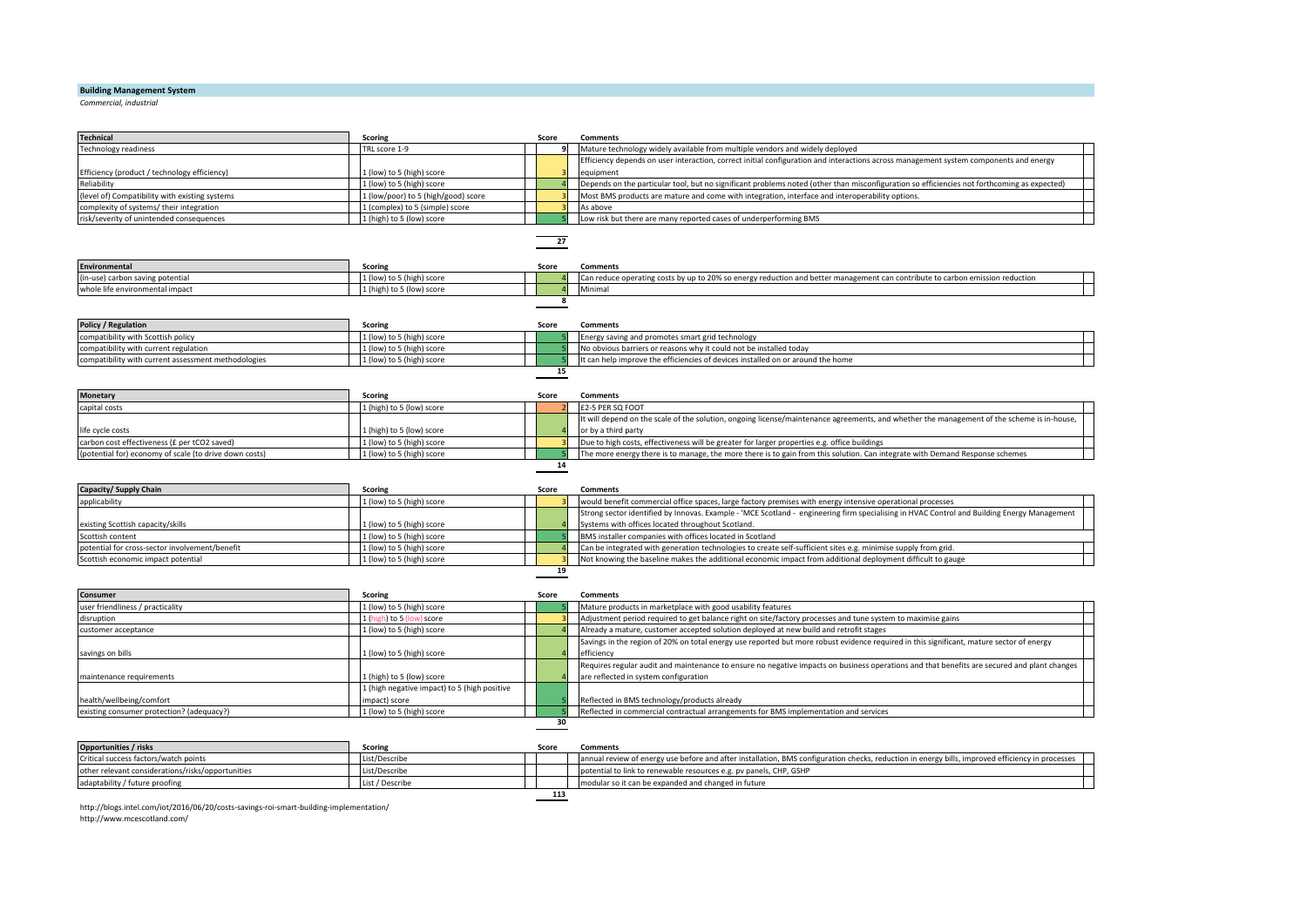# **Active Network Management**

*Through Control and Communications infrastructure, management of DER connected within a network area to manage constraints on the network* 

| TRL score 1-9<br>Technology readiness<br>9<br>Accepted as a technologically mature solution<br>Efficiency (product / technology efficiency)<br>1 (low) to 5 (high) score<br>Makes efficient use of DER assets and existing network capacity while lowering costs of grid and market integration<br>Reliability is dependant on the communication, control hardware and DER responsiveness so end-to-end system reliability is able to be<br>(low) to 5 (high) score<br>Reliability<br>enhanced through system tuning<br>Is compatible with existing DNO networks and control systems (communicating through a number of comms channels/protocols) and<br>level of) Compatibility with existing systems<br>L (low/poor) to 5 (high/good) score<br>interfacing to a number of customer energy assets<br>complexity of systems/ their integration<br>1 (complex) to 5 (simple) score<br>Degree of complexity involved due to security of information transfer and mission critical nature of network and energy asset control<br>risk/severity of unintended consequences<br>1 (high) to 5 (low) score<br>Low risk to system<br>31<br><b>Environmental</b><br>Score<br>Scoring<br><b>Comments</b><br>Increases network losses through higher utilisation but increases the connection of renewables to the network and utilisation of the network<br>in-use) carbon saving potential<br>L (low) to 5 (high) score<br>Increases network losses through higher utilisation but increases the connection of renewables to the network and utilisation of the network<br>whole life environmental impact<br>L (high) to 5 (low) score<br>assets<br>9<br><b>Policy / Regulation</b><br><b>Scoring</b><br>Score<br>Comments<br>1 (low) to 5 (high) score<br>compatibility with Scottish policy<br>Facilitates renewable connections and smart grids<br>compatibility with current regulation<br>1 (low) to 5 (high) score<br>Business as usual for DNOs and aligns with major flexibility, 'unlocking capacity' and QMEC regulatory initiatives<br>1 (low) to 5 (high) score<br>compatibility with current assessment methodologies<br>Not relevant<br>13<br><b>Monetary</b><br><b>Scoring</b><br>Score<br>Comments<br>£5-10k for a single energy asset solution, growing to £500,000 for an entire scheme controlling multiple generators/DER against multiple<br>capital costs<br>(high) to 5 (low) score<br>constraints in a regional power network area<br>ife cycle costs<br>1 (high) to 5 (low) score<br>ongoing license costs<br>carbon cost effectiveness (£ per tCO2 saved)<br>1 (low) to 5 (high) score<br>carbon emissions benefit is directly linked to the operation to the renewable energy assets that ANM controls<br>Wide area ANM can provide a reduction in cost per MW (but must be led by DNOs)<br>(potential for) economy of scale (to drive down costs)<br>1 (low) to 5 (high) score<br>14<br>Capacity/ Supply Chain<br><b>Scoring</b><br>Score<br><b>Comments</b><br>1 (low) to 5 (high) score<br>applicability<br>applicable to all DER assets integrating to grid system and energy/system services markets<br>existing Scottish capacity/skills<br>1 (low) to 5 (high) score<br>ANM vendor Smarter Grid Solutions head office in Glasgow<br>1 (low) to 5 (high) score<br>Invention from Scotland university sector and commercial ANM provider and technology developer based in Scotland<br>Scottish content<br>As a system wide and all energy asset management solution ANM provides opportunities to work across developers, power network companies<br>energy suppliers, system operator, consultancies and public sector<br>potential for cross-sector involvement/benefit<br>L (low) to 5 (high) score<br>1 (low) to 5 (high) score<br>See above<br>Scottish economic impact potential<br>22<br>Consumer<br><b>Scoring</b><br>Score<br>Comments<br>1 (low) to 5 (high) score<br>Not really used by an energy consumer, but by a DER Developer and power network company but usability features becoming more prominent<br>user friendliness / practicality<br>disruption<br>1 (high) to 5 (low) score<br>Commissioning typically takes place during energy asset connection<br>customer acceptance<br>1 (low) to 5 (high) score<br>High when it can facilitate higher export potential, or faster and cheaper connection to the grid<br>Flexible connections are cheaper than firm connections requiring grid reinforcements, therefore this reduces network upgrade costs (savings<br>savings on bills<br>(low) to 5 (high) score<br>are passed on to the consumer)<br>updates as and when required, minimal disruption<br>naintenance requirements<br>1 (high) to 5 (low) score<br>1 (high negative impact) to 5 (high positive<br>ealth/wellbeing/comfort<br>impact) score<br>No impact - additional power system operation and maintenance procedures already updated to account for new solution<br>existing consumer protection? (adequacy?)<br>1 (low) to 5 (high) score<br>Overseen by regulation of power network companies operating ANM schemes with customer participation<br>27<br><b>Opportunities / risks</b><br><b>Scoring</b><br>Score<br><b>Comments</b><br>Capacity of generation able to connect through managed connections, growth in connections in constrained parts of the distribution network,<br>Critical success factors/watch points<br>List/Describe<br>requirements and markets for managing system flexibility<br>other relevant considerations/risks/opportunities<br>List/Describe<br>Transition to DSO, enhancement of SO roles, new markets for flexibility<br>adaptability / future proofing<br>List / Describe<br>Flexible software based solution that can be upgraded as technology changes and system/user requirements change<br>116 | <b>Technical</b> | <b>Scoring</b> | Score | Comments |
|----------------------------------------------------------------------------------------------------------------------------------------------------------------------------------------------------------------------------------------------------------------------------------------------------------------------------------------------------------------------------------------------------------------------------------------------------------------------------------------------------------------------------------------------------------------------------------------------------------------------------------------------------------------------------------------------------------------------------------------------------------------------------------------------------------------------------------------------------------------------------------------------------------------------------------------------------------------------------------------------------------------------------------------------------------------------------------------------------------------------------------------------------------------------------------------------------------------------------------------------------------------------------------------------------------------------------------------------------------------------------------------------------------------------------------------------------------------------------------------------------------------------------------------------------------------------------------------------------------------------------------------------------------------------------------------------------------------------------------------------------------------------------------------------------------------------------------------------------------------------------------------------------------------------------------------------------------------------------------------------------------------------------------------------------------------------------------------------------------------------------------------------------------------------------------------------------------------------------------------------------------------------------------------------------------------------------------------------------------------------------------------------------------------------------------------------------------------------------------------------------------------------------------------------------------------------------------------------------------------------------------------------------------------------------------------------------------------------------------------------------------------------------------------------------------------------------------------------------------------------------------------------------------------------------------------------------------------------------------------------------------------------------------------------------------------------------------------------------------------------------------------------------------------------------------------------------------------------------------------------------------------------------------------------------------------------------------------------------------------------------------------------------------------------------------------------------------------------------------------------------------------------------------------------------------------------------------------------------------------------------------------------------------------------------------------------------------------------------------------------------------------------------------------------------------------------------------------------------------------------------------------------------------------------------------------------------------------------------------------------------------------------------------------------------------------------------------------------------------------------------------------------------------------------------------------------------------------------------------------------------------------------------------------------------------------------------------------------------------------------------------------------------------------------------------------------------------------------------------------------------------------------------------------------------------------------------------------------------------------------------------------------------------------------------------------------------------------------------------------------------------------------------------------------------------------------------------------------------------------------------------------------------------------------------------------------------------------------------------------------------------------------------------------------------------------------------------------------------------------------------------------------------------------------------------------------------------------------------------------------------------------------------------------------------------------------------------------------------------------------------------------------------------------------------------------------------------------------------------------------------------------------------------------------------------------------------------------------------------------------------------------------------------------------------------------------------------------------------------------------------------------------------------------------------------|------------------|----------------|-------|----------|
|                                                                                                                                                                                                                                                                                                                                                                                                                                                                                                                                                                                                                                                                                                                                                                                                                                                                                                                                                                                                                                                                                                                                                                                                                                                                                                                                                                                                                                                                                                                                                                                                                                                                                                                                                                                                                                                                                                                                                                                                                                                                                                                                                                                                                                                                                                                                                                                                                                                                                                                                                                                                                                                                                                                                                                                                                                                                                                                                                                                                                                                                                                                                                                                                                                                                                                                                                                                                                                                                                                                                                                                                                                                                                                                                                                                                                                                                                                                                                                                                                                                                                                                                                                                                                                                                                                                                                                                                                                                                                                                                                                                                                                                                                                                                                                                                                                                                                                                                                                                                                                                                                                                                                                                                                                                                                                                                                                                                                                                                                                                                                                                                                                                                                                                                                                                                          |                  |                |       |          |
|                                                                                                                                                                                                                                                                                                                                                                                                                                                                                                                                                                                                                                                                                                                                                                                                                                                                                                                                                                                                                                                                                                                                                                                                                                                                                                                                                                                                                                                                                                                                                                                                                                                                                                                                                                                                                                                                                                                                                                                                                                                                                                                                                                                                                                                                                                                                                                                                                                                                                                                                                                                                                                                                                                                                                                                                                                                                                                                                                                                                                                                                                                                                                                                                                                                                                                                                                                                                                                                                                                                                                                                                                                                                                                                                                                                                                                                                                                                                                                                                                                                                                                                                                                                                                                                                                                                                                                                                                                                                                                                                                                                                                                                                                                                                                                                                                                                                                                                                                                                                                                                                                                                                                                                                                                                                                                                                                                                                                                                                                                                                                                                                                                                                                                                                                                                                          |                  |                |       |          |
|                                                                                                                                                                                                                                                                                                                                                                                                                                                                                                                                                                                                                                                                                                                                                                                                                                                                                                                                                                                                                                                                                                                                                                                                                                                                                                                                                                                                                                                                                                                                                                                                                                                                                                                                                                                                                                                                                                                                                                                                                                                                                                                                                                                                                                                                                                                                                                                                                                                                                                                                                                                                                                                                                                                                                                                                                                                                                                                                                                                                                                                                                                                                                                                                                                                                                                                                                                                                                                                                                                                                                                                                                                                                                                                                                                                                                                                                                                                                                                                                                                                                                                                                                                                                                                                                                                                                                                                                                                                                                                                                                                                                                                                                                                                                                                                                                                                                                                                                                                                                                                                                                                                                                                                                                                                                                                                                                                                                                                                                                                                                                                                                                                                                                                                                                                                                          |                  |                |       |          |
|                                                                                                                                                                                                                                                                                                                                                                                                                                                                                                                                                                                                                                                                                                                                                                                                                                                                                                                                                                                                                                                                                                                                                                                                                                                                                                                                                                                                                                                                                                                                                                                                                                                                                                                                                                                                                                                                                                                                                                                                                                                                                                                                                                                                                                                                                                                                                                                                                                                                                                                                                                                                                                                                                                                                                                                                                                                                                                                                                                                                                                                                                                                                                                                                                                                                                                                                                                                                                                                                                                                                                                                                                                                                                                                                                                                                                                                                                                                                                                                                                                                                                                                                                                                                                                                                                                                                                                                                                                                                                                                                                                                                                                                                                                                                                                                                                                                                                                                                                                                                                                                                                                                                                                                                                                                                                                                                                                                                                                                                                                                                                                                                                                                                                                                                                                                                          |                  |                |       |          |
|                                                                                                                                                                                                                                                                                                                                                                                                                                                                                                                                                                                                                                                                                                                                                                                                                                                                                                                                                                                                                                                                                                                                                                                                                                                                                                                                                                                                                                                                                                                                                                                                                                                                                                                                                                                                                                                                                                                                                                                                                                                                                                                                                                                                                                                                                                                                                                                                                                                                                                                                                                                                                                                                                                                                                                                                                                                                                                                                                                                                                                                                                                                                                                                                                                                                                                                                                                                                                                                                                                                                                                                                                                                                                                                                                                                                                                                                                                                                                                                                                                                                                                                                                                                                                                                                                                                                                                                                                                                                                                                                                                                                                                                                                                                                                                                                                                                                                                                                                                                                                                                                                                                                                                                                                                                                                                                                                                                                                                                                                                                                                                                                                                                                                                                                                                                                          |                  |                |       |          |
|                                                                                                                                                                                                                                                                                                                                                                                                                                                                                                                                                                                                                                                                                                                                                                                                                                                                                                                                                                                                                                                                                                                                                                                                                                                                                                                                                                                                                                                                                                                                                                                                                                                                                                                                                                                                                                                                                                                                                                                                                                                                                                                                                                                                                                                                                                                                                                                                                                                                                                                                                                                                                                                                                                                                                                                                                                                                                                                                                                                                                                                                                                                                                                                                                                                                                                                                                                                                                                                                                                                                                                                                                                                                                                                                                                                                                                                                                                                                                                                                                                                                                                                                                                                                                                                                                                                                                                                                                                                                                                                                                                                                                                                                                                                                                                                                                                                                                                                                                                                                                                                                                                                                                                                                                                                                                                                                                                                                                                                                                                                                                                                                                                                                                                                                                                                                          |                  |                |       |          |
|                                                                                                                                                                                                                                                                                                                                                                                                                                                                                                                                                                                                                                                                                                                                                                                                                                                                                                                                                                                                                                                                                                                                                                                                                                                                                                                                                                                                                                                                                                                                                                                                                                                                                                                                                                                                                                                                                                                                                                                                                                                                                                                                                                                                                                                                                                                                                                                                                                                                                                                                                                                                                                                                                                                                                                                                                                                                                                                                                                                                                                                                                                                                                                                                                                                                                                                                                                                                                                                                                                                                                                                                                                                                                                                                                                                                                                                                                                                                                                                                                                                                                                                                                                                                                                                                                                                                                                                                                                                                                                                                                                                                                                                                                                                                                                                                                                                                                                                                                                                                                                                                                                                                                                                                                                                                                                                                                                                                                                                                                                                                                                                                                                                                                                                                                                                                          |                  |                |       |          |
|                                                                                                                                                                                                                                                                                                                                                                                                                                                                                                                                                                                                                                                                                                                                                                                                                                                                                                                                                                                                                                                                                                                                                                                                                                                                                                                                                                                                                                                                                                                                                                                                                                                                                                                                                                                                                                                                                                                                                                                                                                                                                                                                                                                                                                                                                                                                                                                                                                                                                                                                                                                                                                                                                                                                                                                                                                                                                                                                                                                                                                                                                                                                                                                                                                                                                                                                                                                                                                                                                                                                                                                                                                                                                                                                                                                                                                                                                                                                                                                                                                                                                                                                                                                                                                                                                                                                                                                                                                                                                                                                                                                                                                                                                                                                                                                                                                                                                                                                                                                                                                                                                                                                                                                                                                                                                                                                                                                                                                                                                                                                                                                                                                                                                                                                                                                                          |                  |                |       |          |
|                                                                                                                                                                                                                                                                                                                                                                                                                                                                                                                                                                                                                                                                                                                                                                                                                                                                                                                                                                                                                                                                                                                                                                                                                                                                                                                                                                                                                                                                                                                                                                                                                                                                                                                                                                                                                                                                                                                                                                                                                                                                                                                                                                                                                                                                                                                                                                                                                                                                                                                                                                                                                                                                                                                                                                                                                                                                                                                                                                                                                                                                                                                                                                                                                                                                                                                                                                                                                                                                                                                                                                                                                                                                                                                                                                                                                                                                                                                                                                                                                                                                                                                                                                                                                                                                                                                                                                                                                                                                                                                                                                                                                                                                                                                                                                                                                                                                                                                                                                                                                                                                                                                                                                                                                                                                                                                                                                                                                                                                                                                                                                                                                                                                                                                                                                                                          |                  |                |       |          |
|                                                                                                                                                                                                                                                                                                                                                                                                                                                                                                                                                                                                                                                                                                                                                                                                                                                                                                                                                                                                                                                                                                                                                                                                                                                                                                                                                                                                                                                                                                                                                                                                                                                                                                                                                                                                                                                                                                                                                                                                                                                                                                                                                                                                                                                                                                                                                                                                                                                                                                                                                                                                                                                                                                                                                                                                                                                                                                                                                                                                                                                                                                                                                                                                                                                                                                                                                                                                                                                                                                                                                                                                                                                                                                                                                                                                                                                                                                                                                                                                                                                                                                                                                                                                                                                                                                                                                                                                                                                                                                                                                                                                                                                                                                                                                                                                                                                                                                                                                                                                                                                                                                                                                                                                                                                                                                                                                                                                                                                                                                                                                                                                                                                                                                                                                                                                          |                  |                |       |          |
|                                                                                                                                                                                                                                                                                                                                                                                                                                                                                                                                                                                                                                                                                                                                                                                                                                                                                                                                                                                                                                                                                                                                                                                                                                                                                                                                                                                                                                                                                                                                                                                                                                                                                                                                                                                                                                                                                                                                                                                                                                                                                                                                                                                                                                                                                                                                                                                                                                                                                                                                                                                                                                                                                                                                                                                                                                                                                                                                                                                                                                                                                                                                                                                                                                                                                                                                                                                                                                                                                                                                                                                                                                                                                                                                                                                                                                                                                                                                                                                                                                                                                                                                                                                                                                                                                                                                                                                                                                                                                                                                                                                                                                                                                                                                                                                                                                                                                                                                                                                                                                                                                                                                                                                                                                                                                                                                                                                                                                                                                                                                                                                                                                                                                                                                                                                                          |                  |                |       |          |
|                                                                                                                                                                                                                                                                                                                                                                                                                                                                                                                                                                                                                                                                                                                                                                                                                                                                                                                                                                                                                                                                                                                                                                                                                                                                                                                                                                                                                                                                                                                                                                                                                                                                                                                                                                                                                                                                                                                                                                                                                                                                                                                                                                                                                                                                                                                                                                                                                                                                                                                                                                                                                                                                                                                                                                                                                                                                                                                                                                                                                                                                                                                                                                                                                                                                                                                                                                                                                                                                                                                                                                                                                                                                                                                                                                                                                                                                                                                                                                                                                                                                                                                                                                                                                                                                                                                                                                                                                                                                                                                                                                                                                                                                                                                                                                                                                                                                                                                                                                                                                                                                                                                                                                                                                                                                                                                                                                                                                                                                                                                                                                                                                                                                                                                                                                                                          |                  |                |       |          |
|                                                                                                                                                                                                                                                                                                                                                                                                                                                                                                                                                                                                                                                                                                                                                                                                                                                                                                                                                                                                                                                                                                                                                                                                                                                                                                                                                                                                                                                                                                                                                                                                                                                                                                                                                                                                                                                                                                                                                                                                                                                                                                                                                                                                                                                                                                                                                                                                                                                                                                                                                                                                                                                                                                                                                                                                                                                                                                                                                                                                                                                                                                                                                                                                                                                                                                                                                                                                                                                                                                                                                                                                                                                                                                                                                                                                                                                                                                                                                                                                                                                                                                                                                                                                                                                                                                                                                                                                                                                                                                                                                                                                                                                                                                                                                                                                                                                                                                                                                                                                                                                                                                                                                                                                                                                                                                                                                                                                                                                                                                                                                                                                                                                                                                                                                                                                          |                  |                |       |          |
|                                                                                                                                                                                                                                                                                                                                                                                                                                                                                                                                                                                                                                                                                                                                                                                                                                                                                                                                                                                                                                                                                                                                                                                                                                                                                                                                                                                                                                                                                                                                                                                                                                                                                                                                                                                                                                                                                                                                                                                                                                                                                                                                                                                                                                                                                                                                                                                                                                                                                                                                                                                                                                                                                                                                                                                                                                                                                                                                                                                                                                                                                                                                                                                                                                                                                                                                                                                                                                                                                                                                                                                                                                                                                                                                                                                                                                                                                                                                                                                                                                                                                                                                                                                                                                                                                                                                                                                                                                                                                                                                                                                                                                                                                                                                                                                                                                                                                                                                                                                                                                                                                                                                                                                                                                                                                                                                                                                                                                                                                                                                                                                                                                                                                                                                                                                                          |                  |                |       |          |
|                                                                                                                                                                                                                                                                                                                                                                                                                                                                                                                                                                                                                                                                                                                                                                                                                                                                                                                                                                                                                                                                                                                                                                                                                                                                                                                                                                                                                                                                                                                                                                                                                                                                                                                                                                                                                                                                                                                                                                                                                                                                                                                                                                                                                                                                                                                                                                                                                                                                                                                                                                                                                                                                                                                                                                                                                                                                                                                                                                                                                                                                                                                                                                                                                                                                                                                                                                                                                                                                                                                                                                                                                                                                                                                                                                                                                                                                                                                                                                                                                                                                                                                                                                                                                                                                                                                                                                                                                                                                                                                                                                                                                                                                                                                                                                                                                                                                                                                                                                                                                                                                                                                                                                                                                                                                                                                                                                                                                                                                                                                                                                                                                                                                                                                                                                                                          |                  |                |       |          |
|                                                                                                                                                                                                                                                                                                                                                                                                                                                                                                                                                                                                                                                                                                                                                                                                                                                                                                                                                                                                                                                                                                                                                                                                                                                                                                                                                                                                                                                                                                                                                                                                                                                                                                                                                                                                                                                                                                                                                                                                                                                                                                                                                                                                                                                                                                                                                                                                                                                                                                                                                                                                                                                                                                                                                                                                                                                                                                                                                                                                                                                                                                                                                                                                                                                                                                                                                                                                                                                                                                                                                                                                                                                                                                                                                                                                                                                                                                                                                                                                                                                                                                                                                                                                                                                                                                                                                                                                                                                                                                                                                                                                                                                                                                                                                                                                                                                                                                                                                                                                                                                                                                                                                                                                                                                                                                                                                                                                                                                                                                                                                                                                                                                                                                                                                                                                          |                  |                |       |          |
|                                                                                                                                                                                                                                                                                                                                                                                                                                                                                                                                                                                                                                                                                                                                                                                                                                                                                                                                                                                                                                                                                                                                                                                                                                                                                                                                                                                                                                                                                                                                                                                                                                                                                                                                                                                                                                                                                                                                                                                                                                                                                                                                                                                                                                                                                                                                                                                                                                                                                                                                                                                                                                                                                                                                                                                                                                                                                                                                                                                                                                                                                                                                                                                                                                                                                                                                                                                                                                                                                                                                                                                                                                                                                                                                                                                                                                                                                                                                                                                                                                                                                                                                                                                                                                                                                                                                                                                                                                                                                                                                                                                                                                                                                                                                                                                                                                                                                                                                                                                                                                                                                                                                                                                                                                                                                                                                                                                                                                                                                                                                                                                                                                                                                                                                                                                                          |                  |                |       |          |
|                                                                                                                                                                                                                                                                                                                                                                                                                                                                                                                                                                                                                                                                                                                                                                                                                                                                                                                                                                                                                                                                                                                                                                                                                                                                                                                                                                                                                                                                                                                                                                                                                                                                                                                                                                                                                                                                                                                                                                                                                                                                                                                                                                                                                                                                                                                                                                                                                                                                                                                                                                                                                                                                                                                                                                                                                                                                                                                                                                                                                                                                                                                                                                                                                                                                                                                                                                                                                                                                                                                                                                                                                                                                                                                                                                                                                                                                                                                                                                                                                                                                                                                                                                                                                                                                                                                                                                                                                                                                                                                                                                                                                                                                                                                                                                                                                                                                                                                                                                                                                                                                                                                                                                                                                                                                                                                                                                                                                                                                                                                                                                                                                                                                                                                                                                                                          |                  |                |       |          |
|                                                                                                                                                                                                                                                                                                                                                                                                                                                                                                                                                                                                                                                                                                                                                                                                                                                                                                                                                                                                                                                                                                                                                                                                                                                                                                                                                                                                                                                                                                                                                                                                                                                                                                                                                                                                                                                                                                                                                                                                                                                                                                                                                                                                                                                                                                                                                                                                                                                                                                                                                                                                                                                                                                                                                                                                                                                                                                                                                                                                                                                                                                                                                                                                                                                                                                                                                                                                                                                                                                                                                                                                                                                                                                                                                                                                                                                                                                                                                                                                                                                                                                                                                                                                                                                                                                                                                                                                                                                                                                                                                                                                                                                                                                                                                                                                                                                                                                                                                                                                                                                                                                                                                                                                                                                                                                                                                                                                                                                                                                                                                                                                                                                                                                                                                                                                          |                  |                |       |          |
|                                                                                                                                                                                                                                                                                                                                                                                                                                                                                                                                                                                                                                                                                                                                                                                                                                                                                                                                                                                                                                                                                                                                                                                                                                                                                                                                                                                                                                                                                                                                                                                                                                                                                                                                                                                                                                                                                                                                                                                                                                                                                                                                                                                                                                                                                                                                                                                                                                                                                                                                                                                                                                                                                                                                                                                                                                                                                                                                                                                                                                                                                                                                                                                                                                                                                                                                                                                                                                                                                                                                                                                                                                                                                                                                                                                                                                                                                                                                                                                                                                                                                                                                                                                                                                                                                                                                                                                                                                                                                                                                                                                                                                                                                                                                                                                                                                                                                                                                                                                                                                                                                                                                                                                                                                                                                                                                                                                                                                                                                                                                                                                                                                                                                                                                                                                                          |                  |                |       |          |
|                                                                                                                                                                                                                                                                                                                                                                                                                                                                                                                                                                                                                                                                                                                                                                                                                                                                                                                                                                                                                                                                                                                                                                                                                                                                                                                                                                                                                                                                                                                                                                                                                                                                                                                                                                                                                                                                                                                                                                                                                                                                                                                                                                                                                                                                                                                                                                                                                                                                                                                                                                                                                                                                                                                                                                                                                                                                                                                                                                                                                                                                                                                                                                                                                                                                                                                                                                                                                                                                                                                                                                                                                                                                                                                                                                                                                                                                                                                                                                                                                                                                                                                                                                                                                                                                                                                                                                                                                                                                                                                                                                                                                                                                                                                                                                                                                                                                                                                                                                                                                                                                                                                                                                                                                                                                                                                                                                                                                                                                                                                                                                                                                                                                                                                                                                                                          |                  |                |       |          |
|                                                                                                                                                                                                                                                                                                                                                                                                                                                                                                                                                                                                                                                                                                                                                                                                                                                                                                                                                                                                                                                                                                                                                                                                                                                                                                                                                                                                                                                                                                                                                                                                                                                                                                                                                                                                                                                                                                                                                                                                                                                                                                                                                                                                                                                                                                                                                                                                                                                                                                                                                                                                                                                                                                                                                                                                                                                                                                                                                                                                                                                                                                                                                                                                                                                                                                                                                                                                                                                                                                                                                                                                                                                                                                                                                                                                                                                                                                                                                                                                                                                                                                                                                                                                                                                                                                                                                                                                                                                                                                                                                                                                                                                                                                                                                                                                                                                                                                                                                                                                                                                                                                                                                                                                                                                                                                                                                                                                                                                                                                                                                                                                                                                                                                                                                                                                          |                  |                |       |          |
|                                                                                                                                                                                                                                                                                                                                                                                                                                                                                                                                                                                                                                                                                                                                                                                                                                                                                                                                                                                                                                                                                                                                                                                                                                                                                                                                                                                                                                                                                                                                                                                                                                                                                                                                                                                                                                                                                                                                                                                                                                                                                                                                                                                                                                                                                                                                                                                                                                                                                                                                                                                                                                                                                                                                                                                                                                                                                                                                                                                                                                                                                                                                                                                                                                                                                                                                                                                                                                                                                                                                                                                                                                                                                                                                                                                                                                                                                                                                                                                                                                                                                                                                                                                                                                                                                                                                                                                                                                                                                                                                                                                                                                                                                                                                                                                                                                                                                                                                                                                                                                                                                                                                                                                                                                                                                                                                                                                                                                                                                                                                                                                                                                                                                                                                                                                                          |                  |                |       |          |
|                                                                                                                                                                                                                                                                                                                                                                                                                                                                                                                                                                                                                                                                                                                                                                                                                                                                                                                                                                                                                                                                                                                                                                                                                                                                                                                                                                                                                                                                                                                                                                                                                                                                                                                                                                                                                                                                                                                                                                                                                                                                                                                                                                                                                                                                                                                                                                                                                                                                                                                                                                                                                                                                                                                                                                                                                                                                                                                                                                                                                                                                                                                                                                                                                                                                                                                                                                                                                                                                                                                                                                                                                                                                                                                                                                                                                                                                                                                                                                                                                                                                                                                                                                                                                                                                                                                                                                                                                                                                                                                                                                                                                                                                                                                                                                                                                                                                                                                                                                                                                                                                                                                                                                                                                                                                                                                                                                                                                                                                                                                                                                                                                                                                                                                                                                                                          |                  |                |       |          |
|                                                                                                                                                                                                                                                                                                                                                                                                                                                                                                                                                                                                                                                                                                                                                                                                                                                                                                                                                                                                                                                                                                                                                                                                                                                                                                                                                                                                                                                                                                                                                                                                                                                                                                                                                                                                                                                                                                                                                                                                                                                                                                                                                                                                                                                                                                                                                                                                                                                                                                                                                                                                                                                                                                                                                                                                                                                                                                                                                                                                                                                                                                                                                                                                                                                                                                                                                                                                                                                                                                                                                                                                                                                                                                                                                                                                                                                                                                                                                                                                                                                                                                                                                                                                                                                                                                                                                                                                                                                                                                                                                                                                                                                                                                                                                                                                                                                                                                                                                                                                                                                                                                                                                                                                                                                                                                                                                                                                                                                                                                                                                                                                                                                                                                                                                                                                          |                  |                |       |          |
|                                                                                                                                                                                                                                                                                                                                                                                                                                                                                                                                                                                                                                                                                                                                                                                                                                                                                                                                                                                                                                                                                                                                                                                                                                                                                                                                                                                                                                                                                                                                                                                                                                                                                                                                                                                                                                                                                                                                                                                                                                                                                                                                                                                                                                                                                                                                                                                                                                                                                                                                                                                                                                                                                                                                                                                                                                                                                                                                                                                                                                                                                                                                                                                                                                                                                                                                                                                                                                                                                                                                                                                                                                                                                                                                                                                                                                                                                                                                                                                                                                                                                                                                                                                                                                                                                                                                                                                                                                                                                                                                                                                                                                                                                                                                                                                                                                                                                                                                                                                                                                                                                                                                                                                                                                                                                                                                                                                                                                                                                                                                                                                                                                                                                                                                                                                                          |                  |                |       |          |
|                                                                                                                                                                                                                                                                                                                                                                                                                                                                                                                                                                                                                                                                                                                                                                                                                                                                                                                                                                                                                                                                                                                                                                                                                                                                                                                                                                                                                                                                                                                                                                                                                                                                                                                                                                                                                                                                                                                                                                                                                                                                                                                                                                                                                                                                                                                                                                                                                                                                                                                                                                                                                                                                                                                                                                                                                                                                                                                                                                                                                                                                                                                                                                                                                                                                                                                                                                                                                                                                                                                                                                                                                                                                                                                                                                                                                                                                                                                                                                                                                                                                                                                                                                                                                                                                                                                                                                                                                                                                                                                                                                                                                                                                                                                                                                                                                                                                                                                                                                                                                                                                                                                                                                                                                                                                                                                                                                                                                                                                                                                                                                                                                                                                                                                                                                                                          |                  |                |       |          |
|                                                                                                                                                                                                                                                                                                                                                                                                                                                                                                                                                                                                                                                                                                                                                                                                                                                                                                                                                                                                                                                                                                                                                                                                                                                                                                                                                                                                                                                                                                                                                                                                                                                                                                                                                                                                                                                                                                                                                                                                                                                                                                                                                                                                                                                                                                                                                                                                                                                                                                                                                                                                                                                                                                                                                                                                                                                                                                                                                                                                                                                                                                                                                                                                                                                                                                                                                                                                                                                                                                                                                                                                                                                                                                                                                                                                                                                                                                                                                                                                                                                                                                                                                                                                                                                                                                                                                                                                                                                                                                                                                                                                                                                                                                                                                                                                                                                                                                                                                                                                                                                                                                                                                                                                                                                                                                                                                                                                                                                                                                                                                                                                                                                                                                                                                                                                          |                  |                |       |          |
|                                                                                                                                                                                                                                                                                                                                                                                                                                                                                                                                                                                                                                                                                                                                                                                                                                                                                                                                                                                                                                                                                                                                                                                                                                                                                                                                                                                                                                                                                                                                                                                                                                                                                                                                                                                                                                                                                                                                                                                                                                                                                                                                                                                                                                                                                                                                                                                                                                                                                                                                                                                                                                                                                                                                                                                                                                                                                                                                                                                                                                                                                                                                                                                                                                                                                                                                                                                                                                                                                                                                                                                                                                                                                                                                                                                                                                                                                                                                                                                                                                                                                                                                                                                                                                                                                                                                                                                                                                                                                                                                                                                                                                                                                                                                                                                                                                                                                                                                                                                                                                                                                                                                                                                                                                                                                                                                                                                                                                                                                                                                                                                                                                                                                                                                                                                                          |                  |                |       |          |
|                                                                                                                                                                                                                                                                                                                                                                                                                                                                                                                                                                                                                                                                                                                                                                                                                                                                                                                                                                                                                                                                                                                                                                                                                                                                                                                                                                                                                                                                                                                                                                                                                                                                                                                                                                                                                                                                                                                                                                                                                                                                                                                                                                                                                                                                                                                                                                                                                                                                                                                                                                                                                                                                                                                                                                                                                                                                                                                                                                                                                                                                                                                                                                                                                                                                                                                                                                                                                                                                                                                                                                                                                                                                                                                                                                                                                                                                                                                                                                                                                                                                                                                                                                                                                                                                                                                                                                                                                                                                                                                                                                                                                                                                                                                                                                                                                                                                                                                                                                                                                                                                                                                                                                                                                                                                                                                                                                                                                                                                                                                                                                                                                                                                                                                                                                                                          |                  |                |       |          |
|                                                                                                                                                                                                                                                                                                                                                                                                                                                                                                                                                                                                                                                                                                                                                                                                                                                                                                                                                                                                                                                                                                                                                                                                                                                                                                                                                                                                                                                                                                                                                                                                                                                                                                                                                                                                                                                                                                                                                                                                                                                                                                                                                                                                                                                                                                                                                                                                                                                                                                                                                                                                                                                                                                                                                                                                                                                                                                                                                                                                                                                                                                                                                                                                                                                                                                                                                                                                                                                                                                                                                                                                                                                                                                                                                                                                                                                                                                                                                                                                                                                                                                                                                                                                                                                                                                                                                                                                                                                                                                                                                                                                                                                                                                                                                                                                                                                                                                                                                                                                                                                                                                                                                                                                                                                                                                                                                                                                                                                                                                                                                                                                                                                                                                                                                                                                          |                  |                |       |          |
|                                                                                                                                                                                                                                                                                                                                                                                                                                                                                                                                                                                                                                                                                                                                                                                                                                                                                                                                                                                                                                                                                                                                                                                                                                                                                                                                                                                                                                                                                                                                                                                                                                                                                                                                                                                                                                                                                                                                                                                                                                                                                                                                                                                                                                                                                                                                                                                                                                                                                                                                                                                                                                                                                                                                                                                                                                                                                                                                                                                                                                                                                                                                                                                                                                                                                                                                                                                                                                                                                                                                                                                                                                                                                                                                                                                                                                                                                                                                                                                                                                                                                                                                                                                                                                                                                                                                                                                                                                                                                                                                                                                                                                                                                                                                                                                                                                                                                                                                                                                                                                                                                                                                                                                                                                                                                                                                                                                                                                                                                                                                                                                                                                                                                                                                                                                                          |                  |                |       |          |
|                                                                                                                                                                                                                                                                                                                                                                                                                                                                                                                                                                                                                                                                                                                                                                                                                                                                                                                                                                                                                                                                                                                                                                                                                                                                                                                                                                                                                                                                                                                                                                                                                                                                                                                                                                                                                                                                                                                                                                                                                                                                                                                                                                                                                                                                                                                                                                                                                                                                                                                                                                                                                                                                                                                                                                                                                                                                                                                                                                                                                                                                                                                                                                                                                                                                                                                                                                                                                                                                                                                                                                                                                                                                                                                                                                                                                                                                                                                                                                                                                                                                                                                                                                                                                                                                                                                                                                                                                                                                                                                                                                                                                                                                                                                                                                                                                                                                                                                                                                                                                                                                                                                                                                                                                                                                                                                                                                                                                                                                                                                                                                                                                                                                                                                                                                                                          |                  |                |       |          |
|                                                                                                                                                                                                                                                                                                                                                                                                                                                                                                                                                                                                                                                                                                                                                                                                                                                                                                                                                                                                                                                                                                                                                                                                                                                                                                                                                                                                                                                                                                                                                                                                                                                                                                                                                                                                                                                                                                                                                                                                                                                                                                                                                                                                                                                                                                                                                                                                                                                                                                                                                                                                                                                                                                                                                                                                                                                                                                                                                                                                                                                                                                                                                                                                                                                                                                                                                                                                                                                                                                                                                                                                                                                                                                                                                                                                                                                                                                                                                                                                                                                                                                                                                                                                                                                                                                                                                                                                                                                                                                                                                                                                                                                                                                                                                                                                                                                                                                                                                                                                                                                                                                                                                                                                                                                                                                                                                                                                                                                                                                                                                                                                                                                                                                                                                                                                          |                  |                |       |          |
|                                                                                                                                                                                                                                                                                                                                                                                                                                                                                                                                                                                                                                                                                                                                                                                                                                                                                                                                                                                                                                                                                                                                                                                                                                                                                                                                                                                                                                                                                                                                                                                                                                                                                                                                                                                                                                                                                                                                                                                                                                                                                                                                                                                                                                                                                                                                                                                                                                                                                                                                                                                                                                                                                                                                                                                                                                                                                                                                                                                                                                                                                                                                                                                                                                                                                                                                                                                                                                                                                                                                                                                                                                                                                                                                                                                                                                                                                                                                                                                                                                                                                                                                                                                                                                                                                                                                                                                                                                                                                                                                                                                                                                                                                                                                                                                                                                                                                                                                                                                                                                                                                                                                                                                                                                                                                                                                                                                                                                                                                                                                                                                                                                                                                                                                                                                                          |                  |                |       |          |
|                                                                                                                                                                                                                                                                                                                                                                                                                                                                                                                                                                                                                                                                                                                                                                                                                                                                                                                                                                                                                                                                                                                                                                                                                                                                                                                                                                                                                                                                                                                                                                                                                                                                                                                                                                                                                                                                                                                                                                                                                                                                                                                                                                                                                                                                                                                                                                                                                                                                                                                                                                                                                                                                                                                                                                                                                                                                                                                                                                                                                                                                                                                                                                                                                                                                                                                                                                                                                                                                                                                                                                                                                                                                                                                                                                                                                                                                                                                                                                                                                                                                                                                                                                                                                                                                                                                                                                                                                                                                                                                                                                                                                                                                                                                                                                                                                                                                                                                                                                                                                                                                                                                                                                                                                                                                                                                                                                                                                                                                                                                                                                                                                                                                                                                                                                                                          |                  |                |       |          |
|                                                                                                                                                                                                                                                                                                                                                                                                                                                                                                                                                                                                                                                                                                                                                                                                                                                                                                                                                                                                                                                                                                                                                                                                                                                                                                                                                                                                                                                                                                                                                                                                                                                                                                                                                                                                                                                                                                                                                                                                                                                                                                                                                                                                                                                                                                                                                                                                                                                                                                                                                                                                                                                                                                                                                                                                                                                                                                                                                                                                                                                                                                                                                                                                                                                                                                                                                                                                                                                                                                                                                                                                                                                                                                                                                                                                                                                                                                                                                                                                                                                                                                                                                                                                                                                                                                                                                                                                                                                                                                                                                                                                                                                                                                                                                                                                                                                                                                                                                                                                                                                                                                                                                                                                                                                                                                                                                                                                                                                                                                                                                                                                                                                                                                                                                                                                          |                  |                |       |          |
|                                                                                                                                                                                                                                                                                                                                                                                                                                                                                                                                                                                                                                                                                                                                                                                                                                                                                                                                                                                                                                                                                                                                                                                                                                                                                                                                                                                                                                                                                                                                                                                                                                                                                                                                                                                                                                                                                                                                                                                                                                                                                                                                                                                                                                                                                                                                                                                                                                                                                                                                                                                                                                                                                                                                                                                                                                                                                                                                                                                                                                                                                                                                                                                                                                                                                                                                                                                                                                                                                                                                                                                                                                                                                                                                                                                                                                                                                                                                                                                                                                                                                                                                                                                                                                                                                                                                                                                                                                                                                                                                                                                                                                                                                                                                                                                                                                                                                                                                                                                                                                                                                                                                                                                                                                                                                                                                                                                                                                                                                                                                                                                                                                                                                                                                                                                                          |                  |                |       |          |
|                                                                                                                                                                                                                                                                                                                                                                                                                                                                                                                                                                                                                                                                                                                                                                                                                                                                                                                                                                                                                                                                                                                                                                                                                                                                                                                                                                                                                                                                                                                                                                                                                                                                                                                                                                                                                                                                                                                                                                                                                                                                                                                                                                                                                                                                                                                                                                                                                                                                                                                                                                                                                                                                                                                                                                                                                                                                                                                                                                                                                                                                                                                                                                                                                                                                                                                                                                                                                                                                                                                                                                                                                                                                                                                                                                                                                                                                                                                                                                                                                                                                                                                                                                                                                                                                                                                                                                                                                                                                                                                                                                                                                                                                                                                                                                                                                                                                                                                                                                                                                                                                                                                                                                                                                                                                                                                                                                                                                                                                                                                                                                                                                                                                                                                                                                                                          |                  |                |       |          |
|                                                                                                                                                                                                                                                                                                                                                                                                                                                                                                                                                                                                                                                                                                                                                                                                                                                                                                                                                                                                                                                                                                                                                                                                                                                                                                                                                                                                                                                                                                                                                                                                                                                                                                                                                                                                                                                                                                                                                                                                                                                                                                                                                                                                                                                                                                                                                                                                                                                                                                                                                                                                                                                                                                                                                                                                                                                                                                                                                                                                                                                                                                                                                                                                                                                                                                                                                                                                                                                                                                                                                                                                                                                                                                                                                                                                                                                                                                                                                                                                                                                                                                                                                                                                                                                                                                                                                                                                                                                                                                                                                                                                                                                                                                                                                                                                                                                                                                                                                                                                                                                                                                                                                                                                                                                                                                                                                                                                                                                                                                                                                                                                                                                                                                                                                                                                          |                  |                |       |          |
|                                                                                                                                                                                                                                                                                                                                                                                                                                                                                                                                                                                                                                                                                                                                                                                                                                                                                                                                                                                                                                                                                                                                                                                                                                                                                                                                                                                                                                                                                                                                                                                                                                                                                                                                                                                                                                                                                                                                                                                                                                                                                                                                                                                                                                                                                                                                                                                                                                                                                                                                                                                                                                                                                                                                                                                                                                                                                                                                                                                                                                                                                                                                                                                                                                                                                                                                                                                                                                                                                                                                                                                                                                                                                                                                                                                                                                                                                                                                                                                                                                                                                                                                                                                                                                                                                                                                                                                                                                                                                                                                                                                                                                                                                                                                                                                                                                                                                                                                                                                                                                                                                                                                                                                                                                                                                                                                                                                                                                                                                                                                                                                                                                                                                                                                                                                                          |                  |                |       |          |
|                                                                                                                                                                                                                                                                                                                                                                                                                                                                                                                                                                                                                                                                                                                                                                                                                                                                                                                                                                                                                                                                                                                                                                                                                                                                                                                                                                                                                                                                                                                                                                                                                                                                                                                                                                                                                                                                                                                                                                                                                                                                                                                                                                                                                                                                                                                                                                                                                                                                                                                                                                                                                                                                                                                                                                                                                                                                                                                                                                                                                                                                                                                                                                                                                                                                                                                                                                                                                                                                                                                                                                                                                                                                                                                                                                                                                                                                                                                                                                                                                                                                                                                                                                                                                                                                                                                                                                                                                                                                                                                                                                                                                                                                                                                                                                                                                                                                                                                                                                                                                                                                                                                                                                                                                                                                                                                                                                                                                                                                                                                                                                                                                                                                                                                                                                                                          |                  |                |       |          |
|                                                                                                                                                                                                                                                                                                                                                                                                                                                                                                                                                                                                                                                                                                                                                                                                                                                                                                                                                                                                                                                                                                                                                                                                                                                                                                                                                                                                                                                                                                                                                                                                                                                                                                                                                                                                                                                                                                                                                                                                                                                                                                                                                                                                                                                                                                                                                                                                                                                                                                                                                                                                                                                                                                                                                                                                                                                                                                                                                                                                                                                                                                                                                                                                                                                                                                                                                                                                                                                                                                                                                                                                                                                                                                                                                                                                                                                                                                                                                                                                                                                                                                                                                                                                                                                                                                                                                                                                                                                                                                                                                                                                                                                                                                                                                                                                                                                                                                                                                                                                                                                                                                                                                                                                                                                                                                                                                                                                                                                                                                                                                                                                                                                                                                                                                                                                          |                  |                |       |          |
|                                                                                                                                                                                                                                                                                                                                                                                                                                                                                                                                                                                                                                                                                                                                                                                                                                                                                                                                                                                                                                                                                                                                                                                                                                                                                                                                                                                                                                                                                                                                                                                                                                                                                                                                                                                                                                                                                                                                                                                                                                                                                                                                                                                                                                                                                                                                                                                                                                                                                                                                                                                                                                                                                                                                                                                                                                                                                                                                                                                                                                                                                                                                                                                                                                                                                                                                                                                                                                                                                                                                                                                                                                                                                                                                                                                                                                                                                                                                                                                                                                                                                                                                                                                                                                                                                                                                                                                                                                                                                                                                                                                                                                                                                                                                                                                                                                                                                                                                                                                                                                                                                                                                                                                                                                                                                                                                                                                                                                                                                                                                                                                                                                                                                                                                                                                                          |                  |                |       |          |
|                                                                                                                                                                                                                                                                                                                                                                                                                                                                                                                                                                                                                                                                                                                                                                                                                                                                                                                                                                                                                                                                                                                                                                                                                                                                                                                                                                                                                                                                                                                                                                                                                                                                                                                                                                                                                                                                                                                                                                                                                                                                                                                                                                                                                                                                                                                                                                                                                                                                                                                                                                                                                                                                                                                                                                                                                                                                                                                                                                                                                                                                                                                                                                                                                                                                                                                                                                                                                                                                                                                                                                                                                                                                                                                                                                                                                                                                                                                                                                                                                                                                                                                                                                                                                                                                                                                                                                                                                                                                                                                                                                                                                                                                                                                                                                                                                                                                                                                                                                                                                                                                                                                                                                                                                                                                                                                                                                                                                                                                                                                                                                                                                                                                                                                                                                                                          |                  |                |       |          |
|                                                                                                                                                                                                                                                                                                                                                                                                                                                                                                                                                                                                                                                                                                                                                                                                                                                                                                                                                                                                                                                                                                                                                                                                                                                                                                                                                                                                                                                                                                                                                                                                                                                                                                                                                                                                                                                                                                                                                                                                                                                                                                                                                                                                                                                                                                                                                                                                                                                                                                                                                                                                                                                                                                                                                                                                                                                                                                                                                                                                                                                                                                                                                                                                                                                                                                                                                                                                                                                                                                                                                                                                                                                                                                                                                                                                                                                                                                                                                                                                                                                                                                                                                                                                                                                                                                                                                                                                                                                                                                                                                                                                                                                                                                                                                                                                                                                                                                                                                                                                                                                                                                                                                                                                                                                                                                                                                                                                                                                                                                                                                                                                                                                                                                                                                                                                          |                  |                |       |          |
|                                                                                                                                                                                                                                                                                                                                                                                                                                                                                                                                                                                                                                                                                                                                                                                                                                                                                                                                                                                                                                                                                                                                                                                                                                                                                                                                                                                                                                                                                                                                                                                                                                                                                                                                                                                                                                                                                                                                                                                                                                                                                                                                                                                                                                                                                                                                                                                                                                                                                                                                                                                                                                                                                                                                                                                                                                                                                                                                                                                                                                                                                                                                                                                                                                                                                                                                                                                                                                                                                                                                                                                                                                                                                                                                                                                                                                                                                                                                                                                                                                                                                                                                                                                                                                                                                                                                                                                                                                                                                                                                                                                                                                                                                                                                                                                                                                                                                                                                                                                                                                                                                                                                                                                                                                                                                                                                                                                                                                                                                                                                                                                                                                                                                                                                                                                                          |                  |                |       |          |
|                                                                                                                                                                                                                                                                                                                                                                                                                                                                                                                                                                                                                                                                                                                                                                                                                                                                                                                                                                                                                                                                                                                                                                                                                                                                                                                                                                                                                                                                                                                                                                                                                                                                                                                                                                                                                                                                                                                                                                                                                                                                                                                                                                                                                                                                                                                                                                                                                                                                                                                                                                                                                                                                                                                                                                                                                                                                                                                                                                                                                                                                                                                                                                                                                                                                                                                                                                                                                                                                                                                                                                                                                                                                                                                                                                                                                                                                                                                                                                                                                                                                                                                                                                                                                                                                                                                                                                                                                                                                                                                                                                                                                                                                                                                                                                                                                                                                                                                                                                                                                                                                                                                                                                                                                                                                                                                                                                                                                                                                                                                                                                                                                                                                                                                                                                                                          |                  |                |       |          |
|                                                                                                                                                                                                                                                                                                                                                                                                                                                                                                                                                                                                                                                                                                                                                                                                                                                                                                                                                                                                                                                                                                                                                                                                                                                                                                                                                                                                                                                                                                                                                                                                                                                                                                                                                                                                                                                                                                                                                                                                                                                                                                                                                                                                                                                                                                                                                                                                                                                                                                                                                                                                                                                                                                                                                                                                                                                                                                                                                                                                                                                                                                                                                                                                                                                                                                                                                                                                                                                                                                                                                                                                                                                                                                                                                                                                                                                                                                                                                                                                                                                                                                                                                                                                                                                                                                                                                                                                                                                                                                                                                                                                                                                                                                                                                                                                                                                                                                                                                                                                                                                                                                                                                                                                                                                                                                                                                                                                                                                                                                                                                                                                                                                                                                                                                                                                          |                  |                |       |          |
|                                                                                                                                                                                                                                                                                                                                                                                                                                                                                                                                                                                                                                                                                                                                                                                                                                                                                                                                                                                                                                                                                                                                                                                                                                                                                                                                                                                                                                                                                                                                                                                                                                                                                                                                                                                                                                                                                                                                                                                                                                                                                                                                                                                                                                                                                                                                                                                                                                                                                                                                                                                                                                                                                                                                                                                                                                                                                                                                                                                                                                                                                                                                                                                                                                                                                                                                                                                                                                                                                                                                                                                                                                                                                                                                                                                                                                                                                                                                                                                                                                                                                                                                                                                                                                                                                                                                                                                                                                                                                                                                                                                                                                                                                                                                                                                                                                                                                                                                                                                                                                                                                                                                                                                                                                                                                                                                                                                                                                                                                                                                                                                                                                                                                                                                                                                                          |                  |                |       |          |
|                                                                                                                                                                                                                                                                                                                                                                                                                                                                                                                                                                                                                                                                                                                                                                                                                                                                                                                                                                                                                                                                                                                                                                                                                                                                                                                                                                                                                                                                                                                                                                                                                                                                                                                                                                                                                                                                                                                                                                                                                                                                                                                                                                                                                                                                                                                                                                                                                                                                                                                                                                                                                                                                                                                                                                                                                                                                                                                                                                                                                                                                                                                                                                                                                                                                                                                                                                                                                                                                                                                                                                                                                                                                                                                                                                                                                                                                                                                                                                                                                                                                                                                                                                                                                                                                                                                                                                                                                                                                                                                                                                                                                                                                                                                                                                                                                                                                                                                                                                                                                                                                                                                                                                                                                                                                                                                                                                                                                                                                                                                                                                                                                                                                                                                                                                                                          |                  |                |       |          |
|                                                                                                                                                                                                                                                                                                                                                                                                                                                                                                                                                                                                                                                                                                                                                                                                                                                                                                                                                                                                                                                                                                                                                                                                                                                                                                                                                                                                                                                                                                                                                                                                                                                                                                                                                                                                                                                                                                                                                                                                                                                                                                                                                                                                                                                                                                                                                                                                                                                                                                                                                                                                                                                                                                                                                                                                                                                                                                                                                                                                                                                                                                                                                                                                                                                                                                                                                                                                                                                                                                                                                                                                                                                                                                                                                                                                                                                                                                                                                                                                                                                                                                                                                                                                                                                                                                                                                                                                                                                                                                                                                                                                                                                                                                                                                                                                                                                                                                                                                                                                                                                                                                                                                                                                                                                                                                                                                                                                                                                                                                                                                                                                                                                                                                                                                                                                          |                  |                |       |          |
|                                                                                                                                                                                                                                                                                                                                                                                                                                                                                                                                                                                                                                                                                                                                                                                                                                                                                                                                                                                                                                                                                                                                                                                                                                                                                                                                                                                                                                                                                                                                                                                                                                                                                                                                                                                                                                                                                                                                                                                                                                                                                                                                                                                                                                                                                                                                                                                                                                                                                                                                                                                                                                                                                                                                                                                                                                                                                                                                                                                                                                                                                                                                                                                                                                                                                                                                                                                                                                                                                                                                                                                                                                                                                                                                                                                                                                                                                                                                                                                                                                                                                                                                                                                                                                                                                                                                                                                                                                                                                                                                                                                                                                                                                                                                                                                                                                                                                                                                                                                                                                                                                                                                                                                                                                                                                                                                                                                                                                                                                                                                                                                                                                                                                                                                                                                                          |                  |                |       |          |
|                                                                                                                                                                                                                                                                                                                                                                                                                                                                                                                                                                                                                                                                                                                                                                                                                                                                                                                                                                                                                                                                                                                                                                                                                                                                                                                                                                                                                                                                                                                                                                                                                                                                                                                                                                                                                                                                                                                                                                                                                                                                                                                                                                                                                                                                                                                                                                                                                                                                                                                                                                                                                                                                                                                                                                                                                                                                                                                                                                                                                                                                                                                                                                                                                                                                                                                                                                                                                                                                                                                                                                                                                                                                                                                                                                                                                                                                                                                                                                                                                                                                                                                                                                                                                                                                                                                                                                                                                                                                                                                                                                                                                                                                                                                                                                                                                                                                                                                                                                                                                                                                                                                                                                                                                                                                                                                                                                                                                                                                                                                                                                                                                                                                                                                                                                                                          |                  |                |       |          |
|                                                                                                                                                                                                                                                                                                                                                                                                                                                                                                                                                                                                                                                                                                                                                                                                                                                                                                                                                                                                                                                                                                                                                                                                                                                                                                                                                                                                                                                                                                                                                                                                                                                                                                                                                                                                                                                                                                                                                                                                                                                                                                                                                                                                                                                                                                                                                                                                                                                                                                                                                                                                                                                                                                                                                                                                                                                                                                                                                                                                                                                                                                                                                                                                                                                                                                                                                                                                                                                                                                                                                                                                                                                                                                                                                                                                                                                                                                                                                                                                                                                                                                                                                                                                                                                                                                                                                                                                                                                                                                                                                                                                                                                                                                                                                                                                                                                                                                                                                                                                                                                                                                                                                                                                                                                                                                                                                                                                                                                                                                                                                                                                                                                                                                                                                                                                          |                  |                |       |          |
|                                                                                                                                                                                                                                                                                                                                                                                                                                                                                                                                                                                                                                                                                                                                                                                                                                                                                                                                                                                                                                                                                                                                                                                                                                                                                                                                                                                                                                                                                                                                                                                                                                                                                                                                                                                                                                                                                                                                                                                                                                                                                                                                                                                                                                                                                                                                                                                                                                                                                                                                                                                                                                                                                                                                                                                                                                                                                                                                                                                                                                                                                                                                                                                                                                                                                                                                                                                                                                                                                                                                                                                                                                                                                                                                                                                                                                                                                                                                                                                                                                                                                                                                                                                                                                                                                                                                                                                                                                                                                                                                                                                                                                                                                                                                                                                                                                                                                                                                                                                                                                                                                                                                                                                                                                                                                                                                                                                                                                                                                                                                                                                                                                                                                                                                                                                                          |                  |                |       |          |
|                                                                                                                                                                                                                                                                                                                                                                                                                                                                                                                                                                                                                                                                                                                                                                                                                                                                                                                                                                                                                                                                                                                                                                                                                                                                                                                                                                                                                                                                                                                                                                                                                                                                                                                                                                                                                                                                                                                                                                                                                                                                                                                                                                                                                                                                                                                                                                                                                                                                                                                                                                                                                                                                                                                                                                                                                                                                                                                                                                                                                                                                                                                                                                                                                                                                                                                                                                                                                                                                                                                                                                                                                                                                                                                                                                                                                                                                                                                                                                                                                                                                                                                                                                                                                                                                                                                                                                                                                                                                                                                                                                                                                                                                                                                                                                                                                                                                                                                                                                                                                                                                                                                                                                                                                                                                                                                                                                                                                                                                                                                                                                                                                                                                                                                                                                                                          |                  |                |       |          |
|                                                                                                                                                                                                                                                                                                                                                                                                                                                                                                                                                                                                                                                                                                                                                                                                                                                                                                                                                                                                                                                                                                                                                                                                                                                                                                                                                                                                                                                                                                                                                                                                                                                                                                                                                                                                                                                                                                                                                                                                                                                                                                                                                                                                                                                                                                                                                                                                                                                                                                                                                                                                                                                                                                                                                                                                                                                                                                                                                                                                                                                                                                                                                                                                                                                                                                                                                                                                                                                                                                                                                                                                                                                                                                                                                                                                                                                                                                                                                                                                                                                                                                                                                                                                                                                                                                                                                                                                                                                                                                                                                                                                                                                                                                                                                                                                                                                                                                                                                                                                                                                                                                                                                                                                                                                                                                                                                                                                                                                                                                                                                                                                                                                                                                                                                                                                          |                  |                |       |          |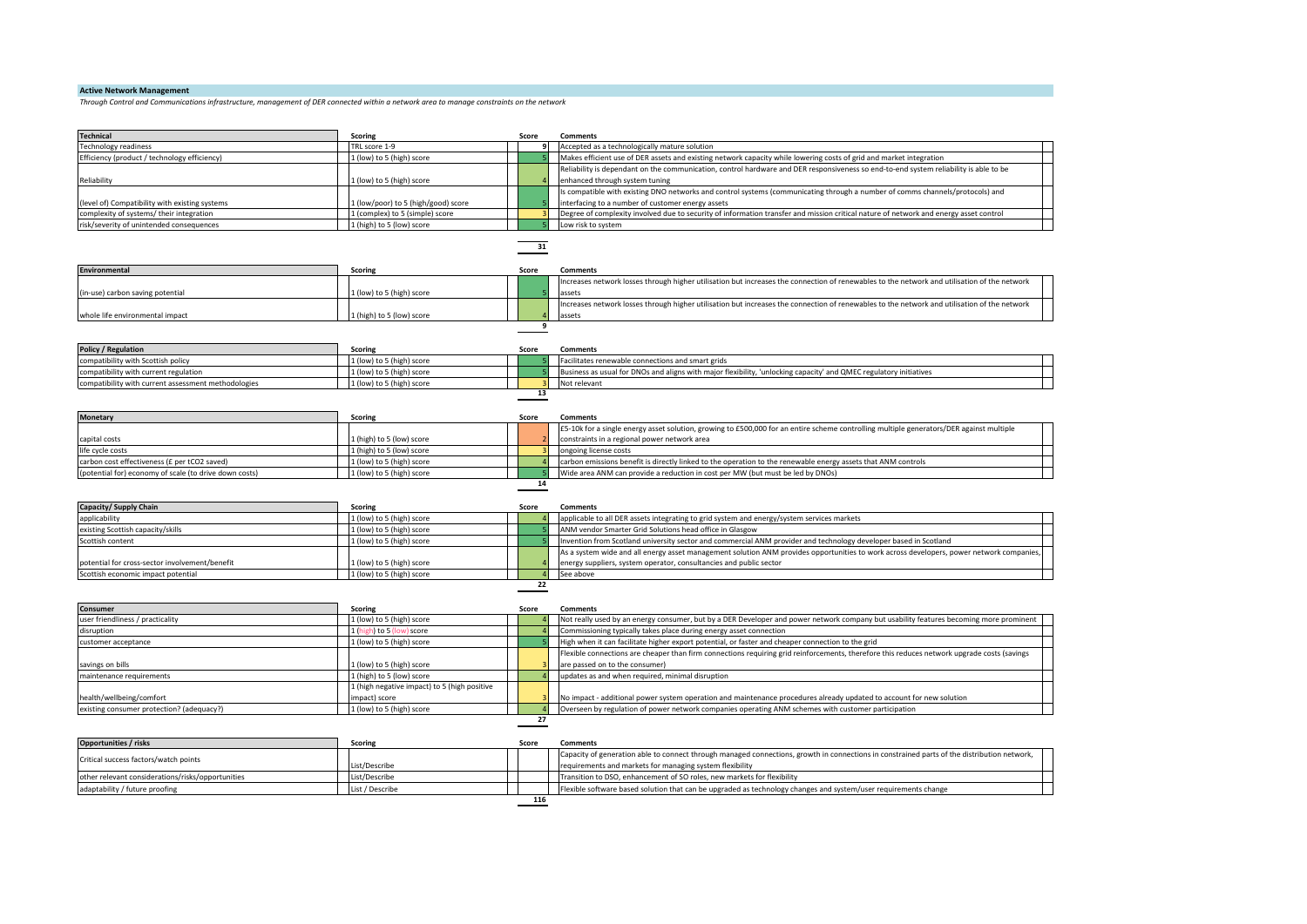# **Microgrid Controller**

Local controller that would allow an islanded network to be created following disconnection from the main grid. This would require the control platform to balance supply and demand within the islanded network to maintain p apply to industrial estates or within neighbourhoods e.g. domestic scale

| <b>Technical</b>                                       | <b>Scoring</b>                               | Score          | <b>Comments</b>                                                                                                                                     |
|--------------------------------------------------------|----------------------------------------------|----------------|-----------------------------------------------------------------------------------------------------------------------------------------------------|
| Technology readiness                                   | TRL score 1-9                                | q              | Commercially deployed solutions growing                                                                                                             |
| Efficiency (product / technology efficiency)           | (low) to 5 (high) score                      |                | Makes more efficient use of local grid and energy assets and, while energy technology neutral, provides opportunity for greater renewable           |
| Reliability                                            | L (low) to 5 (high) score                    |                | Reliability is dependant on the Comms installed                                                                                                     |
| (level of) Compatibility with existing systems         | l (low/poor) to 5 (high/good) score          |                | Is compatible with existing DNO networks, and can communicate with a number of communications protocols                                             |
|                                                        |                                              |                | Degree of complexity involved due to data, security, control and operation requirements within microgrid and between microgrid and power            |
| complexity of systems/ their integration               | 1 (complex) to 5 (simple) score              |                | system                                                                                                                                              |
| risk/severity of unintended consequences               | 1 (high) to 5 (low) score                    |                | Moderate risks to local dependents on microgrid operation of maloperation or energy resource inadequacy                                             |
|                                                        |                                              | 27             |                                                                                                                                                     |
|                                                        |                                              |                |                                                                                                                                                     |
| Environmental                                          | Scoring                                      | Score          | <b>Comments</b>                                                                                                                                     |
| (in-use) carbon saving potential                       | L (low) to 5 (high) score                    |                | Can increase local renewable penetration and reduce transport losses of electricity                                                                 |
| whole life environmental impact                        | 1 (high) to 5 (low) score                    |                | Increases local network losses but increases the connection of renewables to the network - might be efficiency loss with any battery storage        |
|                                                        |                                              | 9              |                                                                                                                                                     |
| <b>Policy / Regulation</b>                             | <b>Scoring</b>                               | Score          | Comments                                                                                                                                            |
|                                                        |                                              |                | Can facilitate renewable connections, provide rural or islanded communities with the potential to have greater control over renewable               |
| compatability with Scottish policy                     | l (low) to 5 (high) score                    |                | resources in the area                                                                                                                               |
|                                                        |                                              |                | Depending on the scheme, some areas of DNO regulation which does not permit generation to continue exporting when there are outages. It             |
| compatability with current regulation                  | l (low) to 5 (high) score                    |                | may have to operate on a private network.                                                                                                           |
| compatibility with current assessment methodologies    | 1 (low) to 5 (high) score                    | 11             | Not relevant                                                                                                                                        |
|                                                        |                                              |                |                                                                                                                                                     |
| <b>Monetary</b>                                        | <b>Scoring</b>                               | Score          | <b>Comments</b>                                                                                                                                     |
|                                                        |                                              |                | Ranges from \$25/kW to \$200/kW (http://www.sustainablepowersystems.com/wp-content/uploads/2016/10/UMC-Frequently-Asked-Questions-                  |
| capital costs                                          | L (high) to 5 (low) score                    |                | Rev-1.pdf) depending on manufacturer and scale of grid                                                                                              |
| life cycle costs                                       | L (high) to 5 (low) score                    |                | Minimal for the microgrid controller, but there would be life cycle costs associated with a private network                                         |
| carbon cost effectiveness (£ per tCO2 saved)           | L (low) to 5 (high) score                    |                | carbon emissions benefit is directly linked to the operation to the renewable energy assets that ANM controls                                       |
| (potential for) economy of scale (to drive down costs) | 1 (low) to 5 (high) score                    |                | Increasing the number of elements in the scheme, can spread the costs of central controller but individual units will still be required over device |
|                                                        |                                              | 17             |                                                                                                                                                     |
|                                                        |                                              |                |                                                                                                                                                     |
| Capacity/ Supply Chain                                 | <b>Scoring</b>                               | Score          | <b>Comments</b>                                                                                                                                     |
| applicability                                          | 1 (low) to 5 (high) score                    |                | particularly relevant for some of the island communities with weak interconnections to mainland grid                                                |
| existing Scottish capacity/skills                      | L (low) to 5 (high) score                    |                | Lots of work at Scottish Universities, but other than ANM vendor, not aware of Scottish specific companies manufacturing microgrid controllers      |
| Scottish content                                       | 1 (low) to 5 (high) score                    |                | Lots of work at Scottish Universities, but other than ANM vendor, not aware of Scottish specific companies manufacturing microgrid controllers      |
| potential for cross-sector involvement/benefit         | 1 (low) to 5 (high) score                    |                | Working with developers, DNOs, consultancies, public sector                                                                                         |
| Scottish economic impact potential                     | L (low) to 5 (high) score                    | 23             | Could have impact on islanded and rural communities, reduce energy bills and increase the use of local renewable generation                         |
|                                                        |                                              |                |                                                                                                                                                     |
| <b>Consumer</b>                                        | <b>Scoring</b>                               | Score          | <b>Comments</b>                                                                                                                                     |
| user friendliness / practicality                       | 1 (low) to 5 (high) score                    |                | Not really used by an energy consumer, but by a Developer                                                                                           |
| disruption                                             | 1 (high) to 5 (low) score                    |                | Commissioning can take place during connection, but sometimes outages required for upgrades                                                         |
| customer acceptance                                    | 1 (low) to 5 (high) score                    |                | High when it can facilitate higher export potential, better security of supply                                                                      |
| savings on bills                                       | 1 (low) to 5 (high) score                    | $\overline{A}$ | can reduce import from national grid and ensure local demand is met by local generation.                                                            |
| maintenance requirements                               | L (high) to 5 (low) score                    | $\overline{4}$ | updates as and when required, minimal disruption                                                                                                    |
|                                                        | L (high negative impact) to 5 (high positive |                |                                                                                                                                                     |
| health/wellbeing/comfort                               | impact) score                                |                | No impact - additional power system operation and maintenance procedures already updated to account for new solution                                |
| existing consumer protection? (adequacy?)              | 1 (low) to 5 (high) score                    |                | would be overseen by network regulator, all solutions would be grid compliant with existing industry standards                                      |
|                                                        |                                              | 27             |                                                                                                                                                     |
| <b>Opportunities / risks</b>                           | <b>Scoring</b>                               | Score          | <b>Comments</b>                                                                                                                                     |
| Critical success factors/watch points                  | List/Describe                                |                | ability to facilitate connections in remote and rural areas of the network with weak grid infrastructure                                            |
| other relevant considerations/risks/opportunities      | ist/Describe                                 |                |                                                                                                                                                     |
| adaptability / future proofing                         | List / Describe                              |                | Flexible, can be upgraded as technology changes                                                                                                     |
|                                                        |                                              | 114            |                                                                                                                                                     |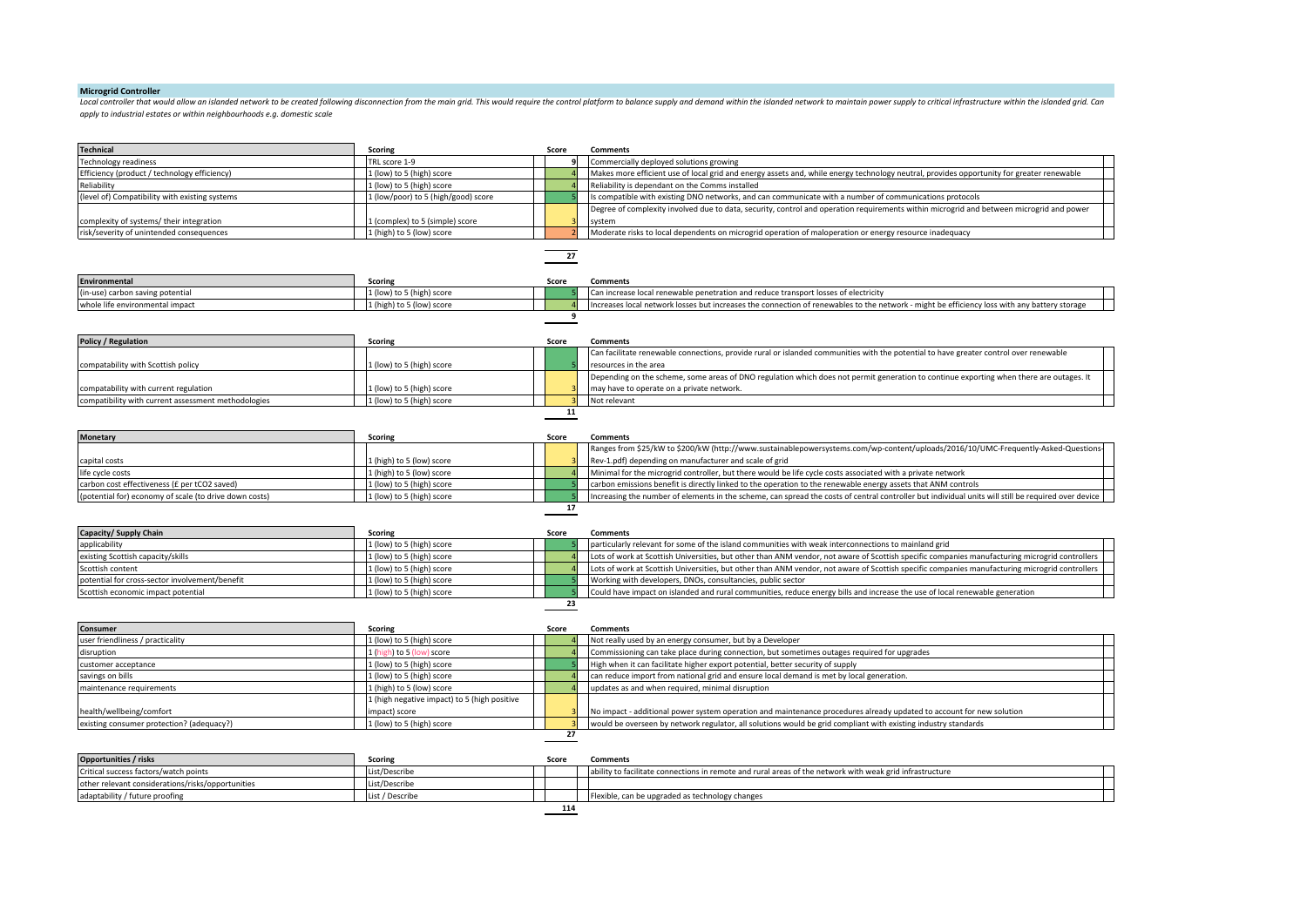# **Generation Router Device**

*a 'box' that communicates with energy management platform and instructs generation response e.g. Broderson RTU or Origami Energy Router*

Forms part of the DER Management/ANM system (Cl5)

| <b>Technical</b>                                       | <b>Scoring</b>                               | Score | <b>Comments</b>                                                                                                                      |
|--------------------------------------------------------|----------------------------------------------|-------|--------------------------------------------------------------------------------------------------------------------------------------|
| Technology readiness                                   | TRL score 1-9                                |       |                                                                                                                                      |
| Efficiency (product / technology efficiency)           | 1 (low) to 5 (high) score                    |       | Used to control generation and make more efficient use of existing connection assets, using standard comms protocols                 |
| Reliability                                            | 1 (low) to 5 (high) score                    |       | Reliability is dependant on the Comms installed                                                                                      |
| (level of) Compatability with existing systems         | 1 (low/poor) to 5 (high/good) score          |       | Is compatible with existing DNO networks, and can comminicate with a number of comms protocols                                       |
| complexity of systems/ their integration               | 1 (complex) to 5 (simple) score              |       | Degree of complexity involved due to security of information transfer etc                                                            |
| risk/severity of unintended consequences               | 1 (high) to 5 (low) score                    |       | Hacking in to systems can enable generation or demand to be removed from the system                                                  |
|                                                        |                                              | 27    |                                                                                                                                      |
| <b>Environmental</b>                                   |                                              |       |                                                                                                                                      |
| (in-use) carbon saving potential                       | <b>Scoring</b><br>1 (low) to 5 (high) score  | Score | <b>Comments</b><br>Improves flexibility of the network and therefore improves provision of renewable energy on the network           |
| whole life environmental impact                        | 1 (high) to 5 (low) score                    |       | Improves use of renewables, improves balancing of the network                                                                        |
|                                                        |                                              | 9     |                                                                                                                                      |
| Policy / Regulation                                    | <b>Scoring</b>                               | Score | Comments                                                                                                                             |
| compatability with Scottish policy                     | 1 (low) to 5 (high) score                    |       | supports active management of both demand and generation devices, increase use of renewable generation                               |
| compatability with current regulation                  | 1 (low) to 5 (high) score                    |       | Already in use in Scotland                                                                                                           |
| compatibility with current assessment methodologies    | 1 (low) to 5 (high) score                    |       | Not relevant                                                                                                                         |
|                                                        |                                              | 13    |                                                                                                                                      |
| <b>Monetary</b>                                        | Scoring                                      | Score | <b>Comments</b>                                                                                                                      |
| capital costs                                          | 1 (high) to 5 (low) score                    |       | £4000 - £5000 for Broderson RTU32 (used for ANM systems)                                                                             |
| life cycle costs                                       | 1 (high) to 5 (low) score                    |       | minimal for the controller                                                                                                           |
| carbon cost effectiveness (£ per tCO2 saved)           | 1 (low) to 5 (high) score                    |       | carbon emissions benefit is direclty linked to the operation to the renewable energy assets that router controls                     |
| (potential for) economy of scale (to drive down costs) | 1 (low) to 5 (high) score                    |       | Always need one router per device/site                                                                                               |
|                                                        |                                              | 15    |                                                                                                                                      |
| Capacity/ Supply Chain                                 | <b>Scoring</b>                               | Score | <b>Comments</b>                                                                                                                      |
| applicability                                          | 1 (low) to 5 (high) score                    |       | Particularly relevant for some of the island communities with weak interconnections to mainland grid                                 |
| existing Scottish capacity/skills                      | 1 (low) to 5 (high) score                    |       | No records of numbers deployed, but they are used by Smarter Grid Solutions (based in Glasgow)                                       |
| Scottish content                                       | [ (low) to 5 (high) score                    |       | Not aware of any Scottish technology developers in this area                                                                         |
| potential for cross-sector involvement/benefit         | (low) to 5 (high) score                      |       | Working with developers, DNOs, consultancies, public sector                                                                          |
| scottish economic impact potential                     | 1 (low) to 5 (high) score                    |       |                                                                                                                                      |
|                                                        |                                              | 20    |                                                                                                                                      |
| Consumer                                               | <b>Scoring</b>                               | Score | <b>Comments</b>                                                                                                                      |
| user friendliness / practicality                       | 1 (low) to 5 (high) score                    |       | Not really used by an energy consumer, but by a Developer or aggregator                                                              |
| disruption                                             | 1 (high) to 5 (low) score                    |       | Commissioning can take place during connection, but sometimes outages required for upgrades                                          |
| customer aceptance                                     | 1 (low) to 5 (high) score                    |       | High when it can facilitate higher export potential, better security of supply, improving revenue through participation in services  |
| savings on bills                                       | 1 (low) to 5 (high) score                    |       | Increase revenue for developers - not really a saving on consumer bills. Perhaps marginally through improved efficiency in balancing |
| maintenance requirements                               | [high) to 5 (low) score                      |       | updates as and when required, minimal disruption                                                                                     |
|                                                        | 1 (high negative imapct) to 5 (high positive |       |                                                                                                                                      |
| health/wellbeing/comfort                               | impact) score                                |       | No impact                                                                                                                            |
| existing consumer protection? (adequacy?)              | 1 (low) to 5 (high) score                    |       | support through the vendor of the equipment                                                                                          |
|                                                        |                                              | 29    |                                                                                                                                      |
| <b>Opportunities / risks</b>                           | <b>Scoring</b>                               | Score | <b>Comments</b>                                                                                                                      |

| <b>Opportunities</b> / risks                     | <b>Scoring</b>  | Score | Comments                                                                                                                       |  |
|--------------------------------------------------|-----------------|-------|--------------------------------------------------------------------------------------------------------------------------------|--|
| Critical success factors/watch points            | List/Describe   |       | increased participation of demand and generation in energy services, will increase as this is rolled out at distribution level |  |
| other relvant considerations/risks/opportunities | List/Describe   |       | Increased flexibility of renewable generation, enhanced control which can be local control or centralised (via DNO/DSO)        |  |
| adaptability / future proofing                   | List / Describe |       | Flexible, can be upgraded as technology changes                                                                                |  |
|                                                  |                 | 113   |                                                                                                                                |  |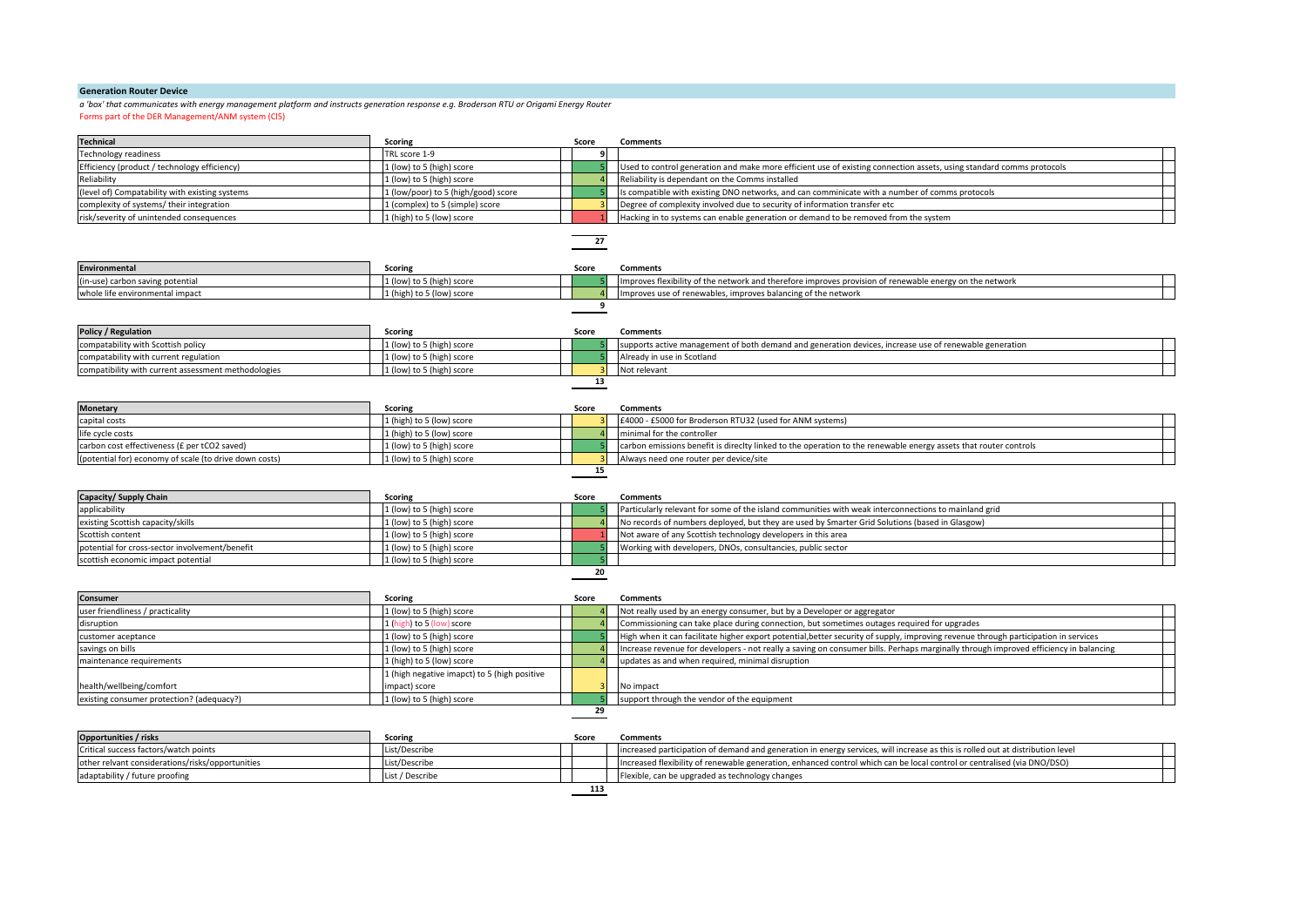#### **Smart Appliances**

Smart appliances are able to respond to signals e.g. price information, direct control signals, and/or local measurements of electricity supply, and where the response leads to a change in when the appliance uses electrici times without any customer participation.

| Technical                                              | <b>Scoring</b>                      | Score        | <b>Comments</b>                                                                                                                                 |  |
|--------------------------------------------------------|-------------------------------------|--------------|-------------------------------------------------------------------------------------------------------------------------------------------------|--|
| <b>Technology readiness</b>                            | TRL score 1-9                       | $\mathbf{q}$ |                                                                                                                                                 |  |
| Efficiency (product / technology efficiency)           | L (low) to 5 (high) score           |              | Could improves efficiency of devices around the home but very much depends how smart functionality is used                                      |  |
| Reliability                                            | L (low) to 5 (high) score           |              | Still in trial stages, reliability to be demonstrated for sustained period                                                                      |  |
| level of) Compatibility with existing systems          | 1 (low/poor) to 5 (high/good) score |              | ypically manufactured with 'smart' capabilities, and are installed the same was as standard appliances; possible to retrofit with a smart plug. |  |
| complexity of systems/ their integration               | (complex) to 5 (simple) score       |              | Can buy some devices with it readily integrated, retrofitting the device would be more complex                                                  |  |
| risk/severity of unintended consequences               | 1 (high) to 5 (low) score           |              | Disconnecting fridges or heating devices can lead to high levels of customer dissatisfaction                                                    |  |
|                                                        |                                     |              |                                                                                                                                                 |  |
|                                                        |                                     | 25           |                                                                                                                                                 |  |
| <b>Environmental</b>                                   | <b>Scoring</b>                      | Score        | <b>Comments</b>                                                                                                                                 |  |
| (in-use) carbon saving potential                       | 1 (low) to 5 (high) score           |              | If all refrigerators were 'smart', this would provide significant levels of flexibility to national grid                                        |  |
| whole life environmental impact                        | 1 (high) to 5 (low) score           |              | Smart appliances have the potential to greatly reduce the carbon impact of some devices e.g. fridge/freezers                                    |  |
|                                                        |                                     | 10           |                                                                                                                                                 |  |
|                                                        |                                     |              |                                                                                                                                                 |  |
| <b>Policy / Regulation</b>                             | <b>Scoring</b>                      | Score        | <b>Comments</b>                                                                                                                                 |  |
| compatibility with Scottish policy                     | 1 (low) to 5 (high) score           |              | Supports energy efficiency drivers                                                                                                              |  |
|                                                        |                                     |              | Fully regulated industry so no issues here but smart devices need time of use tariffs and these are hampered by lack of half hourly settlement  |  |
| compatibility with current regulation                  | l (low) to 5 (high) score           |              | for domestic consumers.                                                                                                                         |  |
| compatibility with current assessment methodologies    | 1 (low) to 5 (high) score           | 51           | Yes                                                                                                                                             |  |
|                                                        |                                     | 13           |                                                                                                                                                 |  |
|                                                        |                                     |              |                                                                                                                                                 |  |
| <b>Monetary</b>                                        | <b>Scoring</b>                      | Score        | <b>Comments</b>                                                                                                                                 |  |
| capital costs                                          | 1 (high) to 5 (low) score           |              | Small cost increase over conventional devices if buying built in smart capability. Around £100 more expensive                                   |  |
| life cycle costs                                       | 1 (high) to 5 (low) score           |              | Minimal                                                                                                                                         |  |
|                                                        |                                     |              | say 20% more expensive than standard device, with the potential to reduce energy consumption at peak times AND in future, provide services      |  |
| carbon cost effectiveness (£ per tCO2 saved)           | 1 (low) to 5 (high) score           |              | to the grid                                                                                                                                     |  |
| (potential for) economy of scale (to drive down costs) | 1 (low) to 5 (high) score           |              | The more devices that are installed nationwide, the greater level of flexibility available to operators                                         |  |
|                                                        |                                     | 19           |                                                                                                                                                 |  |
|                                                        |                                     |              |                                                                                                                                                 |  |
| Capacity/ Supply Chain                                 | <b>Scoring</b>                      | Score        | <b>Comments</b>                                                                                                                                 |  |
| applicability                                          | 1 (low) to 5 (high) score           |              | Would benefit homes, potential to deploy in council housing/sheltered housing scenarios                                                         |  |
| existing Scottish capacity/skills                      | L (low) to 5 (high) score           |              | no records of numbers deployed but likely to be in some homes. Not that common yet                                                              |  |
| Scottish content                                       | 1 (low) to 5 (high) score           |              | Not aware of Scottish manufacturers                                                                                                             |  |
| potential for cross-sector involvement/benefit         | 1 (low) to 5 (high) score           |              | Can be compatible with new markets for demand response if created under DSO Vision (all DNOs)                                                   |  |
| Scottish economic impact potential                     | 1 (low) to 5 (high) score           |              | Unless sales are via a Scottish company, minimal impact. Could potential be savings on energy bills but not clear                               |  |
|                                                        |                                     | 19           |                                                                                                                                                 |  |
|                                                        |                                     |              |                                                                                                                                                 |  |
| <b>Consumer</b>                                        | <b>Scoring</b>                      | Score        | <b>Comments</b>                                                                                                                                 |  |
|                                                        |                                     |              | Can be complex, but users tend to be more interested in learning how to use these things if they have an interest in being more efficient with  |  |
| user friendliness / practicality                       | L (low) to 5 (high) score           |              | their devices                                                                                                                                   |  |
| disruption                                             | 1 (high) to 5 (low) score           |              | Some time to learn best way to use device                                                                                                       |  |
|                                                        |                                     |              | BEIS Consumer Panel found that, of their existing non-smart appliances, people would be most willing to use washing machines (79%), tumble      |  |

| <b>URBI UPLION</b>                        | $\pm$ (ingulate 2 (low) score                | י סטוווכ נווווכ נט וכמו וו ווכאנ אימא נט מאכ מכאונכ                                                                                                                                                                                                                                                                                                                                                                                        |
|-------------------------------------------|----------------------------------------------|--------------------------------------------------------------------------------------------------------------------------------------------------------------------------------------------------------------------------------------------------------------------------------------------------------------------------------------------------------------------------------------------------------------------------------------------|
|                                           |                                              | BEIS Consumer Panel found that, of their existing non-smart appliances, people would be most willing to use washing machines (79%), tumble<br>dryers (71%), dishwashers (68%), and chargers (68%) flexibly with a smart tariff. The public are less willing to use fridges (45%) and freezers<br>(43%) flexibly, largely due to a view that they need to run constantly to ensure food safety. Some customers can reject devices with more |
| customer acceptance                       | 1 (low) to 5 (high) score                    | control, assuming them to be more complex/no interest in smart devices                                                                                                                                                                                                                                                                                                                                                                     |
| savings on bills                          | 1 (low) to 5 (high) score                    | Potential to reduce energy use of individual appliances and therefore reduce overall energy costs                                                                                                                                                                                                                                                                                                                                          |
| maintenance requirements                  | 1 (high) to 5 (low) score                    | Same as standard maintenance requirements for appliances                                                                                                                                                                                                                                                                                                                                                                                   |
|                                           | 1 (high negative impact) to 5 (high positive |                                                                                                                                                                                                                                                                                                                                                                                                                                            |
| health/wellbeing/comfort                  | impact) score                                | Consumer override is typically included - particularly for heating devices                                                                                                                                                                                                                                                                                                                                                                 |
| existing consumer protection? (adequacy?) | 1 (low) to 5 (high) score                    | regulated appliances, consumer protection provided by heavily regulated industry                                                                                                                                                                                                                                                                                                                                                           |
|                                           |                                              |                                                                                                                                                                                                                                                                                                                                                                                                                                            |
|                                           |                                              |                                                                                                                                                                                                                                                                                                                                                                                                                                            |

| <b>Opportunities / risks</b>                      | <b>Scoring</b>  | Score | <b>Comments</b>                                                                       |  |  |
|---------------------------------------------------|-----------------|-------|---------------------------------------------------------------------------------------|--|--|
| Critical success factors/watch points             | List/Describe   |       | Number of appliances deployed, capability of aggregator capacity to support network   |  |  |
| other relevant considerations/risks/opportunities | List/Describe   |       | creation of flexibility markets, aggregation of capacity, creation of local services. |  |  |
| adaptability / future proofing                    | List / Describe |       | increase in residential DSR participation)                                            |  |  |
|                                                   |                 |       |                                                                                       |  |  |

https://www.theguardian.com/environment/2009/apr/27/carbon-emissions-smart-fridges-environmentally-friendly-appliances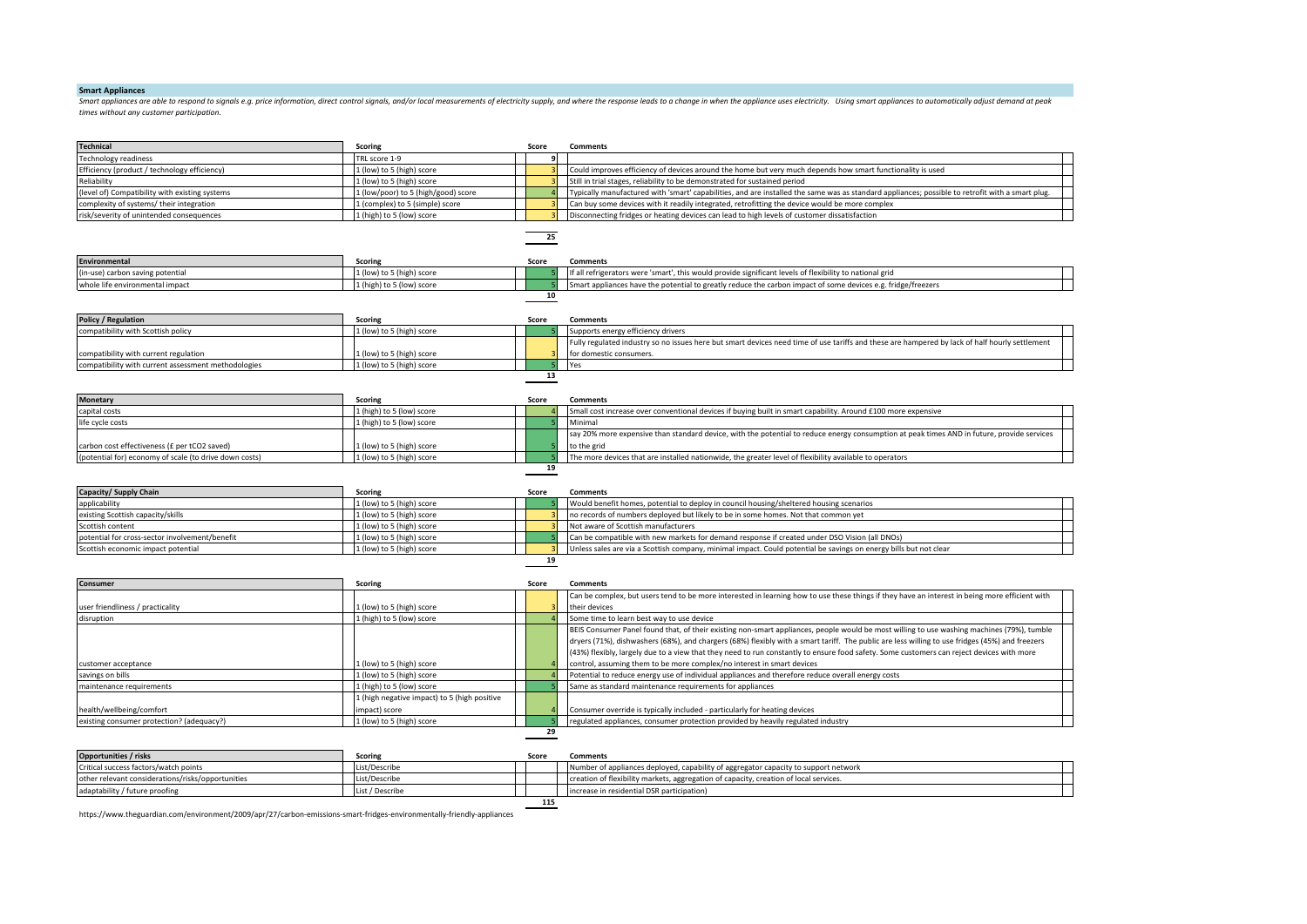# **Demand Response**

enables reduction/shift of electricity load from buildings through their existing building management systems (BMS) in response to signal from DNO. To facilitate this need aggregation of load shedding and communication bet

| <b>Technical</b>                                       | Scoring                                      | Score       | <b>Comments</b>                                                                                                                               |  |
|--------------------------------------------------------|----------------------------------------------|-------------|-----------------------------------------------------------------------------------------------------------------------------------------------|--|
| <b>Fechnology readiness</b>                            | TRL score 1-9                                |             | Technology trials for DSR, but the market is to be developed                                                                                  |  |
| Efficiency (product / technology efficiency)           | 1 (low) to 5 (high) score                    |             | A number of devices already on the market which can provide Demand Response, but there is no wide scale market at the moment                  |  |
| Reliability                                            | 1 (low) to 5 (high) score                    |             | Reliable technology, but customers can override settings and reduce reliability                                                               |  |
| level of) Compatibility with existing systems          | 1 (low/poor) to 5 (high/good) score          |             | New devices to be installed in some cases                                                                                                     |  |
| complexity of systems/their integration                | 1 (complex) to 5 (simple) score              |             | Can be complex to adapt user behaviour, but integration of tools is straight forward                                                          |  |
| risk/severity of unintended consequences               | 1 (high) to 5 (low) score                    |             | Low                                                                                                                                           |  |
|                                                        |                                              | 28          |                                                                                                                                               |  |
| Environmental                                          | <b>Scoring</b>                               | Score       | <b>Comments</b>                                                                                                                               |  |
| in-use) carbon saving potential                        | 1 (low) to 5 (high) score                    |             | 0.87Mt for domestic and 0.25Mt for non-domestic                                                                                               |  |
| whole life environmental impact                        | 1 (high) to 5 (low) score                    |             | increased flexibility demand in homes and in large buildings, and able to reduce demand at peak hours                                         |  |
|                                                        |                                              | 10          |                                                                                                                                               |  |
| Policy / Regulation                                    | <b>Scoring</b>                               | Score       | <b>Comments</b>                                                                                                                               |  |
| compatibility with Scottish policy                     | 1 (low) to 5 (high) score                    |             | Aligns with both Scottish, and UK Wide policy                                                                                                 |  |
| compatibility with current regulation                  | 1 (low) to 5 (high) score                    |             | Early stages for regulation of Demand Response, TBC                                                                                           |  |
| compatibility with current assessment methodologies    | 1 (low) to 5 (high) score                    |             | Improved energy efficiency in the home and C&I buildings, although will not impact on building energy efficiency                              |  |
|                                                        |                                              | 11          |                                                                                                                                               |  |
| <b>Monetary</b>                                        | Scoring                                      | Score       | <b>Comments</b>                                                                                                                               |  |
| capital costs                                          | 1 (high) to 5 (low) score                    |             | Capital costs are associated with the technologies required for DR (smart meters, smart appliances)                                           |  |
| ife cycle costs                                        | 1 (high) to 5 (low) score                    |             | Settlement and billing costs                                                                                                                  |  |
| carbon cost effectiveness (£ per tCO2 saved)           | 1 (low) to 5 (high) score                    |             | Can reduce CO2 through peak shifting, energy reduction, additional system balancing                                                           |  |
| (potential for) economy of scale (to drive down costs) | 1 (low) to 5 (high) score                    |             | The more participants in DR, the greater the benefits are for users and the wider system                                                      |  |
| Capacity/ Supply Chain                                 | <b>Scoring</b>                               | 17<br>Score | <b>Comments</b>                                                                                                                               |  |
| applicability                                          | 1 (low) to 5 (high) score                    |             | Lots of participants that could use DR                                                                                                        |  |
| existing Scottish capacity/skills                      | 1 (low) to 5 (high) score                    |             | Lots of large C&I buildings that could participate                                                                                            |  |
| Scottish content                                       | 1 (low) to 5 (high) score                    |             | Not Scotland specific                                                                                                                         |  |
| potential for cross-sector involvement/benefit         | 1 (low) to 5 (high) score                    |             | Combination of DR and local generation could balance locally i.e. maximise wind export through use of demand response                         |  |
| Scottish economic impact potential                     | 1 (low) to 5 (high) score                    |             | Potential to reduce building energy costs                                                                                                     |  |
|                                                        |                                              | 19          |                                                                                                                                               |  |
| Consumer<br>user friendliness / practicality           | <b>Scoring</b><br>1 (low) to 5 (high) score  | Score       | <b>Comments</b><br>Can be managed via a central controller (as part of BMS), or through individual appliances                                 |  |
| disruption                                             | 1 (high) to 5 (low) score                    |             | Requires a change in attitude towards demand use                                                                                              |  |
| customer acceptance                                    | 1 (low) to 5 (high) score                    |             | Some users are opposed to demand response, preferring to have their own control over energy consumption. This is not an issue for C&I use     |  |
| savings on bills                                       | 1 (low) to 5 (high) score                    |             | Can reduce energy use, participation in Time of Use tariffs (where available) could increase savings potential                                |  |
| maintenance requirements                               | 1 (high) to 5 (low) score                    |             | Low                                                                                                                                           |  |
|                                                        | 1 (high negative impact) to 5 (high positive |             | Some users argue that there is reduced comfort by not using energy whenever you like e.g. overriding storage heater settings but for the most |  |
| health/wellbeing/comfort                               | mpact) score                                 |             | part this is not the case (may only be relevant for young children or elderly)                                                                |  |
| existing consumer protection? (adequacy?)              | 1 (low) to 5 (high) score                    |             | Unknown?                                                                                                                                      |  |
|                                                        |                                              | 25          |                                                                                                                                               |  |
| <b>Opportunities / risks</b>                           | <b>Scoring</b>                               | Score       | <b>Comments</b>                                                                                                                               |  |
| Critical success factors/watch points                  | List/Describe                                |             | Numbers of participants, particularly at domestic scale, increase in C&I participation, local energy markets or balancing                     |  |

| <b>Photometrical</b>                              | <b>JLUITIE</b>  | <b>JLUIT</b> | <b>COMMITMENTS</b>                                                                                                        |  |  |
|---------------------------------------------------|-----------------|--------------|---------------------------------------------------------------------------------------------------------------------------|--|--|
| Critical success factors/watch points             | List/Describe   |              | Numbers of participants, particularly at domestic scale, increase in C&I participation, local energy markets or balancing |  |  |
| other relevant considerations/risks/opportunities | List/Describe   |              | If there is creation of markets for demand response at distribution level, this will increase participation/potential     |  |  |
| adaptability / future proofing                    | List / Describe |              |                                                                                                                           |  |  |
| 110                                               |                 |              |                                                                                                                           |  |  |

https://www.surrey.ac.uk/ces/files/pdf/1011\_WP\_Bradley\_et\_al\_DemandResponse\_3.pdf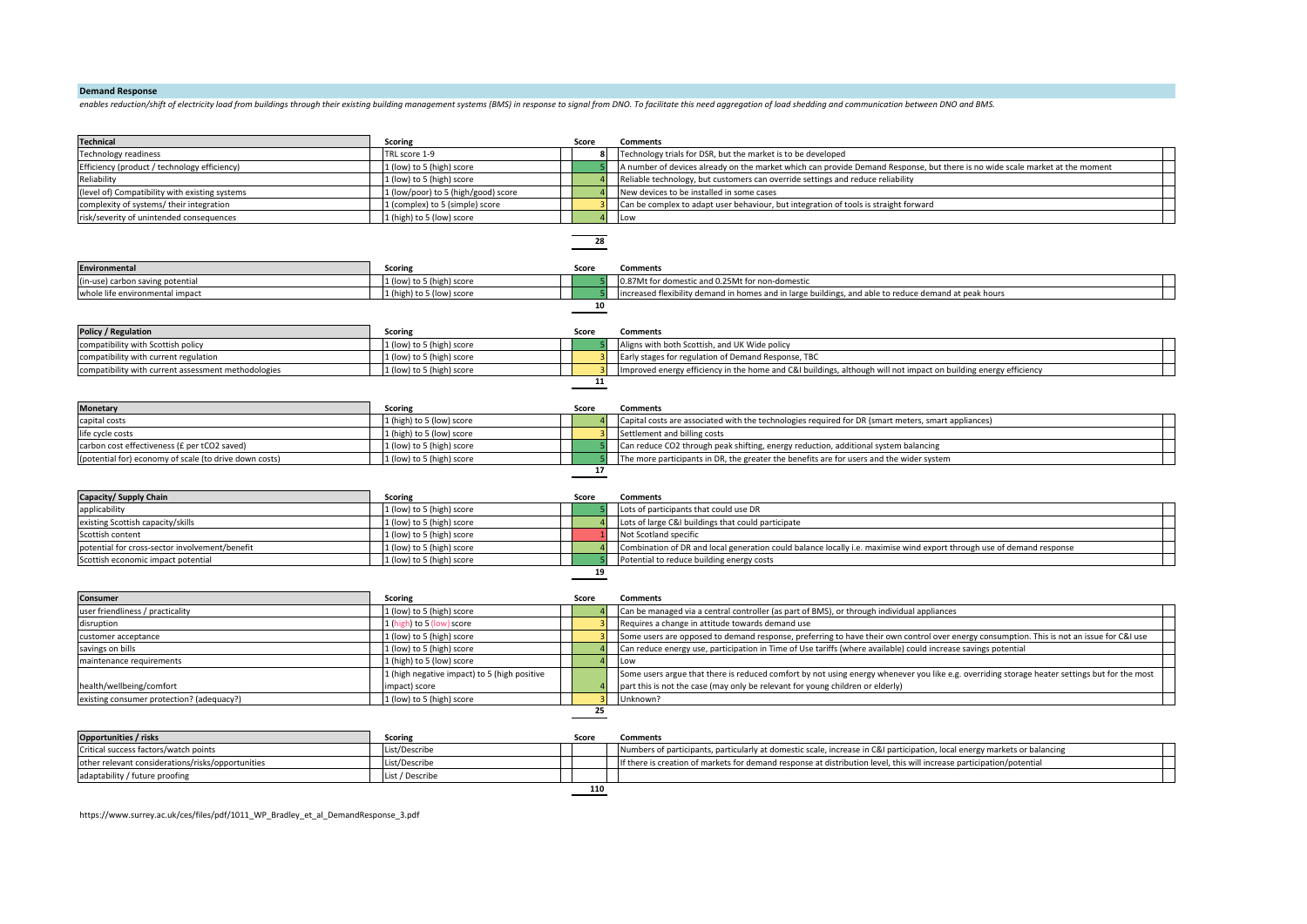# **Smart Invertor' or 'Virtual Oscillator'**

A new technique known as virtual oscillator control allows smart solar inverters to sense and adjust to grid disturbances, such as a sudden change in frequency or voltage. As distributed solar grows and big power plants ar

| <b>Technical</b>                                       | <b>Scoring</b>                               | Score | <b>Comments</b>                                                                                                                             |
|--------------------------------------------------------|----------------------------------------------|-------|---------------------------------------------------------------------------------------------------------------------------------------------|
| <b>Technology readiness</b>                            | TRL score 1-9                                |       | Still under development                                                                                                                     |
| Efficiency (product / technology efficiency)           | 1 (low) to 5 (high) score                    |       | Greatly improves operation of invertor connected generation                                                                                 |
| Reliability                                            | 1 (low) to 5 (high) score                    |       | To be determined through trials                                                                                                             |
| level of) Compatibility with existing systems          | 1 (low/poor) to 5 (high/good) score          |       | Appears to be compatible with existing systems - that's one of the aims of the development and trials                                       |
| complexity of systems/ their integration               | 1 (complex) to 5 (simple) score              |       | Could be complex to integrate - to be determined                                                                                            |
| risk/severity of unintended consequences               | 1 (high) to 5 (low) score                    |       | If configured incorrectly it could trip generation or cause issues on the network                                                           |
|                                                        |                                              |       |                                                                                                                                             |
|                                                        |                                              | 26    |                                                                                                                                             |
|                                                        |                                              |       |                                                                                                                                             |
| Environmental                                          | <b>Scoring</b>                               | Score | <b>Comments</b>                                                                                                                             |
| in-use) carbon saving potential                        | 1 (low) to 5 (high) score                    |       | improves the efficiency of the network                                                                                                      |
| whole life environmental impact                        | 1 (high) to 5 (low) score                    |       | minimal                                                                                                                                     |
|                                                        |                                              | 10    |                                                                                                                                             |
|                                                        |                                              |       |                                                                                                                                             |
| <b>Policy / Regulation</b>                             | Scoring                                      | Score | <b>Comments</b>                                                                                                                             |
|                                                        |                                              |       | Nothing specific about technology in Scottish Policy, but would improve performance of PV plant and therefore increase renewable generation |
| compatibility with Scottish policy                     | L (low) to 5 (high) score                    |       | export                                                                                                                                      |
| compatibility with current regulation                  | 1 (low) to 5 (high) score                    |       | Unsure - there may be changes required to grid codes to integrate these systems                                                             |
| compatibility with current assessment methodologies    | 1 (low) to 5 (high) score                    |       | Not applicable                                                                                                                              |
|                                                        |                                              | 9     |                                                                                                                                             |
|                                                        |                                              |       |                                                                                                                                             |
| <b>Monetary</b>                                        | <b>Scoring</b>                               | Score | <b>Comments</b>                                                                                                                             |
| capital costs                                          | 1 (high) to 5 (low) score                    |       | Relatively low cost compared with the cost of the solar panels £100-£900 depending on spec?                                                 |
| life cycle costs                                       | 1 (high) to 5 (low) score                    |       | Low                                                                                                                                         |
| carbon cost effectiveness (£ per tCO2 saved)           | 1 (low) to 5 (high) score                    |       | Small additional cost to PV panel, to increase export potential                                                                             |
|                                                        |                                              |       |                                                                                                                                             |
| (potential for) economy of scale (to drive down costs) | 1 (low) to 5 (high) score                    |       | One inverter per device                                                                                                                     |
|                                                        |                                              | 16    |                                                                                                                                             |
|                                                        |                                              |       |                                                                                                                                             |
| Capacity/ Supply Chain                                 | <b>Scoring</b>                               | Score | <b>Comments</b>                                                                                                                             |
| applicability                                          | 1 (low) to 5 (high) score                    |       | Potential to be developed in Scotland, and deployed in areas with large PV deployment (housing developers?)                                 |
| existing Scottish capacity/skills                      | 1 (low) to 5 (high) score                    |       | Not aware of any work being done in Scotland on this                                                                                        |
| Scottish content                                       | 1 (low) to 5 (high) score                    |       | Research is being led by NREL in the US                                                                                                     |
| potential for cross-sector involvement/benefit         | 1 (low) to 5 (high) score                    |       | Potential to work with suppliers, developers, and PV manufacturers to install smarter systems                                               |
| Scottish economic impact potential                     | 1 (low) to 5 (high) score                    |       | Increase PV export                                                                                                                          |
|                                                        |                                              | 14    |                                                                                                                                             |
|                                                        |                                              |       |                                                                                                                                             |
| Consumer                                               | <b>Scoring</b>                               | Score | <b>Comments</b>                                                                                                                             |
| user friendliness / practicality                       | 1 (low) to 5 (high) score                    |       | not applicable                                                                                                                              |
| disruption                                             | 1 (high) to 5 (low) score                    |       | once installed there's no interruption                                                                                                      |
| customer acceptance                                    | 1 (low) to 5 (high) score                    |       | minimal disruption but not well known                                                                                                       |
| savings on bills                                       | 1 (low) to 5 (high) score                    |       | might increase PV export but not enough to notice substantial saving on bills/increase revenue from panels                                  |
| maintenance requirements                               | 1 (high) to 5 (low) score                    |       | minimal                                                                                                                                     |
|                                                        | 1 (high negative impact) to 5 (high positive |       |                                                                                                                                             |
| health/wellbeing/comfort                               | impact) score                                |       | not applicable                                                                                                                              |
| existing consumer protection? (adequacy?)              | 1 (low) to 5 (high) score                    |       | unknown                                                                                                                                     |
|                                                        |                                              | 24    |                                                                                                                                             |
|                                                        |                                              |       |                                                                                                                                             |
| <b>Opportunities / risks</b>                           | Scoring                                      | Score | <b>Comments</b>                                                                                                                             |
| Critical success factors/watch points                  | List/Describe                                |       | Use monitoring data from the device to determine if performance improvements                                                                |
| other relevant considerations/risks/opportunities      | List/Describe                                |       |                                                                                                                                             |
| adaptability / future proofing                         | List / Describe                              |       | Ability to incorporate with flexibility markets or grid services in the future                                                              |

https://www.nrel.gov/grid/virtual-oscillator-controls.html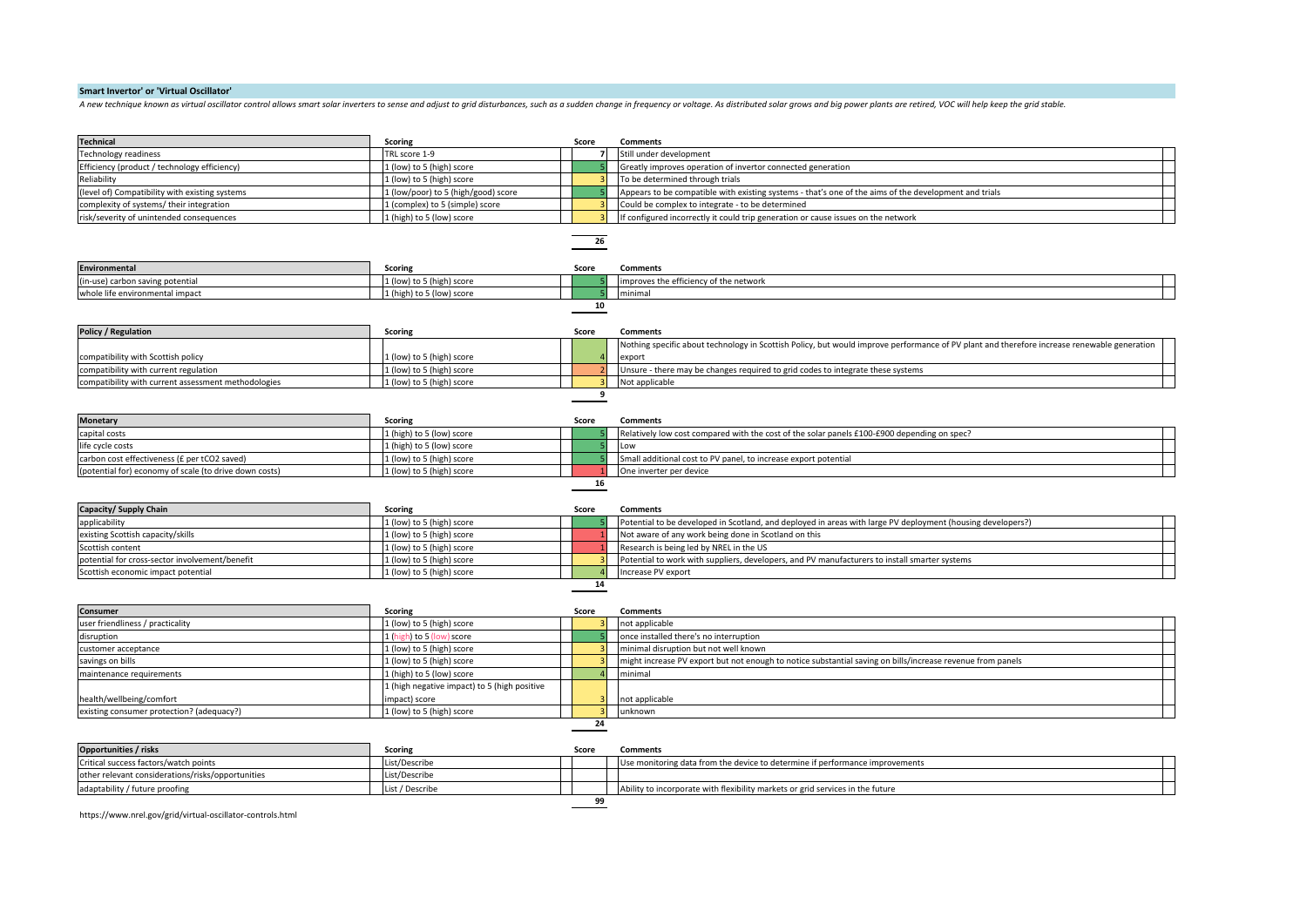# **DER** providing grid services

The PV power plants were able to provide variability smoothing through automatic generation control, frequency regulation for fast response and droop response, and power quality control.

| <b>Technical</b>                                       | Scoring                                      | Score | <b>Comments</b>                                                                                                                                   |  |
|--------------------------------------------------------|----------------------------------------------|-------|---------------------------------------------------------------------------------------------------------------------------------------------------|--|
| Technology readiness                                   | TRL score 1-9                                |       | Market needs to be created, but DER is ready                                                                                                      |  |
| Efficiency (product / technology efficiency)           | 1 (low) to 5 (high) score                    |       | Would improve flexibility of the network                                                                                                          |  |
|                                                        |                                              |       | Through the use of other technologies (ANM, generation router, controllers) this can respond in real time - but will be reliant on Comms          |  |
| Reliability                                            | 1 (low) to 5 (high) score                    |       | technology                                                                                                                                        |  |
| (level of) Compatibility with existing systems         | 1 (low/poor) to 5 (high/good) score          |       | Technology exists to allow this, but there are no existing markets for this at LV level                                                           |  |
| complexity of systems/their integration                | 1 (complex) to 5 (simple) score              |       | participation via an aggregator will simplify things                                                                                              |  |
| risk/severity of unintended consequences               | 1 (high) to 5 (low) score                    |       | Fail safes can be installed to ensure there are no negative impacts of non-responsive generation                                                  |  |
|                                                        |                                              | 29    |                                                                                                                                                   |  |
|                                                        |                                              |       |                                                                                                                                                   |  |
| <b>Environmental</b>                                   | Scoring                                      | Score | <b>Comments</b>                                                                                                                                   |  |
| (in-use) carbon saving potential                       | 1 (low) to 5 (high) score                    |       | Greater flexibility, increase use of renewable generation when the resource is available                                                          |  |
| whole life environmental impact                        | 1 (high) to 5 (low) score                    |       | Greater flexibility, increase use of renewable generation when the resource is available                                                          |  |
|                                                        |                                              | 10    |                                                                                                                                                   |  |
|                                                        |                                              |       |                                                                                                                                                   |  |
| Policy / Regulation                                    | Scoring                                      | Score | <b>Comments</b>                                                                                                                                   |  |
| compatibility with Scottish policy                     | 1 (low) to 5 (high) score                    |       | Closely aligned with Scottish policy proposals and plans under energy strategy                                                                    |  |
| compatibility with current regulation                  | 1 (low) to 5 (high) score                    |       | Market does not exist, and therefore difficult to rank this.                                                                                      |  |
| compatibility with current assessment methodologies    | 1 (low) to 5 (high) score                    |       | Not applicable                                                                                                                                    |  |
|                                                        |                                              | 10    |                                                                                                                                                   |  |
|                                                        |                                              |       |                                                                                                                                                   |  |
| <b>Monetary</b>                                        | <b>Scoring</b>                               | Score | <b>Comments</b>                                                                                                                                   |  |
| capital costs                                          | 1 (high) to 5 (low) score                    |       | Low                                                                                                                                               |  |
| life cycle costs                                       | 1 (high) to 5 (low) score                    |       | Administration, subscription costs for aggregator - participants may need to pay for participation in the service, as they do at Transmission)    |  |
| carbon cost effectiveness (£ per tCO2 saved)           | 1 (low) to 5 (high) score                    |       | improves flexibility of the system, better use of available renewable resources                                                                   |  |
| (potential for) economy of scale (to drive down costs) | 1 (low) to 5 (high) score                    | 18    | The more participants in DER services, the more competitive the market and therefore potential to lower costs                                     |  |
|                                                        |                                              |       |                                                                                                                                                   |  |
| Capacity/ Supply Chain                                 | Scoring                                      | Score | <b>Comments</b>                                                                                                                                   |  |
| applicability                                          | 1 (low) to 5 (high) score                    |       | large volume of DER connected generation in Scotland that could participate in such services                                                      |  |
| existing Scottish capacity/skills                      | 1 (low) to 5 (high) score                    |       | Lots of DER installed that could participate IF the market was created                                                                            |  |
| Scottish content                                       | 1 (low) to 5 (high) score                    |       | No trials by Scottish DNOs at the moment for Market services, but maybe in future?                                                                |  |
| potential for cross-sector involvement/benefit         | 1 (low) to 5 (high) score                    |       |                                                                                                                                                   |  |
| Scottish economic impact potential                     | 1 (low) to 5 (high) score                    |       | DER has the potential to increase revenue through participation in balancing services                                                             |  |
|                                                        |                                              | 16    |                                                                                                                                                   |  |
|                                                        |                                              |       |                                                                                                                                                   |  |
| Consumer                                               | <b>Scoring</b>                               | Score | <b>Comments</b>                                                                                                                                   |  |
| user friendliness / practicality                       | 1 (low) to 5 (high) score                    |       | depends if the develop is participating as part of an aggregator or not. Likely to be aggregator if small capacity                                |  |
|                                                        |                                              |       | creation of markets is likely to create disruption in the energy market, lots of discussions with DER would need to take place first to establish |  |
| disruption                                             | 1 (high) to 5 (low) score                    |       | rules and regulation                                                                                                                              |  |
| customer acceptance                                    | 1 (low) to 5 (high) score                    |       | customer would only participate if they wanted to - not a requirement                                                                             |  |
| savings on bills                                       | 1 (low) to 5 (high) score                    |       | can increase revenue                                                                                                                              |  |
| maintenance requirements                               | 1 (high) to 5 (low) score                    |       | low                                                                                                                                               |  |
|                                                        | 1 (high negative impact) to 5 (high positive |       |                                                                                                                                                   |  |
| health/wellbeing/comfort                               | impact) score                                |       | not applicable                                                                                                                                    |  |
| existing consumer protection? (adequacy?)              | 1 (low) to 5 (high) score                    |       | Unknown                                                                                                                                           |  |
|                                                        |                                              | 28    |                                                                                                                                                   |  |
| <b>Opportunities / risks</b>                           | Scoring                                      | Score | <b>Comments</b>                                                                                                                                   |  |
|                                                        |                                              |       | Market for DER participation must first be created. Then monitor participation, improved balancing costs, system flexibility, increase revenue    |  |
| Critical success factors/watch points                  | List/Describe                                |       | potential for DER (which could encourage more development due to lack of subsidies)                                                               |  |
| other relevant considerations/risks/opportunities      | List/Describe                                |       |                                                                                                                                                   |  |
|                                                        |                                              |       |                                                                                                                                                   |  |
| adaptability / future proofing                         | List / Describe                              |       | markets can be flexible and therefore capability of DER may develop in the future                                                                 |  |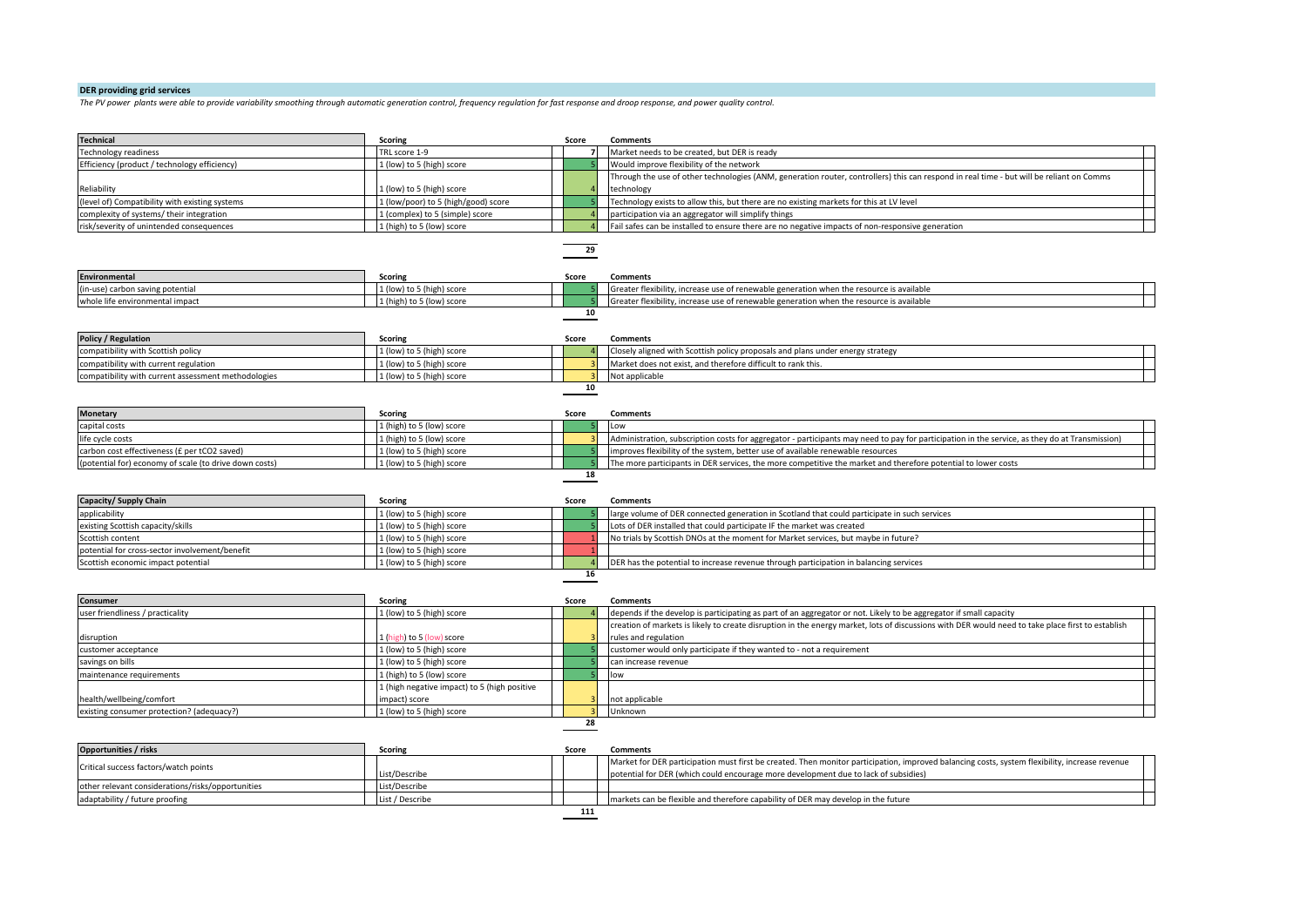#### **Electric batteries, domestic**

Electrical energy converted to chemical energy where it is stored, and then discharged as electrical energy to be used at another time. In behind the meter applications, the battery remains in the same place but stores ene typically used in conjunction with renewable energy (PV).

| <b>Technical</b>                               | Scoring                             | Score | <b>Comments</b>                                                                                                                                    |
|------------------------------------------------|-------------------------------------|-------|----------------------------------------------------------------------------------------------------------------------------------------------------|
| <b>Technology readiness</b>                    | TRL score 1-9                       |       | Lithium ion most commonly used for light weight and longer life                                                                                    |
| Efficiency (product / technology efficiency)   | 1 (low) to 5 (high) score           |       | Round trip charge to discharge efficiency 98%                                                                                                      |
| Reliability                                    | 1 (low) to 5 (high) score           |       | Generally good if handled and sited correctly (i.e. not robust to all environmental conditions due to hazardous chemicals)                         |
|                                                |                                     |       | Compatible with relatively large PV systems but difficult to keep fully charged if small amount of excess and will not be sufficient to power more |
| (level of) Compatibility with existing systems | 1 (low/poor) to 5 (high/good) score |       | than lights, fridge and TV / laptop. In winter mode may not be sufficient to power much.                                                           |
| complexity of systems/their integration        | 1 (complex) to 5 (simple) score     |       | Higher costs / complexity for installation in a domestic setting. Too heavy for installation on a floor i.e. needs to be ground level?             |
| risk/severity of unintended consequences       | 1 (high) to 5 (low) score           |       | Potential for hazard (e.g. fires) if not properly sited and maintained.                                                                            |
|                                                |                                     |       |                                                                                                                                                    |
| <b>Environmental</b>                           | <b>Scoring</b>                      | Score | <b>Comments</b>                                                                                                                                    |
|                                                |                                     |       | If combined with renewable energy then saving mostly low carbon energy although sometimes need to charge from the mains to complete                |
| (in-use) carbon saving potential               | 1 (low) to 5 (high) score           |       | charge cycle and maintain battery health.                                                                                                          |
|                                                |                                     |       | Hazardous chemicals are a threat to the environment, and metals need to be mined. Recycling rates can be quite high if there is a market to        |
| whole life environmental impact                | 1 (high) to 5 (low) score           |       | recover certain elements (e.g. lead).                                                                                                              |

| <b>Policy / Regulation</b>                          | <b>Scoring</b>            | Scor | Comments                                                                                                               |  |
|-----------------------------------------------------|---------------------------|------|------------------------------------------------------------------------------------------------------------------------|--|
| compatibility with Scottish policy                  | 1 (low) to 5 (high) score |      | Scotland's ambitious renewable energy targets will need storage and / or import / export from neighbouring markets.    |  |
| compatibility with current regulation               | 1 (low) to 5 (high) score |      | At domestic level no real conflicts                                                                                    |  |
| compatibility with current assessment methodologies | 1 (low) to 5 (high) score |      | Consultation on proposed changes takes batteries into account but some stakeholders do not believe these go far enough |  |
|                                                     |                           |      |                                                                                                                        |  |

**5**

| <b>Monetary</b>                                        | <b>Scoring</b>            | Score | <b>Comments</b>                                                                                                                          |
|--------------------------------------------------------|---------------------------|-------|------------------------------------------------------------------------------------------------------------------------------------------|
| capital costs                                          | 1 (high) to 5 (low) score |       | \$890-1476 /kWh (Lazard) for residential application of lithium ion                                                                      |
|                                                        |                           |       | No data. Lithium not considered toxic or persistent in the environment, but some battery chemistries may have more toxic materials (e.g. |
| life cycle costs                                       | 1 (high) to 5 (low) score |       | cobalt). Limited recycling infrastructure.                                                                                               |
| carbon cost effectiveness (£ per tCO2 saved)           | 1 (low) to 5 (high) score |       | No data per t C saved, but some data to suggest manufacturing of cathode materials and wrought aluminium is carbon intensive.            |
| (potential for) economy of scale (to drive down costs) | 1 (low) to 5 (high) score |       | High potential for economies of scale, but concerns about scarcity of some cathode elements                                              |
|                                                        |                           |       |                                                                                                                                          |

| Capacity/ Supply Chain                         | <b>Scoring</b>            | Score | <b>Comments</b>                                                                                              |
|------------------------------------------------|---------------------------|-------|--------------------------------------------------------------------------------------------------------------|
| applicability                                  | 1 (low) to 5 (high) score |       | Limited applicability, largely those with renewable energy installations and suitable space and conditions   |
| existing Scottish capacity/skills              | 1 (low) to 5 (high) score |       | Some support infrastructure for installation, limited UK-manufacturing but none Scotland-specific            |
| Scottish content                               | 1 (low) to 5 (high) score |       | Raw materials largely imported. Historical lead and zinc mining in Scotland.                                 |
| potential for cross-sector involvement/benefit | 1 (low) to 5 (high) score |       | Significant links to renewable energy and microgeneration installation, as well as smart grid more generally |
| Scottish economic impact potential             | 1 (low) to 5 (high) score |       | Innovas data shows high market value by percentage (Scotland has nearly 12% of UK market value)              |
|                                                |                           |       |                                                                                                              |

| <b>Consumer</b>                           | <b>Scoring</b>                               | Score | <b>Comments</b>                                                                                                                             |            |  |
|-------------------------------------------|----------------------------------------------|-------|---------------------------------------------------------------------------------------------------------------------------------------------|------------|--|
| user friendliness / practicality          | 1 (low) to 5 (high) score                    |       | Difficult to know but no obvious issues                                                                                                     |            |  |
| disruption                                | 1 (high) to 5 (low) score                    |       | "Typical domestic systems vary from being the size of a small computer to the size of a washing machine."                                   | <b>BRE</b> |  |
| customer acceptance                       | 1 (low) to 5 (high) score                    |       | Again difficult to know but no particular reason why they wouldn't be accepted, comparable to electric vehicles which are readily accepted. |            |  |
| savings on bills                          | 1 (low) to 5 (high) score                    |       | Moderate for domestic use                                                                                                                   |            |  |
| maintenance requirements                  | 1 (high) to 5 (low) score                    |       | Not without maintenance requirements (e.g. to fully charge and winter mode) but more and more semi-automated                                |            |  |
|                                           | 1 (high negative impact) to 5 (high positive |       |                                                                                                                                             |            |  |
| health/wellbeing/comfort                  | impact) score                                |       | Neutral on wellbeing and comfort, probably makes little difference unless off-grid                                                          |            |  |
| existing consumer protection? (adequacy?) | 1 (low) to 5 (high) score                    |       | General consumer protection but as emerging technology it is inevitably emerging area                                                       |            |  |
|                                           |                                              |       |                                                                                                                                             |            |  |

| <b>Opportunities / risks</b>                      | <b>Scoring</b>  | Score | <b>Comments</b>                                                            |  |  |  |
|---------------------------------------------------|-----------------|-------|----------------------------------------------------------------------------|--|--|--|
| Critical success factors/watch points             | List/Describe   |       | Lifecycle issues with materials used to manufacture, need better recycling |  |  |  |
| other relevant considerations/risks/opportunities | List/Describe   |       |                                                                            |  |  |  |
| adaptability / future proofing                    | List / Describe |       | Good scalability and potential for adaptation to future                    |  |  |  |
|                                                   |                 |       |                                                                            |  |  |  |

#### **REFERENCES**

NYSERDA, December 2014,

BRE, 2016. Batteries and solar power, guidance for domestic and small commercial customers

Lazard, 2016. Lazard's levelized cost of storage. Version 2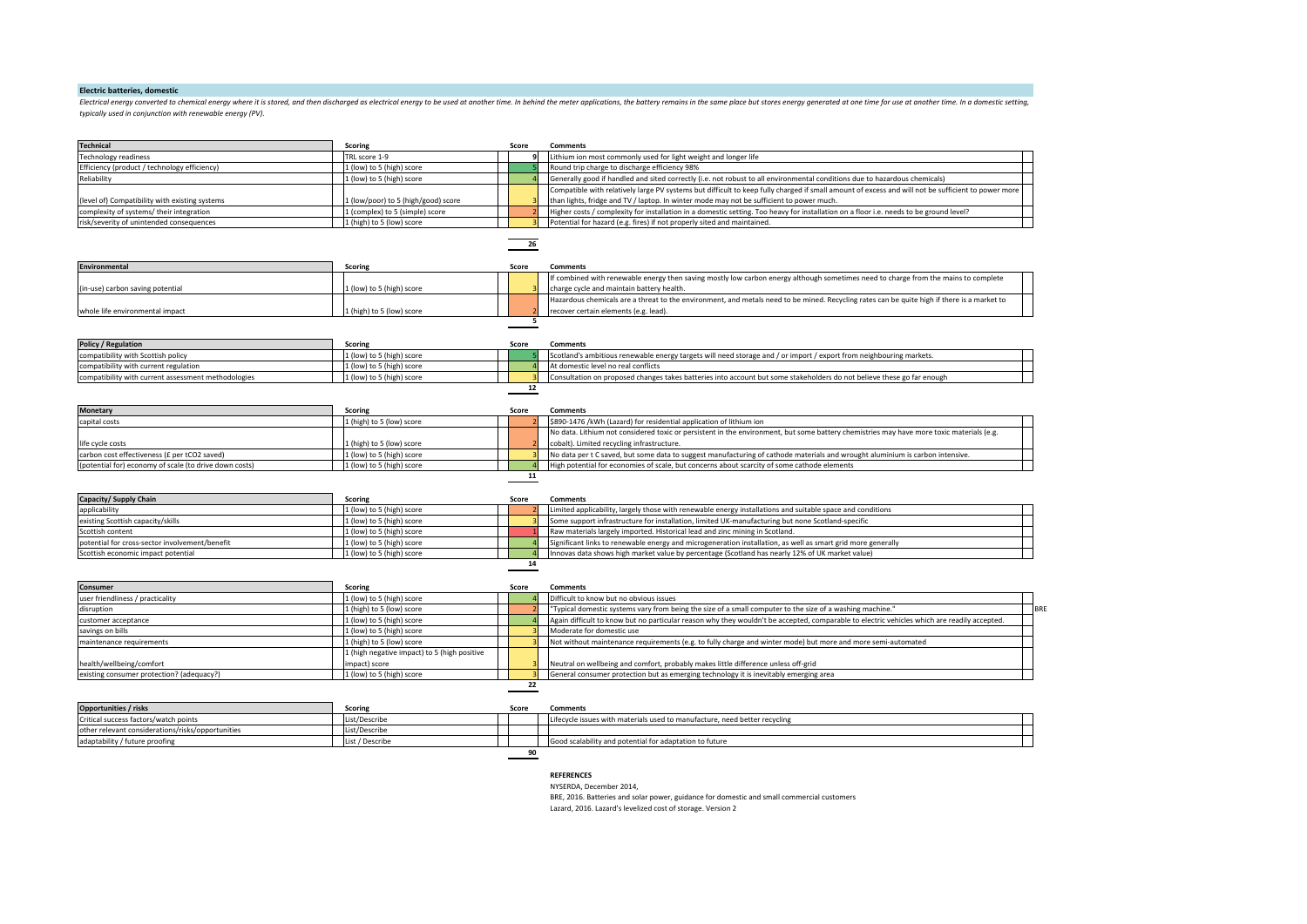#### **Electric batteries - commercial / industrial**

Electrical energy converted to chemical energy where it is stored, and then discharged as electrical energy to be used at another time. In behind the meter applications, the battery remains in the same place but stores ene setting, typically used in conjunction with renewable energy or for peak management / demand response. Assume installed in an industrial setting such as a shipping container or similar.

| <b>Technical</b>                                       | <b>Scoring</b>                      | Score                   | Comments                                                                                                                                         |  |
|--------------------------------------------------------|-------------------------------------|-------------------------|--------------------------------------------------------------------------------------------------------------------------------------------------|--|
|                                                        |                                     |                         | 8 are near-commerical variants (advanced lead acid, vanadium redox (flow), zinc bromide (flow), sodium nickel chloride), 9 are commercial (lead  |  |
| Technology readiness                                   | TRL score 1-9                       | 8 to 9                  | acid, lithium ion, sodium sulphur, nickel cadmium)                                                                                               |  |
| Efficiency (product / technology efficiency)           | 1 (low) to 5 (high) score           |                         | Round trip charge to discharge efficiency ranges from 60 (nickel cadmium / zinc bromide) to 98 (lithium ion)%                                    |  |
|                                                        |                                     |                         | Generally good if handled and sited correctly (i.e. not robust to all environmental conditions due to hazardous chemicals). Some better          |  |
| Reliability                                            | 1 (low) to 5 (high) score           |                         | technically than others for different circumstances - for example some hold charge better than others.                                           |  |
|                                                        |                                     |                         | Compatible with existing electrical systems, in a technical sense and can have superior ability to support electrical stability. May need some   |  |
| (level of) Compatability with existing systems         | 1 (low/poor) to 5 (high/good) score |                         | updates to electrical standards.                                                                                                                 |  |
| complexity of systems/ their integration               | 1 (complex) to 5 (simple) score     | $\mathbf{R}$            | Installation costs can double total cost, depending on the circumstances, finding right location for battery (which is heavy) can be difficult   |  |
| risk/severity of unintended consequences               | 1 (high) to 5 (low) score           | 3                       | Potential for hazard (e.g. fires) if not properly sited and maintained.                                                                          |  |
|                                                        |                                     | 16                      |                                                                                                                                                  |  |
| <b>Environmental</b>                                   | <b>Scoring</b>                      | Score                   | <b>Comments</b>                                                                                                                                  |  |
|                                                        |                                     |                         | Data hard to come by but storage essential for large-scale integration of low carbon technologies. Depends variously on carbon intensity of grid |  |
| (in-use) carbon saving potential                       | 1 (low) to 5 (high) score           |                         | electricity, electrical energy charging the battery, frequency of use.                                                                           |  |
|                                                        |                                     |                         | Hazardous chemicals are a threat to the environment, and metals need to be mined. Recycling rates can be quite high if there is a market to      |  |
| whole life environmental impact                        | 1 (high) to 5 (low) score           |                         | recover certain elements (e.g. lead).                                                                                                            |  |
|                                                        |                                     | 6                       |                                                                                                                                                  |  |
| <b>Policy / Regulation</b>                             | <b>Scoring</b>                      | Score                   | <b>Comments</b>                                                                                                                                  |  |
| compatability with Scottish policy                     | 1 (low) to 5 (high) score           |                         | Scotland's ambitious renewable energy targets will need storage and / or import / export from neighbouring markets.                              |  |
| compatability with current regulation                  | 1 (low) to 5 (high) score           |                         | Some challenges in charging regime for storage, although work underway to address these                                                          |  |
| compatibility with current assessment methodologies    | 1 (low) to 5 (high) score           | $\mathbf{3}$            | Consultation on proposed changes takes batteries into account but some stakeholders do not believe these go far enough                           |  |
|                                                        |                                     | 11                      |                                                                                                                                                  |  |
|                                                        |                                     |                         |                                                                                                                                                  |  |
| Monetary                                               | <b>Scoring</b>                      | Score                   | <b>Comments</b>                                                                                                                                  |  |
| capital costs                                          | 1 (high) to 5 (low) score           |                         | Installed energy cost \$800-2500 per kWh for "single use" (NYSERDA); levelised cost \$515 to 1350 for available use (Lazard)                     |  |
|                                                        |                                     |                         | No data. Lithium not considered toxic or persistent in the environment, but some battery chemistries may have more toxic materials (eg cobalt).  |  |
| life cycle costs                                       | 1 (high) to 5 (low) score           |                         | Limited recycling infrastructure for lithium ion and others. Good recycling structure for lead acid batteries.                                   |  |
| carbon cost effectiveness (£ per tCO2 saved)           | 1 (low) to 5 (high) score           |                         | No data per t C saved, but some data to suggest manufacturing of cathode materials and wrought aluminium is carbon intensive.                    |  |
| (potential for) economy of scale (to drive down costs) | 1 (low) to 5 (high) score           | -51                     | Significant, most commentators show costs reducing with scale across all of the battery types                                                    |  |
|                                                        |                                     | 13                      |                                                                                                                                                  |  |
|                                                        |                                     |                         |                                                                                                                                                  |  |
| Capacity/ Supply Chain                                 | <b>Scoring</b>                      | Score                   | <b>Comments</b>                                                                                                                                  |  |
|                                                        |                                     |                         | Extended applicability compared to domestic batteries, but still limited to renewable energy matching and / or microgrid and offgrid             |  |
| applicability                                          | 1 (low) to 5 (high) score           |                         | applications.                                                                                                                                    |  |
| existing Scottish capacity/skills                      | 1 (low) to 5 (high) score           | $\overline{\mathbf{R}}$ | Some support infrastructure for installation, limited UK-manufacturing but none Scotland-specific                                                |  |
| Scottish content                                       | 1 (low) to 5 (high) score           |                         | Raw materials largely imported. Historical lead and zinc mining in Scotland.                                                                     |  |
| potential for cross-sector involvement/benefit         | 1 (low) to 5 (high) score           |                         | Significant links to renewable energy and microgeneration installation, as well as smart grid more generally                                     |  |
| scottish economic impact potential                     | 1 (low) to 5 (high) score           | $\overline{4}$          | Innovas data shows high market value by percentage (Scotland has nearly 12% of UK market value)                                                  |  |
|                                                        |                                     | 16                      |                                                                                                                                                  |  |
| Consumer                                               | <b>Scoring</b>                      | Score                   | <b>Comments</b>                                                                                                                                  |  |
| user friendliness / practicality                       | 1 (low) to 5 (high) score           |                         |                                                                                                                                                  |  |
| disruption                                             | 1 (high) to 5 (low) score           |                         |                                                                                                                                                  |  |
| customer aceptance                                     | 1 (low) to 5 (high) score           |                         |                                                                                                                                                  |  |
| savings on bills                                       | 1 (low) to 5 (high) score           |                         | High initial cost and limited use cases at the moment mean moderate bill savings.                                                                |  |
| maintenance requirements                               | 1 (high) to 5 (low) score           |                         | Need to maintain optimim charge conditions, winter mode etc                                                                                      |  |
| health/wellbeing/comfort                               | 1 (high -ve) to 5 (high +ve) score  | $\overline{4}$          |                                                                                                                                                  |  |
| existing consumer protection? (adequacy?)              | 1 (low) to 5 (high) score           | $\overline{3}$          |                                                                                                                                                  |  |
|                                                        |                                     | 20                      |                                                                                                                                                  |  |
| Opportunities / risks                                  | <b>Scoring</b>                      | Score                   | <b>Comments</b>                                                                                                                                  |  |
|                                                        |                                     |                         | وماسم مماطا ورزياسم ويمرح ممرز والواطرا ربوس ومرار الرويم المرواضرية ورزرواه المصرومان                                                           |  |

Critical success factors/watch points List/Describe<br>List/Describe sts need to come down further, and / or multiple use opportunities arise. Technically improved energy density, longer life and lower self-discharge rates. Environmentally, improved recycling infrastructure. other relvant considerations/risks/opportunities List/Describe<br>
adaptability / future proofine List / Describe<br>
List / Describe adaptability / future proofing **82**

**REFERENCES** NYSERDA, December 2014,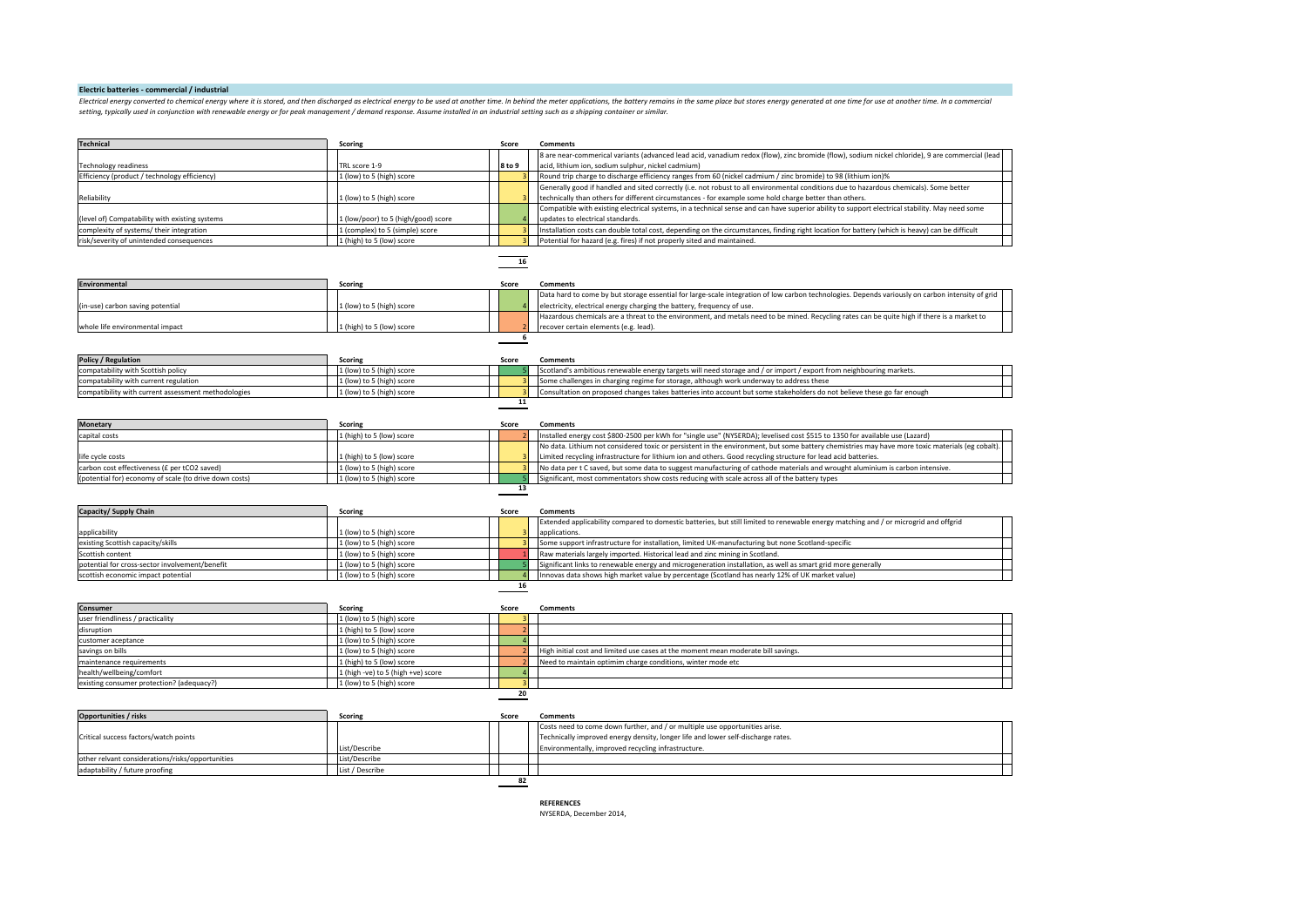# **Heat batteries based on Phase Change Materials (PCMs)**

Based on the technology used for re-useable hand warmers, but optimised for storage of excess renewable energy and smoothing of demand

| <b>Technical</b>                                       | <b>Scoring</b>                             | Score          | <b>Comments</b>                                                                                                                                   |
|--------------------------------------------------------|--------------------------------------------|----------------|---------------------------------------------------------------------------------------------------------------------------------------------------|
| <b>Technology readiness</b>                            | TRL score 1-9                              |                | Available to purchase and some demonstration projects, but not widely used                                                                        |
| Efficiency (product / technology efficiency)           | L (low) to 5 (high) score                  |                | Marketed as more efficient than electrical batteries, although needs more data                                                                    |
|                                                        |                                            |                | Experience using PCMs to manage heat of Lithium Ion batteries suggests improved reliability but not enough experience on batteries with PCM       |
| Reliability                                            | L (low) to 5 (high) score                  |                | as heat store. Intention is for it to be reliable.                                                                                                |
|                                                        |                                            |                | Designed to work with combi boiler, PV, CHP and heat pumps - needs validating with more experience. Not clear how fits with domestic load,        |
| (level of) Compatibility with existing systems         | L (low/poor) to 5 (high/good) score        |                | charge / discharge requirements of battery.                                                                                                       |
| complexity of systems/ their integration               | (complex) to 5 (simple) score              |                | Seems relatively simple                                                                                                                           |
| risk/severity of unintended consequences               | (high) to 5 (low) score                    |                | Not toxic materials like batteries so potential seems lower                                                                                       |
|                                                        |                                            |                |                                                                                                                                                   |
|                                                        |                                            | 27             |                                                                                                                                                   |
| Environmental                                          |                                            |                |                                                                                                                                                   |
|                                                        | <b>Scoring</b>                             | Score          | <b>Comments</b>                                                                                                                                   |
| (in-use) carbon saving potential                       | 1 (low) to 5 (high) score                  |                | Should be good based on estimated bill savings                                                                                                    |
| whole life environmental impact                        | L (high) to 5 (low) score                  | $\overline{a}$ | No data                                                                                                                                           |
|                                                        |                                            |                |                                                                                                                                                   |
| <b>Policy / Regulation</b>                             | <b>Scoring</b>                             | Score          | <b>Comments</b>                                                                                                                                   |
| compatibility with Scottish policy                     | L (low) to 5 (high) score                  |                | Storage highly compatible with Scottish policy on low carbon energy                                                                               |
| compatibility with current regulation                  | (low) to 5 (high) score                    |                | At domestic level no real conflicts                                                                                                               |
|                                                        |                                            |                | Consultation on proposed changes takes batteries into account but some stakeholders do not believe these go far enough, and probably have         |
| compatibility with current assessment methodologies    | L (low) to 5 (high) score                  |                | electrical batteries in mind                                                                                                                      |
|                                                        |                                            | 11             |                                                                                                                                                   |
|                                                        |                                            |                |                                                                                                                                                   |
| <b>Monetary</b>                                        | <b>Scoring</b>                             | Score          | <b>Comments</b>                                                                                                                                   |
| capital costs                                          | 1 (high) to 5 (low) score                  |                | Around £1700 for 5kWh system, £340/kWh                                                                                                            |
| life cycle costs                                       | 1 (high) to 5 (low) score                  |                |                                                                                                                                                   |
| carbon cost effectiveness (£ per tCO2 saved)           | (low) to 5 (high) score                    |                | Still quite expensive, needs more experience, carbon savings depend on context                                                                    |
| (potential for) economy of scale (to drive down costs) | L (low) to 5 (high) score                  |                | In so far as it is relatively new technology should be scope for economy of scale                                                                 |
|                                                        |                                            | 9              |                                                                                                                                                   |
|                                                        |                                            |                |                                                                                                                                                   |
| Capacity/ Supply Chain                                 | <b>Scoring</b>                             | Score          | <b>Comments</b>                                                                                                                                   |
| applicability                                          | (low) to 5 (high) score                    |                | Unknown, depends on properties of battery - can it partially charge or must it fully charge and discharge?                                        |
| existing Scottish capacity/skills                      | (low) to 5 (high) score                    |                | http://www.sunamp.com/ is only provider we could find, based in East Lothian, working with Edinburgh university.                                  |
| Scottish content                                       | (low) to 5 (high) score                    |                | Basically unknown for materials but high for IPR                                                                                                  |
|                                                        |                                            |                | Potential for a flexible technology used across domestic and commercial sectors. Also has a track record for use in absorbing excess heat from Li |
| potential for cross-sector involvement/benefit         | (low) to 5 (high) score                    |                | ion batteries in EVs                                                                                                                              |
| Scottish economic impact potential                     | (low) to 5 (high) score                    |                | Low in near to medium term simply because its relatively new and small industry                                                                   |
|                                                        |                                            | 13             |                                                                                                                                                   |
|                                                        |                                            |                |                                                                                                                                                   |
| Consumer                                               | <b>Scoring</b>                             | Score          | <b>Comments</b>                                                                                                                                   |
| user friendliness / practicality                       | (low) to 5 (high) score                    |                | based on claims                                                                                                                                   |
| disruption                                             | L (high) to 5 (low) score                  |                | Low, small and wall mountable                                                                                                                     |
| customer acceptance                                    | (low) to 5 (high) score                    |                |                                                                                                                                                   |
|                                                        |                                            |                | Manufacturers claim that Berwickshire housing association shows 45-60% savings on bills in combination with heat pumps - need more                |
| savings on bills                                       | L (low) to 5 (high) score                  |                | experience                                                                                                                                        |
| maintenance requirements                               | L (high) to 5 (low) score                  |                | Not clear                                                                                                                                         |
|                                                        | (high negative impact) to 5 (high positive |                |                                                                                                                                                   |
| health/wellbeing/comfort                               | impact) score                              |                |                                                                                                                                                   |
| existing consumer protection? (adequacy?)              | 1 (low) to 5 (high) score                  | $\overline{3}$ | Newish technology so will need experience                                                                                                         |
|                                                        |                                            | 27             |                                                                                                                                                   |
|                                                        |                                            |                |                                                                                                                                                   |
| Opportunities / risks                                  | <b>Scoring</b>                             | Score          | <b>Comments</b>                                                                                                                                   |
| Critical success factors/watch points                  | List/Describe                              |                |                                                                                                                                                   |
| other relevant considerations/risks/opportunities      | List/Describe                              |                |                                                                                                                                                   |
| adaptability / future proofing                         | List / Describe                            |                |                                                                                                                                                   |
|                                                        |                                            | 91             |                                                                                                                                                   |

https://www.sunamp.com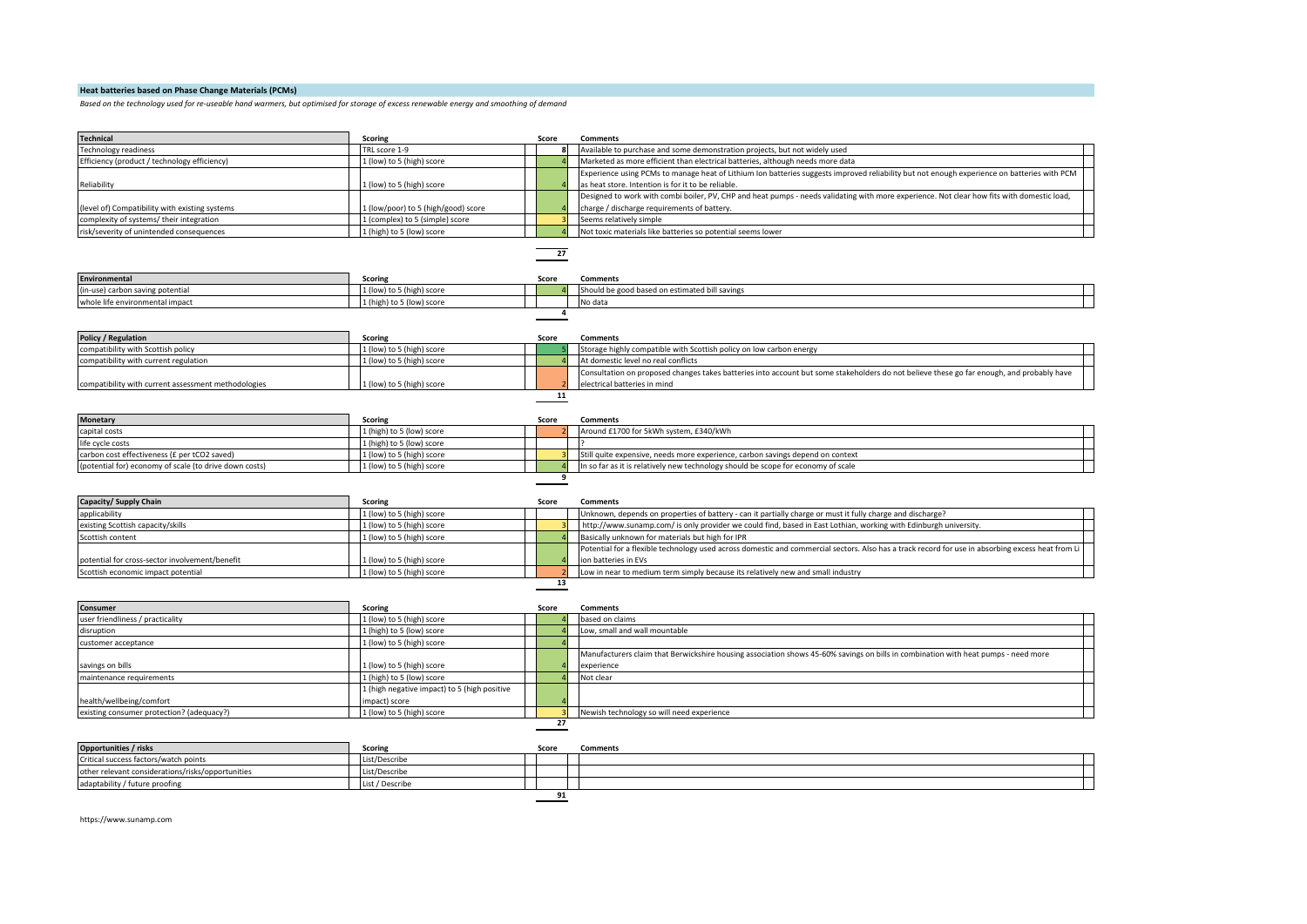#### **smart conventional heat storage**

*Conventional heat storage using bricks or water augmented by smart(er)* controls

| Technical                                              | <b>Scoring</b>                               | Score                   | <b>Comments</b>                                                                                                                                   |
|--------------------------------------------------------|----------------------------------------------|-------------------------|---------------------------------------------------------------------------------------------------------------------------------------------------|
| Technology readiness                                   | TRL score 1-9                                | $\mathbf{q}$            | Established technology with an update for smart controls and improved efficiency                                                                  |
| Efficiency (product / technology efficiency)           | 1 (low) to 5 (high) score                    |                         |                                                                                                                                                   |
| Reliability                                            | 1 (low) to 5 (high) score                    |                         |                                                                                                                                                   |
| level of) Compatibility with existing systems          | 1 (low/poor) to 5 (high/good) score          |                         | Excellent compatibility given existing technology, and potential to readily integrate into modern demand response                                 |
| complexity of systems/ their integration               | 1 (complex) to 5 (simple) score              |                         |                                                                                                                                                   |
| risk/severity of unintended consequences               | 1 (high) to 5 (low) score                    |                         | Well known and understood                                                                                                                         |
|                                                        |                                              |                         |                                                                                                                                                   |
|                                                        |                                              | 25                      |                                                                                                                                                   |
|                                                        |                                              |                         |                                                                                                                                                   |
| <b>Environmental</b>                                   | Scoring                                      | Score                   | <b>Comments</b>                                                                                                                                   |
|                                                        |                                              |                         | study by DNV KEMA, which estimated that retrofitting the storage heaters in ~14m EU homes with 'smart storage' (new generation heaters with       |
|                                                        |                                              |                         | digital controls) could lead to efficiency savings of around 20% . Glen Dimplex quote 15% energy savings and 30% financial savings during a pilot |
| (in-use) carbon saving potential                       | 1 (low) to 5 (high) score                    |                         | project in 140 Irish homes.                                                                                                                       |
| whole life environmental impact                        | 1 (high) to 5 (low) score                    |                         |                                                                                                                                                   |
|                                                        |                                              | 8                       |                                                                                                                                                   |
|                                                        |                                              |                         |                                                                                                                                                   |
| Policy / Regulation                                    | Scoring<br>1 (low) to 5 (high) score         | Score                   | <b>Comments</b>                                                                                                                                   |
| compatibility with Scottish policy                     |                                              |                         |                                                                                                                                                   |
| compatibility with current regulation                  | 1 (low) to 5 (high) score                    |                         | Needs more sophisticated time of use tariffs for domestic customers                                                                               |
| compatibility with current assessment methodologies    | 1 (low) to 5 (high) score                    |                         | SAP incorporates 'automatic charge control' for electric storage heaters, which includes a degree of smart functionality.                         |
|                                                        |                                              | 12                      |                                                                                                                                                   |
|                                                        |                                              |                         |                                                                                                                                                   |
| <b>Monetary</b>                                        | <b>Scoring</b>                               | Score                   | <b>Comments</b>                                                                                                                                   |
| capital costs                                          | 1 (high) to 5 (low) score                    |                         | £800 for a 1kW Quantum heater.                                                                                                                    |
| life cycle costs                                       | 1 (high) to 5 (low) score                    |                         |                                                                                                                                                   |
| carbon cost effectiveness (£ per tCO2 saved)           | 1 (low) to 5 (high) score                    | $\overline{\mathbf{3}}$ | Claims up to 30% saving on bills                                                                                                                  |
| (potential for) economy of scale (to drive down costs) | 1 (low) to 5 (high) score                    |                         |                                                                                                                                                   |
|                                                        |                                              | 12                      |                                                                                                                                                   |
|                                                        |                                              |                         |                                                                                                                                                   |
| Capacity/ Supply Chain                                 | Scoring                                      | Score                   | <b>Comments</b>                                                                                                                                   |
| applicability                                          | 1 (low) to 5 (high) score                    |                         |                                                                                                                                                   |
| existing Scottish capacity/skills                      | 1 (low) to 5 (high) score                    |                         | Good for installers and operation, but unknown re manufacture                                                                                     |
| Scottish content                                       | 1 (low) to 5 (high) score                    |                         |                                                                                                                                                   |
| potential for cross-sector involvement/benefit         | 1 (low) to 5 (high) score                    | $\overline{3}$          |                                                                                                                                                   |
| Scottish economic impact potential                     | 1 (low) to 5 (high) score                    | $\overline{\mathbf{3}}$ |                                                                                                                                                   |
|                                                        |                                              | 17                      |                                                                                                                                                   |
|                                                        |                                              |                         |                                                                                                                                                   |
| Consumer                                               | Scoring                                      | Score                   | <b>Comments</b>                                                                                                                                   |
| user friendliness / practicality                       | 1 (low) to 5 (high) score                    |                         | Not got a good reputation on user friendliness but modern updates have potential to change this.                                                  |
| disruption                                             | 1 (high) to 5 (low) score                    |                         |                                                                                                                                                   |
|                                                        |                                              |                         | 68% of the GB respondents with storage heating surveyed in 2012 said they were satisfied with it (compared with 91% of respondents with gas       |
|                                                        |                                              |                         | central heating), while 25% were dissatisfied. An earlier survey of British public opinion on energy issues found that storage heating was the    |
|                                                        |                                              |                         | least popular option for shifting electricity load (water heating was the most popular) and that only 35% of respondents thought there would      |
|                                                        |                                              |                         | probably be a growth in the use of electric storage heaters. Interestingly, younger respondents were more likely to be interested in adopting     |
|                                                        |                                              |                         | storage heating than the older ones. Scottish respondents - that is, those from the coldest regions of GB - were the least enthusiastic. -        |
| customer acceptance                                    | 1 (low) to 5 (high) score                    |                         | significant potential to improve image of storage heating with smarter alternatives.                                                              |
|                                                        |                                              |                         | Project in Ireland shown that Quantum has the potential to deliver a 30% economic saving to individual homeowners (€37,000 saving across 140      |
| savings on bills                                       | 1 (low) to 5 (high) score                    |                         | units per year or €264 saving per home)                                                                                                           |
| maintenance requirements                               | 1 (high) to 5 (low) score                    |                         |                                                                                                                                                   |
|                                                        | 1 (high negative impact) to 5 (high positive |                         |                                                                                                                                                   |
| health/wellbeing/comfort                               | mpact) score                                 |                         |                                                                                                                                                   |
| existing consumer protection? (adequacy?)              | 1 (low) to 5 (high) score                    |                         |                                                                                                                                                   |
|                                                        |                                              | 13                      |                                                                                                                                                   |
|                                                        |                                              |                         |                                                                                                                                                   |
|                                                        |                                              |                         |                                                                                                                                                   |

| <b>Opportunities / risks</b>                      | Scorine         | Score | <b>Comments</b>                                                                                                                       |  |
|---------------------------------------------------|-----------------|-------|---------------------------------------------------------------------------------------------------------------------------------------|--|
| Critical success factors/watch points             | List/Describe   |       | Need better developed time of use tariffs (and half hourly settlement for domestic customers) to really tap demand response potential |  |
| other relevant considerations/risks/opportunities | List/Describe   |       |                                                                                                                                       |  |
| adaptability / future proofing                    | List / Describe |       |                                                                                                                                       |  |
|                                                   |                 |       |                                                                                                                                       |  |

**REFERENCES**

Consumer Focus. From devotees to the disengaged. A summary of research into energy consumers' experiences of Time of Use tariffs and Consumer Focus's recommendations. (2012)

lpsosMORI Energy Issues 2009. Survey of British public opinion. (2010) https://www.ofgem.gov.uk/sites/default/files/docs/2010/06/mori-energyissuesreport- final.pdf<br>Darby, SJ, 2016. Balancing the system comfortably? Electri

http://www.glendimplex.com/news/view/glen\_dimplex\_group\_launches\_revolutionary\_quantum\_heating\_system